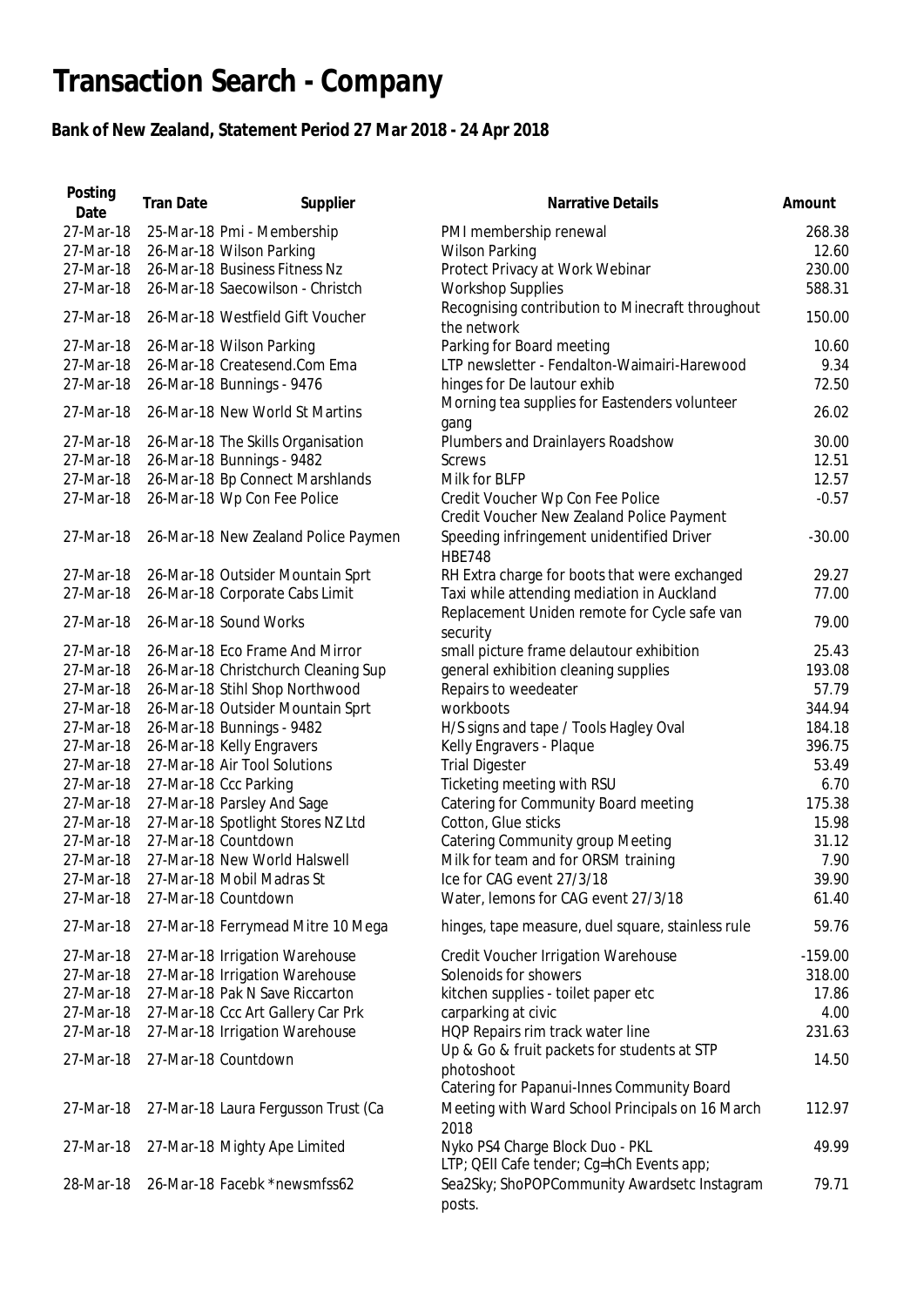| Posting<br>Date        | <b>Tran Date</b> | Supplier                                                | Narrative Details                                                                               | Amount          |
|------------------------|------------------|---------------------------------------------------------|-------------------------------------------------------------------------------------------------|-----------------|
| 28-Mar-18              |                  | 26-Mar-18 Facebk *mewsmfss62                            | The Big Shot; ChCh Events App; Sea2Sky; LTP; QEII<br>Cafe tender; Multi-sensory room; Community | 920.29          |
| 28-Mar-18              |                  | 26-Mar-18 Abebooks.Com                                  | Awards<br>Library book                                                                          | 24.76           |
| 28-Mar-18              |                  | 27-Mar-18 Wilson Parking                                | <b>Wilson Parking</b>                                                                           | 12.60           |
| 28-Mar-18              |                  | 27-Mar-18 Nz Safety Blackwoods                          | keys for rubbish bins x 2                                                                       | 58.00           |
| 28-Mar-18              |                  | 27-Mar-18 Egmont Commercial Lt M/O                      | polythene for plant standing areas and bird<br>netting for crop protection                      | 516.24          |
| 28-Mar-18              |                  | 27-Mar-18 Nz Institute Of Landsc                        | <b>NZILA REGESTRATION</b>                                                                       | 587.00          |
| 28-Mar-18              |                  | 27-Mar-18 Epson New Zealand                             | Pigment ink printer for cons                                                                    | 865.42          |
| 28-Mar-18              |                  | 27-Mar-18 Createsend.Com Ema                            | North Avon Road reconstruction                                                                  | 7.42            |
| 28-Mar-18              |                  | 27-Mar-18 Createsend.Com Ema                            | Community Board Newsletters Linwood-Central-<br>Heathcote - April 2018                          | 18.45           |
| 28-Mar-18              |                  | 27-Mar-18 Stonebaked The Palms                          | Catering for a Seminar of the Coastal-Burwood<br><b>Board</b>                                   | 14.00           |
| 28-Mar-18              |                  | 27-Mar-18 Paknsave Moorhouse                            | Farewell catering                                                                               | 131.44          |
| 28-Mar-18              |                  | 27-Mar-18 Omc Power Equipment                           | Lawn Mower Blades                                                                               | 67.43           |
| 28-Mar-18              |                  | 27-Mar-18 Caltex Hornby                                 | Milk for tearoom                                                                                | 4.10            |
| 28-Mar-18              |                  | 27-Mar-18 Canterbury Landscape Supp                     | saw dust rabbits                                                                                | 12.00           |
| 28-Mar-18              |                  | 27-Mar-18 Nz Safety Blackwoods                          | Motorbike boots                                                                                 | 146.45          |
| 28-Mar-18              |                  | 27-Mar-18 The Frontrunner Bushin                        | <b>Shoes</b>                                                                                    | 200.00          |
| 28-Mar-18              |                  | 27-Mar-18 Northwood Post Shop                           | Clothing returned to guest                                                                      | 28.80           |
| 28-Mar-18              |                  | 28-Mar-18 Mitre 10 Beckenham                            | Posts for signs                                                                                 | 24.90           |
| 28-Mar-18              |                  | 28-Mar-18 Pgg Wrightson Chch                            | Spray jobs                                                                                      | 175.99          |
| 28-Mar-18              |                  | 28-Mar-18 Pgg Wrightson Chch                            | 10kg Rat Poison                                                                                 | 219.00          |
| 28-Mar-18              |                  | 28-Mar-18 Wgtn Combined Taxis                           | Taxi whilst working at MBIE in Wellington.                                                      | 37.30           |
| 28-Mar-18              |                  | 28-Mar-18 Gold Band Taxis                               | Taxi whilst working at MBIE in Wellington.                                                      | 39.40           |
| 28-Mar-18<br>28-Mar-18 |                  | 28-Mar-18 Twl 123 Eastgate<br>28-Mar-18 Party Warehouse | Photo Frames for volunteer acknowledgement                                                      | 81.00<br>33.80  |
| 28-Mar-18              |                  | 28-Mar-18 Ccc Parking                                   | 5-0--2-4160 for birthday event<br>Parking for meeting in Civic                                  | 6.70            |
| 28-Mar-18              |                  | 28-Mar-18 Ccc Lichfield Carpark                         | Parking for meeting at ChristchurchNZ                                                           | 0.70            |
| 28-Mar-18              |                  | 28-Mar-18 New World Ilam                                | Meths. for workroom & ant spray                                                                 | 17.97           |
| 28-Mar-18              |                  | 28-Mar-18 Stuff Media (Ps)                              | Lancaster Park photos                                                                           | 1055.70         |
|                        |                  |                                                         |                                                                                                 |                 |
|                        |                  | 28-Mar-18 28-Mar-18 Forumpoint 2 Limited                | Registration Fee to attend the EMANZ Conference<br>& Exhibition Auckland 9 - 10 May 2018        | 500.97          |
| 28-Mar-18              |                  | 28-Mar-18 Just Incredible                               | bouncing balls x2 flashing balls x 2 water snakes<br>x2                                         | 25.93           |
| 28-Mar-18              |                  | 28-Mar-18 Ascent Technology Ltd                         | <b>HP35s Scientific Calculator</b>                                                              | 142.86          |
| 28-Mar-18              |                  | 28-Mar-18 Mitre 10 Beckenham                            | new cable ties                                                                                  | 17.24           |
| 28-Mar-18              |                  | 28-Mar-18 Placemakers Antigua St                        | Fastenings for new stiles on Kennedys Bush Track                                                | 77.97           |
| 28-Mar-18              |                  | 28-Mar-18 Goldpine Christchurch                         | Extra timber for new stiles at Kennedys Bush<br>Track                                           | 125.77          |
| 28-Mar-18              |                  | 28-Mar-18 Mitre 10 Beckenham                            | 5 pack sanding discs and tin WD40 for Pioneer<br>pool filters                                   | 35.46           |
| 28-Mar-18              |                  | 28-Mar-18 Caltex Redwood                                | Milk for Redwood Staffroom                                                                      | 7.80            |
| 28-Mar-18              |                  | 28-Mar-18 Mitre 10 Mega Hornby                          | HQP Replacement stolen tools                                                                    | 847.38          |
| 28-Mar-18              |                  | 28-Mar-18 Fresh Choice Parklands                        | Milk                                                                                            | 3.45            |
| 28-Mar-18              |                  | 28-Mar-18 Battery Masta Ltd                             | Replace Return Pad phone battery (HO, BI, FE)                                                   | 41.40           |
| 28-Mar-18              |                  | 28-Mar-18 Repco Burnside 44                             | Jumper Cables                                                                                   | 40.59           |
| 28-Mar-18              |                  | 28-Mar-18 Xcm Group Limited                             | Embroidery for 10 brim hats<br>Cashmere Club - Venue hire for 2018 Spreydon-                    | 50.03           |
| 28-Mar-18              |                  | 28-Mar-18 Cashmere Club                                 | Cashmere Community Pride Garden Awards.                                                         | 250.00          |
| 29-Mar-18              |                  | 26-Mar-18 Paypal *circus                                | <b>QEII MP Consultation Event</b>                                                               | 375.00          |
| 29-Mar-18<br>29-Mar-18 |                  | 27-Mar-18 Fulcrumapp.Com                                | <b>Fulcrum Account March</b>                                                                    | 70.45<br>149.00 |
|                        |                  | 27-Mar-18 Apple NZ 2                                    | ITDC Apple Developer Enrolment annual fee<br>ITCI Credit Voucher Apple NZ 2 for iPad Pro model  |                 |
| 29-Mar-18              |                  | 27-Mar-18 Apple NZ 2                                    | order in error                                                                                  | $-1099.00$      |
| 29-Mar-18              |                  | 27-Mar-18 Botanic Gdn Dollar                            | <b>Botanic Gardens library</b>                                                                  | 883.19          |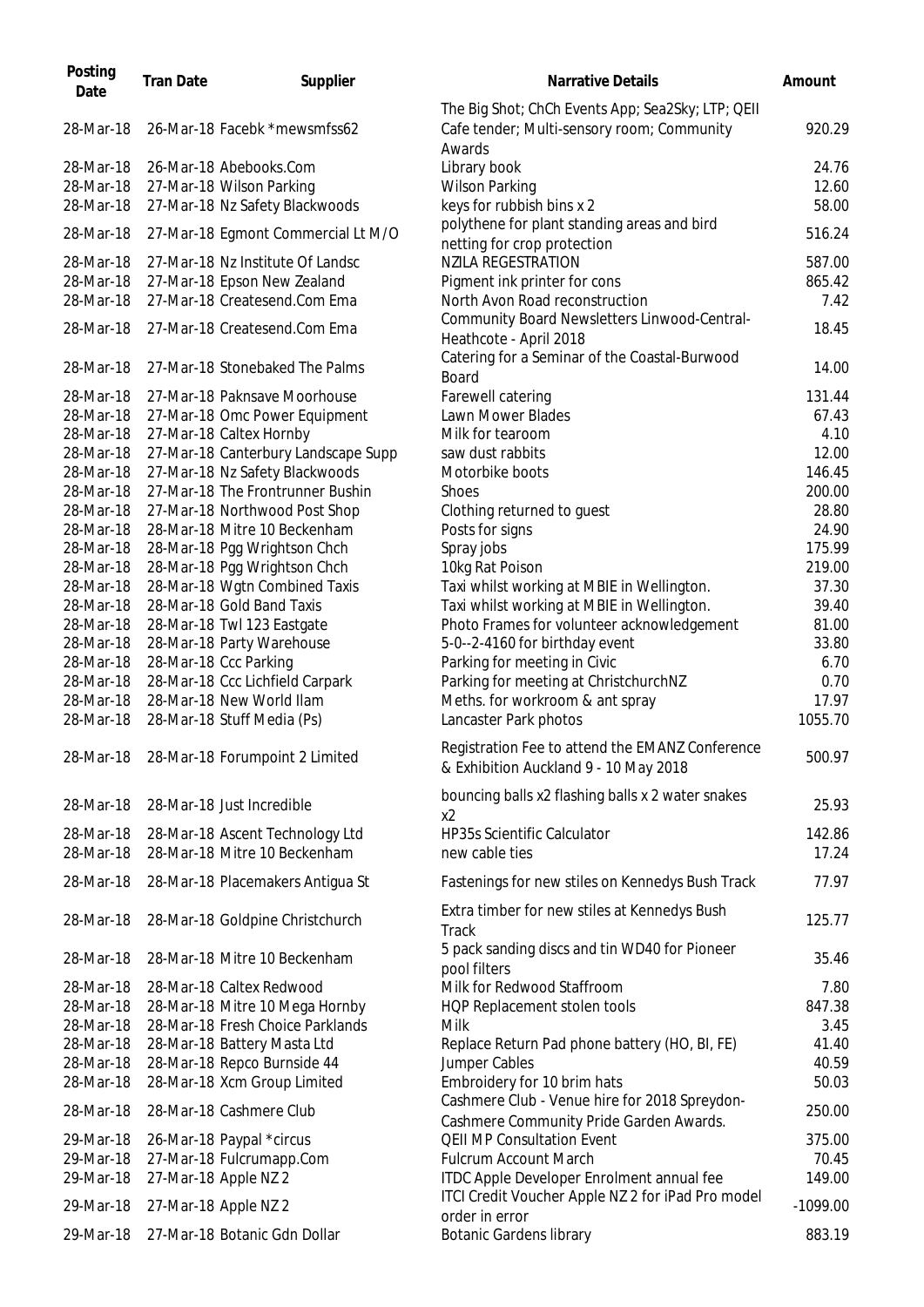| Posting<br>Date        | <b>Tran Date</b>    | Supplier                                                            | Narrative Details                                                                              | Amount         |
|------------------------|---------------------|---------------------------------------------------------------------|------------------------------------------------------------------------------------------------|----------------|
| 29-Mar-18<br>29-Mar-18 |                     | 28-Mar-18 Wilson Parking<br>28-Mar-18 New World Halswell            | <b>Wilson Parking</b><br>Coffee and Cleaning Products                                          | 12.60<br>46.36 |
| 29-Mar-18              | 28-Mar-18 Officemax |                                                                     | Whiteboard for Regulatory Compliance<br>Environmental Health Team - 29-03-2018                 | 72.85          |
| 29-Mar-18              | 28-Mar-18 Orbitkey  |                                                                     | stock for resale                                                                               | 61.35          |
| 29-Mar-18              |                     | 28-Mar-18 Blacks Fasteners Lt                                       | <b>Workshop Consumables</b>                                                                    | 212.88         |
| 29-Mar-18              |                     | 28-Mar-18 City Art Framing                                          | 2 x new frames for Tony delautour artworks                                                     | 303.53         |
| 29-Mar-18              |                     | 28-Mar-18 Wilson Parking                                            | Parking for meeting in Civic                                                                   | 6.60           |
| 29-Mar-18              |                     | 28-Mar-18 Ecocentral Ltd                                            | refuse                                                                                         | 176.62         |
| 29-Mar-18              |                     | 28-Mar-18 Createsend.Com Ema                                        | Greenroads email                                                                               | 15.12          |
| 29-Mar-18<br>29-Mar-18 |                     | 28-Mar-18 Pearsons Coal & Garden<br>28-Mar-18 St Pierres South City | potting mix for Travis<br>Farewell catering                                                    | 99.80<br>59.70 |
| 29-Mar-18              |                     | 28-Mar-18 Magnifiers NZ Ltd                                         | Page magnifiers for customers in library network                                               | 69.70          |
| 29-Mar-18              |                     | 28-Mar-18 Notty Horse Wooden                                        | wooden fidget toy, cymbals, lavender bag for                                                   | 87.83          |
| 29-Mar-18              |                     | 28-Mar-18 Trade Tools Ltd                                           | smell machine, bead shaker                                                                     | 56.37          |
| 29-Mar-18              |                     | 28-Mar-18 Kevin Daly Mowers Ltd                                     | centre square tool for workshop use<br>clutch cable                                            | 30.00          |
| 29-Mar-18              |                     | 28-Mar-18 Pulp Kitchen Catering                                     | Catering - Committee with ECan                                                                 | 327.11         |
| 29-Mar-18              |                     | 28-Mar-18 Bunnings - 9482                                           | Spanners, planer blades                                                                        | 116.24         |
| 29-Mar-18              |                     | 28-Mar-18 Ross Galt Lock & Key                                      | HQP Combo lock for X country                                                                   | 118.30         |
| 29-Mar-18              |                     | 28-Mar-18 Phone Zone                                                | Replace Gorilla Glass Return Pad phones (FE, BI,<br>HA)                                        | 20.00          |
| 29-Mar-18              |                     | 28-Mar-18 Bunnings - 9482                                           | item for BBQ repairs & installmenting                                                          | 95.95          |
| 29-Mar-18              |                     | 28-Mar-18 Seal Imports Chch                                         | 70mm O rings for CCC fire pumps                                                                | 47.59          |
| 29-Mar-18              | 28-Mar-18 Perennial |                                                                     | Line Marking Paint for Hagley Oval                                                             | 287.50         |
| 29-Mar-18              |                     | 28-Mar-18 Bridon New Zealand - Chch                                 | Hagley Oval Tie Downs for the Temp Seating                                                     | 437.00         |
| 29-Mar-18              |                     | 29-Mar-18 Gold Band Taxis                                           | Taxi whilst working at MBIE in Wellington.                                                     | 38.80          |
| 29-Mar-18              |                     | 29-Mar-18 Wgtn Combined Taxis                                       | Taxi whilst working at MBIE in Wellington.                                                     | 43.60          |
| 29-Mar-18              |                     | 29-Mar-18 Air Tool Solutions                                        | <b>Trial Digester</b>                                                                          | 139.15         |
| 29-Mar-18              |                     | 29-Mar-18 New World Northwood                                       | Groynes milk 5 x long life 1It                                                                 | 8.45           |
| 29-Mar-18              |                     | 29-Mar-18 New World South City                                      | Catering for farewell afternoon tea                                                            | 13.96          |
| 29-Mar-18              |                     | 29-Mar-18 Countdown                                                 | Catering for farewell afternoon tea                                                            | 298.00         |
| 29-Mar-18              |                     | 29-Mar-18 Regatta On Avon                                           | Cost of Food for Farewell                                                                      | 80.00          |
| 29-Mar-18              |                     | 29-Mar-18 Pgg Wrightson Chch                                        | Agrichemical additives/wire brush/gloves                                                       | 363.47         |
| 29-Mar-18              |                     | 29-Mar-18 Wsl South City                                            | <b>EFTPOS Roll</b>                                                                             | 35.94          |
| 29-Mar-18              |                     | 29-Mar-18 Mitre 10 Beckenham                                        | Duct tape for general work                                                                     | 12.74          |
| 29-Mar-18              |                     | 29-Mar-18 Mitre 10 Mega Hornby                                      | HOP REPLACEMENT BARROW, POLY NURSERY<br>AREA                                                   | 328.98         |
| 29-Mar-18              |                     | 29-Mar-18 Briscoes Chch Salisbury                                   | New coffee plunger and tea/coffee storage<br>containers                                        | 39.98          |
| 29-Mar-18              |                     | 29-Mar-18 Laura Fergusson Trust (Ca                                 | Catering for the Papanui-Innes Community Board<br>meeting held on Friday 23 March 2018         | 147.73         |
| 29-Mar-18              |                     | 29-Mar-18 Laura Fergusson Trust (Ca                                 | Catering for Papanui-Innes Community Board's<br>Edible Garden Awards 2018                      | 1251.32        |
| 29-Mar-18              |                     | 29-Mar-18 Countdown                                                 | Milk for Carlyle<br>Purchased in error - Easter buns - see card refund                         | 3.43           |
| 29-Mar-18              |                     | 29-Mar-18 Countdown                                                 | entry above                                                                                    | 16.20          |
| 29-Mar-18              |                     | 29-Mar-18 Phone Zone                                                | Replace Gorilla Glass Return Pad phones (FE, BI,<br>HA)                                        | 20.00          |
| 29-Mar-18              |                     | 29-Mar-18 Countdown                                                 | Credit Voucher Countdown. Refund of Easter Bun<br>purchases made in error on p-card: no docket | $-20.50$       |
| 29-Mar-18              |                     | 29-Mar-18 Ccc Parking                                               | Parking Fee - H&S meeting                                                                      | 6.70           |
| 29-Mar-18              |                     | 29-Mar-18 Veges Direct                                              | greens for them                                                                                | 25.89          |
| 29-Mar-18              | 29-Mar-18 Kiwigas   |                                                                     | Gas bottles for BBQ's                                                                          | 279.86         |
| 29-Mar-18              |                     | 29-Mar-18 New World South City                                      | Napkins for events                                                                             | 4.09           |
| 29-Mar-18              |                     | 29-Mar-18 New World South City                                      | Catering for Mihi for receiving works from the                                                 | 37.78          |
| $3-Apr-18$             |                     | 27-Mar-18 Fulcrumapp.Com                                            | museum<br>additional user for fulcrum, asset management                                        | 9.17           |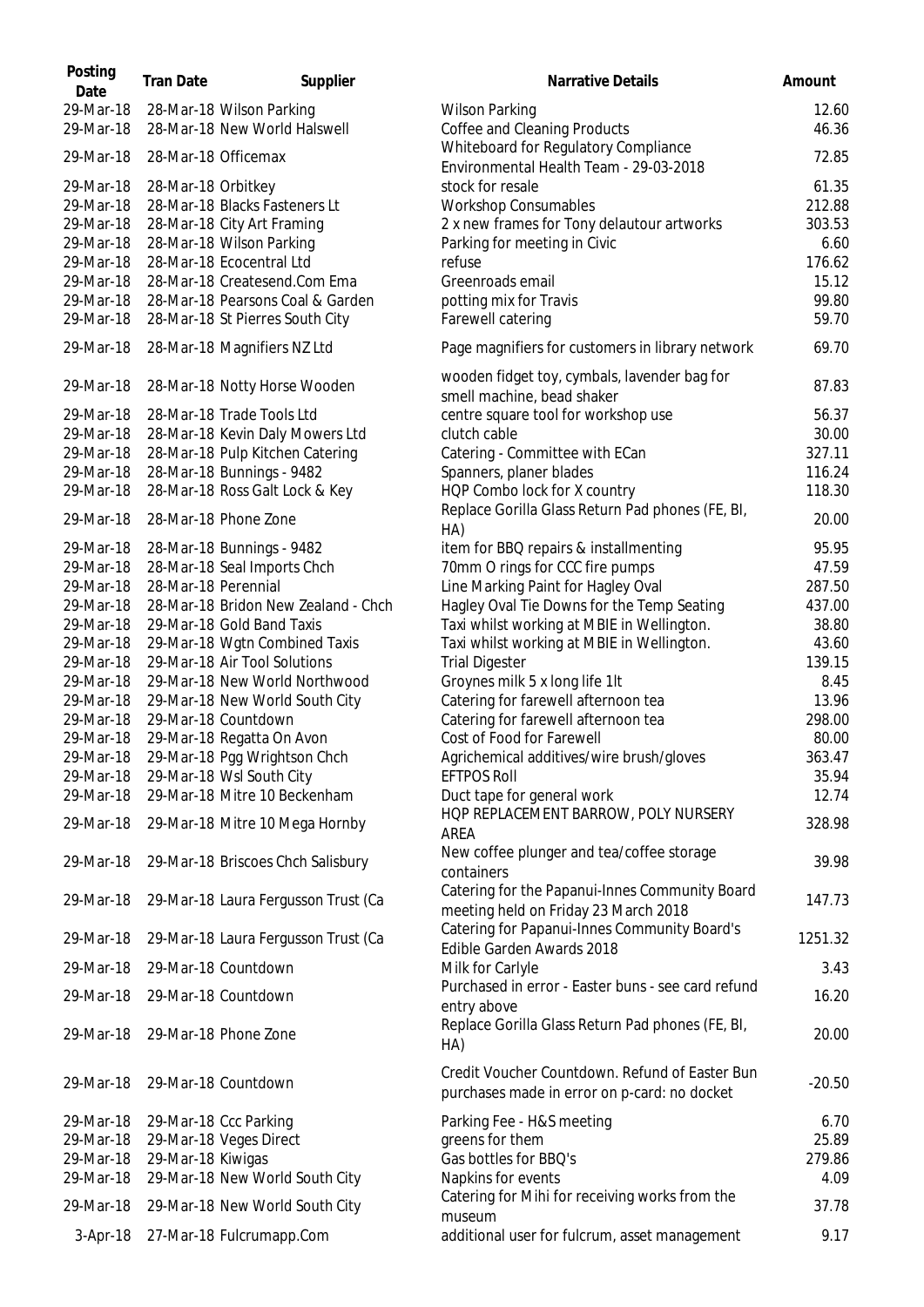| Posting<br>Date                    | <b>Tran Date</b>        | Supplier                                                        | <b>Narrative Details</b>                                                                                    | Amount                     |
|------------------------------------|-------------------------|-----------------------------------------------------------------|-------------------------------------------------------------------------------------------------------------|----------------------------|
| $3-Apr-18$                         |                         | 28-Mar-18 Fulcrumapp.Com                                        | Infield data collection software for summer survey<br>work                                                  | 35.49                      |
| $3-Apr-18$<br>3-Apr-18<br>3-Apr-18 | 28-Mar-18 Lil Regie Ltd | 28-Mar-18 Hoo*hootsuite Inc<br>28-Mar-18 Www.Eyemagazine.Co.Uk  | Monthly software licence - Libraries<br>Renewal of Eye Magazine annual subscription.<br>UX Homegrown course | 107.75<br>201.64<br>298.00 |
| 3-Apr-18<br>3-Apr-18               | 28-Mar-18 Officevibe    | 28-Mar-18 Paypal *supero                                        | Sigma 24-105mm f4 lens for Nikon<br>ITDC Officevibe 2018-04 monthly sub                                     | 1079.78<br>1073.37         |
| 3-Apr-18                           |                         | 28-Mar-18 Christchurch Airport                                  | Airport parking while in Auckland attending<br><b>Mediation Meetings</b>                                    | 54.00                      |
| 3-Apr-18                           |                         | 28-Mar-18 Amazon.Uk Payments                                    | Library book<br>Games for young adults in their room in the                                                 | 97.79                      |
| $3-Apr-18$                         |                         | 28-Mar-18 Whitcoulls Thepalms 47                                | library                                                                                                     | 36.99                      |
| $3-Apr-18$<br>3-Apr-18             |                         | 29-Mar-18 Wilson Parking<br>29-Mar-18 Oderings Nurseries        | <b>Wilson Parking</b><br>Plants for Cashmere Valley Reserve                                                 | 12.60<br>166.41            |
| $3-Apr-18$                         |                         | 29-Mar-18 Aromaunga Baxter Flowers                              | <b>Flowers</b>                                                                                              | 115.00                     |
| 3-Apr-18                           |                         | 29-Mar-18 Shipleys Audiovisual                                  | short lens hire for Crash Bash                                                                              | 1149.86                    |
| 3-Apr-18                           | 29-Mar-18 Americanos    |                                                                 | Breakfast whilst working at MBIE in Wellington                                                              | 21.70                      |
| 3-Apr-18                           |                         | 29-Mar-18 H2 New Zealand Limited                                | Refurbished i-Pad for exhibition signage use                                                                | 800.00                     |
| 3-Apr-18                           |                         | 29-Mar-18 Go Wireless Nz                                        | Required to maintain traffic cameras as existing is<br>faulty.                                              | 700.00                     |
| 3-Apr-18                           |                         | 29-Mar-18 Wilson Parking                                        | Parking for Town Hall Commercial Review                                                                     | 6.60                       |
| 3-Apr-18                           |                         | 29-Mar-18 Ecocentral Ltd                                        | refuse                                                                                                      | 68.68                      |
| 3-Apr-18                           |                         | 29-Mar-18 Createsend.Com Ema                                    | Akaroa wastewater project email                                                                             | 9.12                       |
| 3-Apr-18                           |                         | 29-Mar-18 Surveymonkey                                          | Survey Monkey monthly subscription                                                                          | 44.11                      |
| $3-Apr-18$                         |                         | 29-Mar-18 Createsend.Com Ema                                    | Newsline 29 March                                                                                           | 47.49                      |
| 3-Apr-18                           |                         | 29-Mar-18 Paypal *supero                                        | Three Axis Gimbal for DSLR cameras                                                                          | 929.78                     |
| 3-Apr-18<br>3-Apr-18               |                         | 29-Mar-18 Stihl Shop Northwood<br>29-Mar-18 Guruji Indian Foods | brushcutter repair<br>Catering for farewell afternoon tea                                                   | 71.24<br>29.98             |
| 3-Apr-18                           |                         | 29-Mar-18 Modern Teaching Aids                                  | Light box gel animals, Green sensory stand                                                                  | 226.44                     |
| 3-Apr-18                           |                         | 29-Mar-18 Wilson Parking                                        | Parking                                                                                                     | 2.60                       |
| $3-Apr-18$                         |                         | 29-Mar-18 Nz Safety Blackwoods                                  | Safety boots                                                                                                | 214.40                     |
| 3-Apr-18                           |                         | 29-Mar-18 Saxon Appliances                                      | Chrome Ring Surrounds for electric hobs                                                                     | 257.60                     |
| 3-Apr-18                           |                         | 29-Mar-18 Safari Bks Online-Flow                                | ITII Safari Books Online monthly sub 2018-04                                                                | 55.49                      |
| 3-Apr-18                           |                         | 29-Mar-18 Myob New Zealand Lim                                  | ITCB MYOB annual fee second instance                                                                        | 579.60                     |
| 3-Apr-18                           |                         | 29-Mar-18 Myob New Zealand Lim                                  | ITCB MYOB annual support fee                                                                                | 828.00                     |
| 3-Apr-18                           |                         | 29-Mar-18 Fosters Outdoor Power                                 | HQP replacement chain, bar oil, pruning saws                                                                | 611.31                     |
| 3-Apr-18                           |                         | 29-Mar-18 Caltex Hornby                                         | Milk for tearoom                                                                                            | 4.10                       |
| 3-Apr-18                           |                         | 29-Mar-18 Wilson Parking                                        | Parking at Civic for training course                                                                        | 12.60                      |
| 3-Apr-18                           |                         | 29-Mar-18 Amazon *mktplce Eu-Uk                                 | Library book                                                                                                | 46.62                      |
| 3-Apr-18                           |                         | 29-Mar-18 H2 New Zealand Limited                                | IPAD For Tony de Lautour exhbition                                                                          | 1100.00                    |
| 3-Apr-18                           |                         | 29-Mar-18 Mainland Fasteners Ltd                                | Nuts and Bolts for the Hagley Oval Sun Shades                                                               | 189.35                     |
| 3-Apr-18<br>3-Apr-18               |                         | 29-Mar-18 Bunnings - 9476<br>29-Mar-18 Paknsave Moorhouse       | Hagley Oval Tools<br>Hagley Oval Lunches for Test Match                                                     | 254.84<br>334.68           |
| 3-Apr-18                           |                         | 29-Mar-18 French Bazaar Pty Lt                                  | Giftware for resale in B G V C Giftshop                                                                     | 777.96                     |
| 3-Apr-18                           | 30-Mar-18 Jetstar       |                                                                 | Flight to wellington for Citizen Science workshop                                                           | 218.76                     |
| 3-Apr-18                           | 30-Mar-18 Goformz       |                                                                 | ITCC GoForms Health licensing monthly sub 2018-                                                             | 107.09                     |
|                                    |                         |                                                                 | 04                                                                                                          | 111.90                     |
| $3-Apr-18$<br>$3-Apr-18$           |                         | 30-Mar-18 Runscope.Com<br>31-Mar-18 Facebk *qaz4mf64y2          | ITII Runscope monthly sub 2018-04<br>Promotion of gallery events on instagram                               | 16.14                      |
| 3-Apr-18                           |                         | 31-Mar-18 Facebk *paz4mf64y2                                    | promotion of gallery events on facebook                                                                     | 95.82                      |
| 3-Apr-18                           |                         | 31-Mar-18 Ecocentral Ltd                                        | refuse                                                                                                      | 127.56                     |
| 3-Apr-18                           |                         | 31-Mar-18 Facebk *tnjrvewut2                                    | Culture Galore Instagram posts                                                                              | 3.52                       |
| 3-Apr-18                           |                         | 31-Mar-18 Facebk *snjrvewut2                                    | <b>Culture Galore Facebook posts</b>                                                                        | 61.67                      |
| 3-Apr-18                           |                         | 31-Mar-18 Facebk *bqhzpfss62                                    | Heritage Buildings; LTP; Events App; Shape Your<br>Place; Sport & Rec and ShopOp Instagram posts            | 73.23                      |
| $3-Apr-18$                         |                         | 31-Mar-18 Facebk *dqcqcfwcr2                                    | SummerTimes Facebook posts                                                                                  | 92.48                      |
| $3-Apr-18$                         |                         | 31-Mar-18 Facebk *7qhzpfss62                                    | LTP; QEII cafe tender; Sport & Rec; Evenents App;<br>Community Awards; Heritage buildings                   | 352.64                     |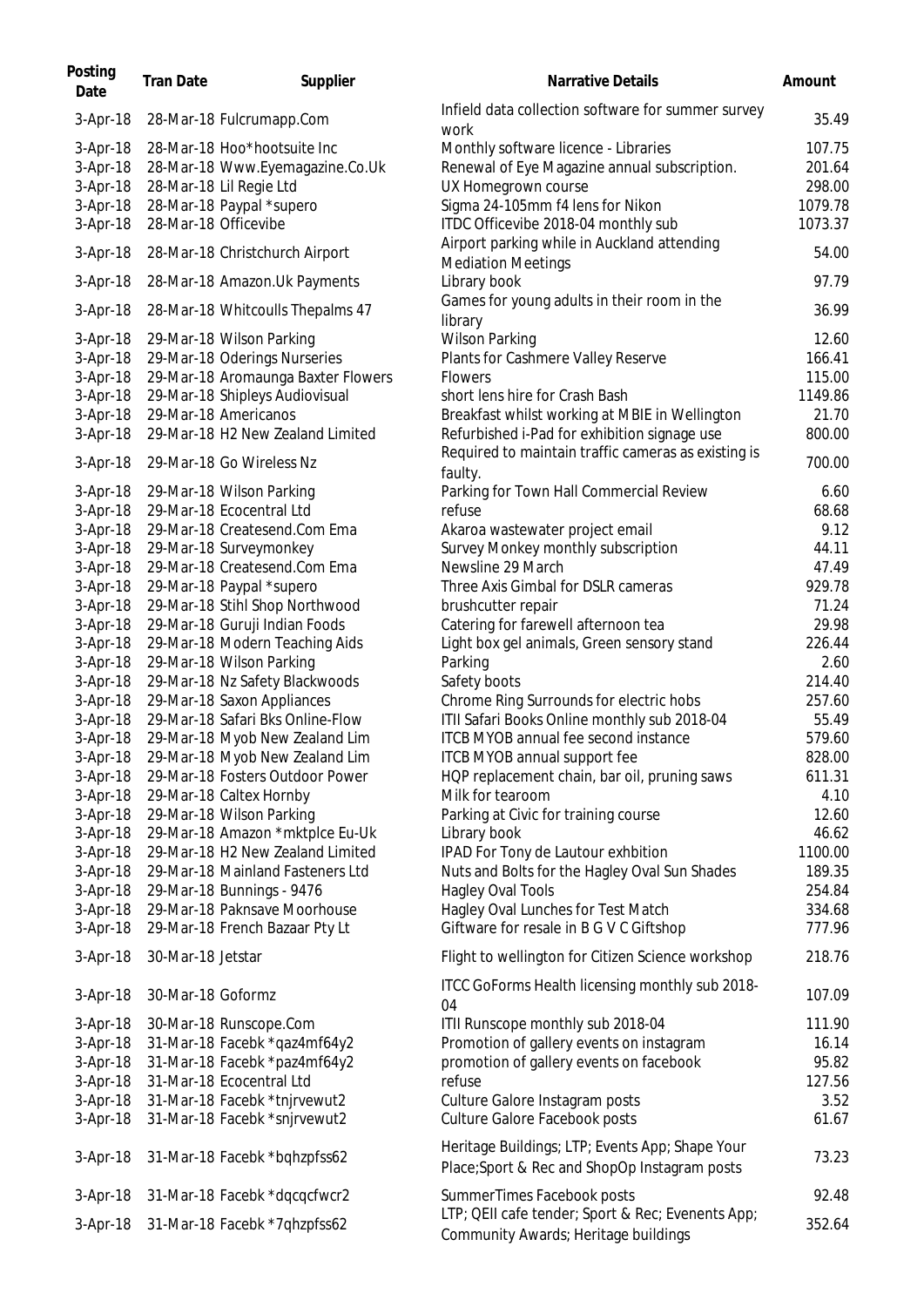| Posting<br>Date      | <b>Tran Date</b> | Supplier                                                     | Narrative Details                                                                              | Amount          |
|----------------------|------------------|--------------------------------------------------------------|------------------------------------------------------------------------------------------------|-----------------|
| 3-Apr-18             |                  | 31-Mar-18 Facebk *Iwuwef6tp2                                 | Facebook - Social Media TI Updates for TFC                                                     | 403.86          |
| 3-Apr-18             |                  | 31-Mar-18 Facebk *syerxf2nr2                                 | Facebook advertising: Lunar NY                                                                 | 2.01            |
| 3-Apr-18             |                  | 31-Mar-18 Facebk *7tqs7f2zs2                                 | Facebook advertising: Book sale                                                                | 2.94            |
| 3-Apr-18             |                  | 31-Mar-18 Facebk *ryerxf2nr2                                 | Facebook advertising : various                                                                 | 64.25           |
| 3-Apr-18             |                  | 31-Mar-18 Facebk *3tqs7f2zs2                                 | Facebook advertising. Book sale; transport and<br>Murder in the Library                        | 204.66          |
| $3-Apr-18$           |                  | 31-Mar-18 Paknsave Moorhouse                                 | Hagley Oval Lunches for Test Match                                                             | 271.55          |
| 3-Apr-18             |                  | 1-Apr-18 Ecocentral Ltd                                      | refuse                                                                                         | 68.68           |
| 3-Apr-18             |                  | 1-Apr-18 Ecocentral Ltd                                      | refuse                                                                                         | 88.31           |
| 3-Apr-18             |                  | 1-Apr-18 Ecocentral Ltd                                      | refuse                                                                                         | 88.31           |
| 3-Apr-18             |                  | 1-Apr-18 Fulcrumapp.Com                                      | Supply of data capture tool CWW assets                                                         | 424.94          |
| 3-Apr-18             |                  | 1-Apr-18 Fulcrumapp.Com                                      | Data Collection Software monthly account for                                                   | 35.41           |
| $3-Apr-18$           |                  | 1-Apr-18 Ecocentral Ltd                                      | <b>District Planing</b><br>Dump fees                                                           | 19.62           |
| $3-Apr-18$           |                  | 1-Apr-18 Google*svcsapps Antarc                              | Google Suite account The Antarctic Office March<br>2018                                        | 54.59           |
| 3-Apr-18             |                  | 2-Apr-18 Ecocentral Ltd                                      | refuse                                                                                         | 171.71          |
| 3-Apr-18             |                  | 2-Apr-18 Bunnings - 9482                                     | Summertimes 2017-2018 - Equipment                                                              | 58.79           |
|                      |                  |                                                              | Replacement - Water Station Hose                                                               |                 |
| 3-Apr-18             |                  | 2-Apr-18 Central Innovation                                  | ITCC ArchiCad monthy sub 2018-04                                                               | 339.25          |
| 3-Apr-18             |                  | 3-Apr-18 Placemakers Riccarton                               | Pothole repairs                                                                                | 129.57          |
| 3-Apr-18             |                  | 3-Apr-18 Ferrymead Mitre 10 Mega                             | Lift Off                                                                                       | 74.94           |
| 3-Apr-18             |                  | 3-Apr-18 Party World NZ                                      | Volunteer Acknowledgement Function                                                             | 78.90           |
| 3-Apr-18             |                  | 3-Apr-18 Ferrymead Mitre 10 Mega                             | Lift Off                                                                                       | 299.76          |
| $3-Apr-18$           |                  | 3-Apr-18 Anzor Fasteners                                     | Stainless Steel inset nuts for Tony deLautour<br>sculpture security                            | 134.96          |
| $3-Apr-18$           |                  | 3-Apr-18 Hammer Hardware                                     | Dazzle spray paint for Okains Bay                                                              | 25.00           |
| 3-Apr-18             |                  | 3-Apr-18 Mitre 10 Beckenham                                  | Tape 8m rubber Case Jobmate x4                                                                 | 30.64           |
| 3-Apr-18             |                  | 3-Apr-18 Countdown                                           | Tinfoil for afterschool and holiday programmes                                                 | 10.00           |
| 3-Apr-18             |                  | 3-Apr-18 Battery Masta Ltd                                   | Battery for photographer                                                                       | 41.40           |
| 3-Apr-18             |                  | 3-Apr-18 Hampton & Co Ltd                                    | hamptons panels, moon and we do this                                                           | 368.63          |
| 3-Apr-18             |                  | 3-Apr-18 Dragon Pc                                           | Dragon computer supplies touch screen                                                          | 602.33          |
| 3-Apr-18             |                  | 3-Apr-18 New World Prestons                                  | Catering for powhiri - included guests                                                         | 98.71           |
|                      |                  |                                                              | materials for Gamezone and Children's                                                          |                 |
| 3-Apr-18             |                  | 3-Apr-18 Twl 123 Eastgate                                    | programming                                                                                    | 11.00           |
| $3-Apr-18$           |                  | 3-Apr-18 Mitre 10 Mega Papanui                               | 15m x 18mm garden hose to fit bottom of sand<br>filters at Graham Condon for draining purposes | 69.00           |
| $3-Apr-18$           |                  | 3-Apr-18 Mitre 10 Beckenham                                  | Cable ties for CSP                                                                             | 6.66            |
|                      |                  |                                                              | Catering for Papanui-Innes Community Board Styx                                                |                 |
| $3-Apr-18$           |                  | 3-Apr-18 Pak N Save Northlands                               | Catchment Area Working Party held on 4 April<br>2018                                           | 21.59           |
| 3-Apr-18             |                  | 3-Apr-18 Subway Bush Inn                                     | Hagley Oval Lunches for Test Match<br>Beckenham Service Centre - Parking coupons for           | 112.00          |
| $3-Apr-18$           |                  | 3-Apr-18 Beckenham Service Ctr                               | Spreydon-Cashmere Community Governance<br>Manager.                                             | 62.00           |
| 4-Apr-18             |                  | 2-Apr-18 Yogaglo.Com                                         | Yogaglo training tool for tutors.                                                              | 25.55           |
| 4-Apr-18             |                  | 3-Apr-18 Bunnings - 9476                                     | Aqua knesd-it, hose, rope for poolside.                                                        | 460.08          |
| 4-Apr-18             |                  |                                                              | SurveyMonkey Annual Fee                                                                        | 360.00          |
|                      |                  | 3-Apr-18 Surveymonkey                                        |                                                                                                | 33.80           |
| 4-Apr-18             |                  | 3-Apr-18 Green Cabs Limited                                  | Taxi whilst working at MBIE in Wellington.                                                     |                 |
| 4-Apr-18             |                  | 3-Apr-18 Nz Safety Blackwoods                                | dusk masks for mower operators                                                                 | 65.07           |
| 4-Apr-18<br>4-Apr-18 |                  | 3-Apr-18 Plumbing World #80<br>3-Apr-18 The Little Metals Co | <b>Trial Digester</b><br>Brass Rod and flat bar for deLautour bracket                          | 61.74<br>93.34  |
|                      |                  |                                                              | manufacturing<br>Parking for PSG Town Hall Meeting and Council                                 |                 |
| 4-Apr-18<br>4-Apr-18 |                  | 3-Apr-18 Wilson Parking<br>3-Apr-18 Ecocentral Ltd           | briefing<br>refuse                                                                             | 16.60<br>103.03 |
|                      |                  |                                                              | refuse                                                                                         | 112.84          |
| 4-Apr-18             |                  | 3-Apr-18 Ecocentral Ltd                                      |                                                                                                |                 |
| $4-Apr-18$           |                  | 3-Apr-18 Wilson Parking                                      | Carparking                                                                                     | 2.00            |
| 4-Apr-18             |                  | 3-Apr-18 Createsend.Com Ema                                  | Water supply update 3 April                                                                    | 9.37            |
| 4-Apr-18             |                  | 3-Apr-18 Createsend.Com Ema                                  | Resource Consents update                                                                       | 11.79           |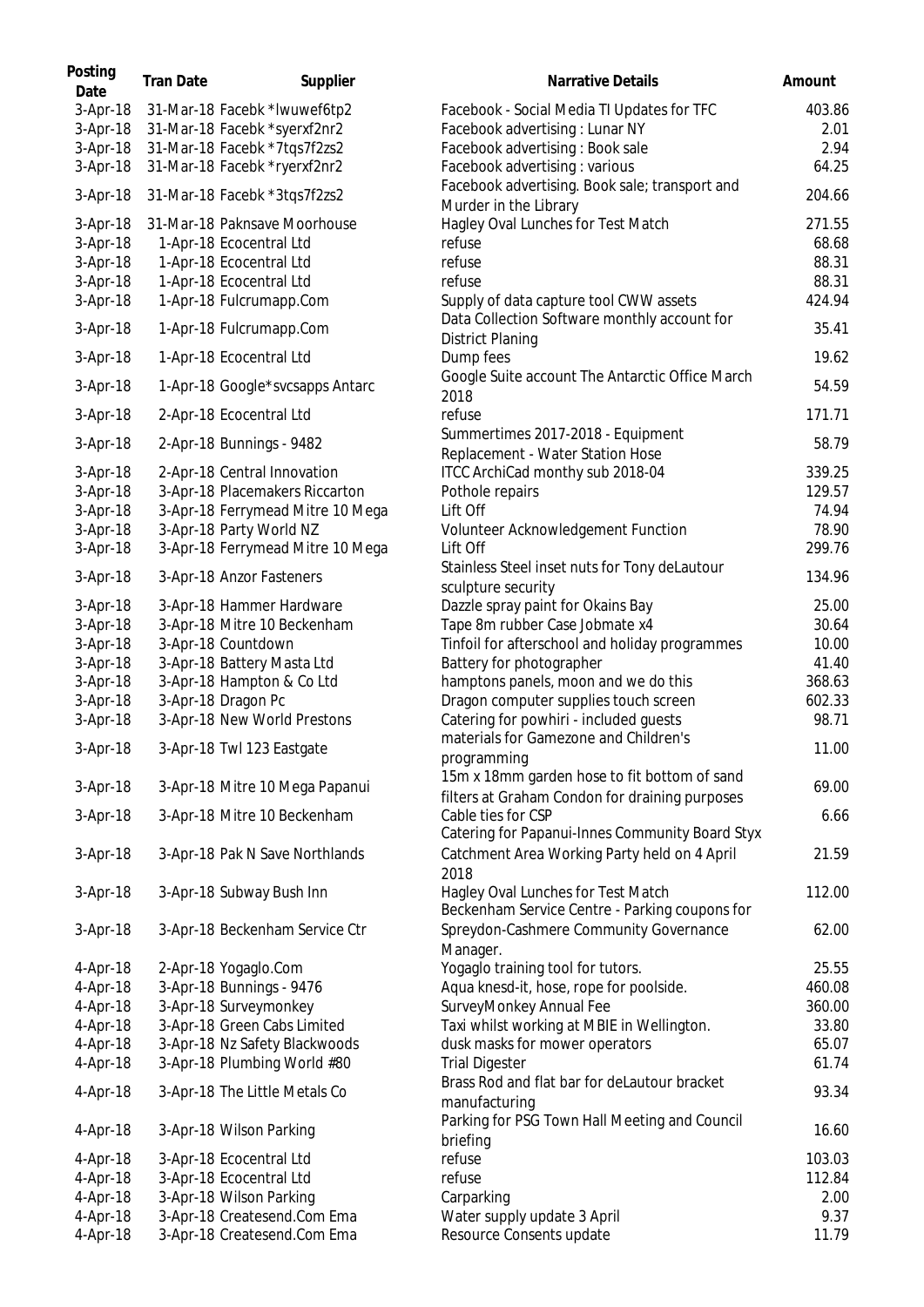| Catering for the meeting of the Coastal-Burwood<br>3-Apr-18 Relish Catering<br>4-Apr-18<br>Community Board on 19th March 2018<br>Hydrotone class at Selwyn Aquatic Centre-<br>3-Apr-18 Selwyn Aquatic Centre<br>4-Apr-18<br>development<br>digital prints for resale to customers<br>4-Apr-18<br>3-Apr-18 The Caxton Press<br>Payment for framing for an incoming exhibition<br>3-Apr-18 Paul Craig Limited<br>4-Apr-18<br>Joan for Pickaxes and Shovels exhibition<br>4-Apr-18<br>3-Apr-18 Blacks Fasteners Lt<br>longer bolts<br>Meeting re Antarctic Season Opening, Air Day,<br>3-Apr-18 The Coffee Club Christchu<br>4-Apr-18<br>event organising<br>Tarp & spray paint<br>4-Apr-18<br>4-Apr-18 Ferrymead Mitre 10 Mega<br>4-Apr-18<br>4-Apr-18 Chch City Council Civic<br>special licence for gallery birthday event fifteen<br>4-Apr-18 Gold Band Taxis<br>4-Apr-18<br>Taxi to ChCh International Airport<br>4-Apr-18 Twl 123 Eastgate<br>Volunteer Function plasticware<br>4-Apr-18<br>4-Apr-18 Stuff Media (Ps)<br>Lancaster Park image<br>4-Apr-18<br>4-Apr-18 Wsl Eastgate<br>Sample folder FM Contractors Sign In Register<br>4-Apr-18<br>Catering for a seminar of the Coastal-Burwood<br>4-Apr-18<br>4-Apr-18 Maki Mono The Palms<br><b>Community Board</b><br>Catering for a Coastal-Burwood Community Board<br>4-Apr-18 Countdown<br>4-Apr-18<br>Seminar<br>Cordon tape x 3 purchased for Animal<br>4-Apr-18 Pgg Wrightson Chch<br>4-Apr-18<br>Management Officers<br>sealant plus gun and nozzle cleaner plus nozzles<br>4-Apr-18 Mitre 10 Mega Papanui<br>4-Apr-18<br>GC filter repair<br>Plants section E, trowels, gloves, weed paste<br>4-Apr-18 Mitre 10 Mega Hornby<br>4-Apr-18<br>Attend SOLGM Gala Dinner, Marketplace,<br>4-Apr-18<br>4-Apr-18 Solgm<br>Auckland 12.04.2018<br>$4-Apr-18$<br>4-Apr-18 Fresh Choice Parklands<br>Milk and plunger coffee<br>4-Apr-18 Ccc Parking<br>4-Apr-18<br>Parking CCC Meeting<br>4-Apr-18 Supervalue Sumner<br>4-Apr-18<br>One month worth of milk.<br>Sydenham Bakery - Catering for Hoon Hay<br>4-Apr-18<br>4-Apr-18 Sydenham Bakery<br>network meeting 4 April 2018.<br>Flowers on Cashmere - 2 Wreaths for ANZAC Day<br>Services 2018. Purchased by Governance Support<br>4-Apr-18<br>4-Apr-18 Flowers On Cashmere<br>Officer<br>stock for resale<br>3-Apr-18 Delight Decor Pty Ltd<br>5-Apr-18<br>3-Apr-18 World Collection<br>stock for resale<br>5-Apr-18<br>5-Apr-18<br>3-Apr-18 Paypal *leadingsolu<br>Lightning Cables for 2 x deLautour signage i-pads<br>Project Management Institute Membership<br>3-Apr-18 Pmi - Member Auto Renew<br>5-Apr-18<br>Renewal<br>Registration fee to attend the Urbanism NZ<br>5-Apr-18<br>3-Apr-18 Urbanism New Zealand C<br>Conference<br>Half Day Course - Auto Doors Chch<br>3-Apr-18 Paypal *buildingnet<br>5-Apr-18<br>(BuildingNetworks NZ Ltd)<br>4-Apr-18 Wilson Parking<br><b>Wilson Parking</b><br>5-Apr-18<br>4-Apr-18 Pearsons 2018 Limited<br>5-Apr-18<br>wool scour<br>4-Apr-18 Spotify P057f64f93<br>5-Apr-18<br>monthly fee for Gallery spotify account<br>Volunteer Acknowledgment Function expenses<br>5-Apr-18<br>4-Apr-18 Lollyshop<br>4-Apr-18 South Pacific Hydraulics<br>G3 Wittig Compressor<br>5-Apr-18<br>Required to maintain traffic cameras as existing is<br>4-Apr-18 Go Wireless Nz<br>5-Apr-18<br>faulty<br>4-Apr-18 Ecocentral Ltd<br>refuse<br>5-Apr-18<br>REFUSE TRUCK COF<br>5-Apr-18<br>4-Apr-18 Vehicle Testing NZ Ltd | Posting<br>Date | <b>Tran Date</b> | Supplier | <b>Narrative Details</b>                      | Amount         |
|------------------------------------------------------------------------------------------------------------------------------------------------------------------------------------------------------------------------------------------------------------------------------------------------------------------------------------------------------------------------------------------------------------------------------------------------------------------------------------------------------------------------------------------------------------------------------------------------------------------------------------------------------------------------------------------------------------------------------------------------------------------------------------------------------------------------------------------------------------------------------------------------------------------------------------------------------------------------------------------------------------------------------------------------------------------------------------------------------------------------------------------------------------------------------------------------------------------------------------------------------------------------------------------------------------------------------------------------------------------------------------------------------------------------------------------------------------------------------------------------------------------------------------------------------------------------------------------------------------------------------------------------------------------------------------------------------------------------------------------------------------------------------------------------------------------------------------------------------------------------------------------------------------------------------------------------------------------------------------------------------------------------------------------------------------------------------------------------------------------------------------------------------------------------------------------------------------------------------------------------------------------------------------------------------------------------------------------------------------------------------------------------------------------------------------------------------------------------------------------------------------------------------------------------------------------------------------------------------------------------------------------------------------------------------------------------------------------------------------------------------------------------------------------------------------------------------------------------------------------------------------------------------------------------------------------------------------------------------------------------------------------------------------------------------------------------------------------------------------------------------------------------------------------------------------------------------------------------------------------------------------------------------------------------------------------------------------------------------------------------------------------------------------------------------------------------------------------------|-----------------|------------------|----------|-----------------------------------------------|----------------|
|                                                                                                                                                                                                                                                                                                                                                                                                                                                                                                                                                                                                                                                                                                                                                                                                                                                                                                                                                                                                                                                                                                                                                                                                                                                                                                                                                                                                                                                                                                                                                                                                                                                                                                                                                                                                                                                                                                                                                                                                                                                                                                                                                                                                                                                                                                                                                                                                                                                                                                                                                                                                                                                                                                                                                                                                                                                                                                                                                                                                                                                                                                                                                                                                                                                                                                                                                                                                                                                                        |                 |                  |          |                                               | 163.07         |
|                                                                                                                                                                                                                                                                                                                                                                                                                                                                                                                                                                                                                                                                                                                                                                                                                                                                                                                                                                                                                                                                                                                                                                                                                                                                                                                                                                                                                                                                                                                                                                                                                                                                                                                                                                                                                                                                                                                                                                                                                                                                                                                                                                                                                                                                                                                                                                                                                                                                                                                                                                                                                                                                                                                                                                                                                                                                                                                                                                                                                                                                                                                                                                                                                                                                                                                                                                                                                                                                        |                 |                  |          |                                               | 18.00          |
|                                                                                                                                                                                                                                                                                                                                                                                                                                                                                                                                                                                                                                                                                                                                                                                                                                                                                                                                                                                                                                                                                                                                                                                                                                                                                                                                                                                                                                                                                                                                                                                                                                                                                                                                                                                                                                                                                                                                                                                                                                                                                                                                                                                                                                                                                                                                                                                                                                                                                                                                                                                                                                                                                                                                                                                                                                                                                                                                                                                                                                                                                                                                                                                                                                                                                                                                                                                                                                                                        |                 |                  |          |                                               | 154.68         |
|                                                                                                                                                                                                                                                                                                                                                                                                                                                                                                                                                                                                                                                                                                                                                                                                                                                                                                                                                                                                                                                                                                                                                                                                                                                                                                                                                                                                                                                                                                                                                                                                                                                                                                                                                                                                                                                                                                                                                                                                                                                                                                                                                                                                                                                                                                                                                                                                                                                                                                                                                                                                                                                                                                                                                                                                                                                                                                                                                                                                                                                                                                                                                                                                                                                                                                                                                                                                                                                                        |                 |                  |          |                                               | 115.00         |
|                                                                                                                                                                                                                                                                                                                                                                                                                                                                                                                                                                                                                                                                                                                                                                                                                                                                                                                                                                                                                                                                                                                                                                                                                                                                                                                                                                                                                                                                                                                                                                                                                                                                                                                                                                                                                                                                                                                                                                                                                                                                                                                                                                                                                                                                                                                                                                                                                                                                                                                                                                                                                                                                                                                                                                                                                                                                                                                                                                                                                                                                                                                                                                                                                                                                                                                                                                                                                                                                        |                 |                  |          |                                               | 1.97           |
|                                                                                                                                                                                                                                                                                                                                                                                                                                                                                                                                                                                                                                                                                                                                                                                                                                                                                                                                                                                                                                                                                                                                                                                                                                                                                                                                                                                                                                                                                                                                                                                                                                                                                                                                                                                                                                                                                                                                                                                                                                                                                                                                                                                                                                                                                                                                                                                                                                                                                                                                                                                                                                                                                                                                                                                                                                                                                                                                                                                                                                                                                                                                                                                                                                                                                                                                                                                                                                                                        |                 |                  |          |                                               | 4.50           |
|                                                                                                                                                                                                                                                                                                                                                                                                                                                                                                                                                                                                                                                                                                                                                                                                                                                                                                                                                                                                                                                                                                                                                                                                                                                                                                                                                                                                                                                                                                                                                                                                                                                                                                                                                                                                                                                                                                                                                                                                                                                                                                                                                                                                                                                                                                                                                                                                                                                                                                                                                                                                                                                                                                                                                                                                                                                                                                                                                                                                                                                                                                                                                                                                                                                                                                                                                                                                                                                                        |                 |                  |          |                                               | 34.89          |
|                                                                                                                                                                                                                                                                                                                                                                                                                                                                                                                                                                                                                                                                                                                                                                                                                                                                                                                                                                                                                                                                                                                                                                                                                                                                                                                                                                                                                                                                                                                                                                                                                                                                                                                                                                                                                                                                                                                                                                                                                                                                                                                                                                                                                                                                                                                                                                                                                                                                                                                                                                                                                                                                                                                                                                                                                                                                                                                                                                                                                                                                                                                                                                                                                                                                                                                                                                                                                                                                        |                 |                  |          |                                               |                |
|                                                                                                                                                                                                                                                                                                                                                                                                                                                                                                                                                                                                                                                                                                                                                                                                                                                                                                                                                                                                                                                                                                                                                                                                                                                                                                                                                                                                                                                                                                                                                                                                                                                                                                                                                                                                                                                                                                                                                                                                                                                                                                                                                                                                                                                                                                                                                                                                                                                                                                                                                                                                                                                                                                                                                                                                                                                                                                                                                                                                                                                                                                                                                                                                                                                                                                                                                                                                                                                                        |                 |                  |          |                                               | 575.00         |
|                                                                                                                                                                                                                                                                                                                                                                                                                                                                                                                                                                                                                                                                                                                                                                                                                                                                                                                                                                                                                                                                                                                                                                                                                                                                                                                                                                                                                                                                                                                                                                                                                                                                                                                                                                                                                                                                                                                                                                                                                                                                                                                                                                                                                                                                                                                                                                                                                                                                                                                                                                                                                                                                                                                                                                                                                                                                                                                                                                                                                                                                                                                                                                                                                                                                                                                                                                                                                                                                        |                 |                  |          |                                               | 32.60<br>28.80 |
|                                                                                                                                                                                                                                                                                                                                                                                                                                                                                                                                                                                                                                                                                                                                                                                                                                                                                                                                                                                                                                                                                                                                                                                                                                                                                                                                                                                                                                                                                                                                                                                                                                                                                                                                                                                                                                                                                                                                                                                                                                                                                                                                                                                                                                                                                                                                                                                                                                                                                                                                                                                                                                                                                                                                                                                                                                                                                                                                                                                                                                                                                                                                                                                                                                                                                                                                                                                                                                                                        |                 |                  |          |                                               | 263.93         |
|                                                                                                                                                                                                                                                                                                                                                                                                                                                                                                                                                                                                                                                                                                                                                                                                                                                                                                                                                                                                                                                                                                                                                                                                                                                                                                                                                                                                                                                                                                                                                                                                                                                                                                                                                                                                                                                                                                                                                                                                                                                                                                                                                                                                                                                                                                                                                                                                                                                                                                                                                                                                                                                                                                                                                                                                                                                                                                                                                                                                                                                                                                                                                                                                                                                                                                                                                                                                                                                                        |                 |                  |          |                                               | 10.99          |
|                                                                                                                                                                                                                                                                                                                                                                                                                                                                                                                                                                                                                                                                                                                                                                                                                                                                                                                                                                                                                                                                                                                                                                                                                                                                                                                                                                                                                                                                                                                                                                                                                                                                                                                                                                                                                                                                                                                                                                                                                                                                                                                                                                                                                                                                                                                                                                                                                                                                                                                                                                                                                                                                                                                                                                                                                                                                                                                                                                                                                                                                                                                                                                                                                                                                                                                                                                                                                                                                        |                 |                  |          |                                               | 37.80          |
|                                                                                                                                                                                                                                                                                                                                                                                                                                                                                                                                                                                                                                                                                                                                                                                                                                                                                                                                                                                                                                                                                                                                                                                                                                                                                                                                                                                                                                                                                                                                                                                                                                                                                                                                                                                                                                                                                                                                                                                                                                                                                                                                                                                                                                                                                                                                                                                                                                                                                                                                                                                                                                                                                                                                                                                                                                                                                                                                                                                                                                                                                                                                                                                                                                                                                                                                                                                                                                                                        |                 |                  |          |                                               | 39.28          |
|                                                                                                                                                                                                                                                                                                                                                                                                                                                                                                                                                                                                                                                                                                                                                                                                                                                                                                                                                                                                                                                                                                                                                                                                                                                                                                                                                                                                                                                                                                                                                                                                                                                                                                                                                                                                                                                                                                                                                                                                                                                                                                                                                                                                                                                                                                                                                                                                                                                                                                                                                                                                                                                                                                                                                                                                                                                                                                                                                                                                                                                                                                                                                                                                                                                                                                                                                                                                                                                                        |                 |                  |          |                                               | 209.97         |
|                                                                                                                                                                                                                                                                                                                                                                                                                                                                                                                                                                                                                                                                                                                                                                                                                                                                                                                                                                                                                                                                                                                                                                                                                                                                                                                                                                                                                                                                                                                                                                                                                                                                                                                                                                                                                                                                                                                                                                                                                                                                                                                                                                                                                                                                                                                                                                                                                                                                                                                                                                                                                                                                                                                                                                                                                                                                                                                                                                                                                                                                                                                                                                                                                                                                                                                                                                                                                                                                        |                 |                  |          |                                               | 35.13          |
|                                                                                                                                                                                                                                                                                                                                                                                                                                                                                                                                                                                                                                                                                                                                                                                                                                                                                                                                                                                                                                                                                                                                                                                                                                                                                                                                                                                                                                                                                                                                                                                                                                                                                                                                                                                                                                                                                                                                                                                                                                                                                                                                                                                                                                                                                                                                                                                                                                                                                                                                                                                                                                                                                                                                                                                                                                                                                                                                                                                                                                                                                                                                                                                                                                                                                                                                                                                                                                                                        |                 |                  |          |                                               | 229.69         |
|                                                                                                                                                                                                                                                                                                                                                                                                                                                                                                                                                                                                                                                                                                                                                                                                                                                                                                                                                                                                                                                                                                                                                                                                                                                                                                                                                                                                                                                                                                                                                                                                                                                                                                                                                                                                                                                                                                                                                                                                                                                                                                                                                                                                                                                                                                                                                                                                                                                                                                                                                                                                                                                                                                                                                                                                                                                                                                                                                                                                                                                                                                                                                                                                                                                                                                                                                                                                                                                                        |                 |                  |          |                                               | 201.25         |
|                                                                                                                                                                                                                                                                                                                                                                                                                                                                                                                                                                                                                                                                                                                                                                                                                                                                                                                                                                                                                                                                                                                                                                                                                                                                                                                                                                                                                                                                                                                                                                                                                                                                                                                                                                                                                                                                                                                                                                                                                                                                                                                                                                                                                                                                                                                                                                                                                                                                                                                                                                                                                                                                                                                                                                                                                                                                                                                                                                                                                                                                                                                                                                                                                                                                                                                                                                                                                                                                        |                 |                  |          |                                               | 9.45           |
|                                                                                                                                                                                                                                                                                                                                                                                                                                                                                                                                                                                                                                                                                                                                                                                                                                                                                                                                                                                                                                                                                                                                                                                                                                                                                                                                                                                                                                                                                                                                                                                                                                                                                                                                                                                                                                                                                                                                                                                                                                                                                                                                                                                                                                                                                                                                                                                                                                                                                                                                                                                                                                                                                                                                                                                                                                                                                                                                                                                                                                                                                                                                                                                                                                                                                                                                                                                                                                                                        |                 |                  |          |                                               | 6.70           |
|                                                                                                                                                                                                                                                                                                                                                                                                                                                                                                                                                                                                                                                                                                                                                                                                                                                                                                                                                                                                                                                                                                                                                                                                                                                                                                                                                                                                                                                                                                                                                                                                                                                                                                                                                                                                                                                                                                                                                                                                                                                                                                                                                                                                                                                                                                                                                                                                                                                                                                                                                                                                                                                                                                                                                                                                                                                                                                                                                                                                                                                                                                                                                                                                                                                                                                                                                                                                                                                                        |                 |                  |          |                                               | 33.10          |
|                                                                                                                                                                                                                                                                                                                                                                                                                                                                                                                                                                                                                                                                                                                                                                                                                                                                                                                                                                                                                                                                                                                                                                                                                                                                                                                                                                                                                                                                                                                                                                                                                                                                                                                                                                                                                                                                                                                                                                                                                                                                                                                                                                                                                                                                                                                                                                                                                                                                                                                                                                                                                                                                                                                                                                                                                                                                                                                                                                                                                                                                                                                                                                                                                                                                                                                                                                                                                                                                        |                 |                  |          |                                               | 88.40          |
|                                                                                                                                                                                                                                                                                                                                                                                                                                                                                                                                                                                                                                                                                                                                                                                                                                                                                                                                                                                                                                                                                                                                                                                                                                                                                                                                                                                                                                                                                                                                                                                                                                                                                                                                                                                                                                                                                                                                                                                                                                                                                                                                                                                                                                                                                                                                                                                                                                                                                                                                                                                                                                                                                                                                                                                                                                                                                                                                                                                                                                                                                                                                                                                                                                                                                                                                                                                                                                                                        |                 |                  |          |                                               | 360.00         |
|                                                                                                                                                                                                                                                                                                                                                                                                                                                                                                                                                                                                                                                                                                                                                                                                                                                                                                                                                                                                                                                                                                                                                                                                                                                                                                                                                                                                                                                                                                                                                                                                                                                                                                                                                                                                                                                                                                                                                                                                                                                                                                                                                                                                                                                                                                                                                                                                                                                                                                                                                                                                                                                                                                                                                                                                                                                                                                                                                                                                                                                                                                                                                                                                                                                                                                                                                                                                                                                                        |                 |                  |          |                                               | 716.57         |
|                                                                                                                                                                                                                                                                                                                                                                                                                                                                                                                                                                                                                                                                                                                                                                                                                                                                                                                                                                                                                                                                                                                                                                                                                                                                                                                                                                                                                                                                                                                                                                                                                                                                                                                                                                                                                                                                                                                                                                                                                                                                                                                                                                                                                                                                                                                                                                                                                                                                                                                                                                                                                                                                                                                                                                                                                                                                                                                                                                                                                                                                                                                                                                                                                                                                                                                                                                                                                                                                        |                 |                  |          |                                               | 844.65         |
|                                                                                                                                                                                                                                                                                                                                                                                                                                                                                                                                                                                                                                                                                                                                                                                                                                                                                                                                                                                                                                                                                                                                                                                                                                                                                                                                                                                                                                                                                                                                                                                                                                                                                                                                                                                                                                                                                                                                                                                                                                                                                                                                                                                                                                                                                                                                                                                                                                                                                                                                                                                                                                                                                                                                                                                                                                                                                                                                                                                                                                                                                                                                                                                                                                                                                                                                                                                                                                                                        |                 |                  |          |                                               | 76.99          |
|                                                                                                                                                                                                                                                                                                                                                                                                                                                                                                                                                                                                                                                                                                                                                                                                                                                                                                                                                                                                                                                                                                                                                                                                                                                                                                                                                                                                                                                                                                                                                                                                                                                                                                                                                                                                                                                                                                                                                                                                                                                                                                                                                                                                                                                                                                                                                                                                                                                                                                                                                                                                                                                                                                                                                                                                                                                                                                                                                                                                                                                                                                                                                                                                                                                                                                                                                                                                                                                                        |                 |                  |          |                                               | 268.64         |
|                                                                                                                                                                                                                                                                                                                                                                                                                                                                                                                                                                                                                                                                                                                                                                                                                                                                                                                                                                                                                                                                                                                                                                                                                                                                                                                                                                                                                                                                                                                                                                                                                                                                                                                                                                                                                                                                                                                                                                                                                                                                                                                                                                                                                                                                                                                                                                                                                                                                                                                                                                                                                                                                                                                                                                                                                                                                                                                                                                                                                                                                                                                                                                                                                                                                                                                                                                                                                                                                        |                 |                  |          |                                               | 936.66         |
|                                                                                                                                                                                                                                                                                                                                                                                                                                                                                                                                                                                                                                                                                                                                                                                                                                                                                                                                                                                                                                                                                                                                                                                                                                                                                                                                                                                                                                                                                                                                                                                                                                                                                                                                                                                                                                                                                                                                                                                                                                                                                                                                                                                                                                                                                                                                                                                                                                                                                                                                                                                                                                                                                                                                                                                                                                                                                                                                                                                                                                                                                                                                                                                                                                                                                                                                                                                                                                                                        |                 |                  |          |                                               | 287.50         |
|                                                                                                                                                                                                                                                                                                                                                                                                                                                                                                                                                                                                                                                                                                                                                                                                                                                                                                                                                                                                                                                                                                                                                                                                                                                                                                                                                                                                                                                                                                                                                                                                                                                                                                                                                                                                                                                                                                                                                                                                                                                                                                                                                                                                                                                                                                                                                                                                                                                                                                                                                                                                                                                                                                                                                                                                                                                                                                                                                                                                                                                                                                                                                                                                                                                                                                                                                                                                                                                                        |                 |                  |          |                                               | 10.60          |
|                                                                                                                                                                                                                                                                                                                                                                                                                                                                                                                                                                                                                                                                                                                                                                                                                                                                                                                                                                                                                                                                                                                                                                                                                                                                                                                                                                                                                                                                                                                                                                                                                                                                                                                                                                                                                                                                                                                                                                                                                                                                                                                                                                                                                                                                                                                                                                                                                                                                                                                                                                                                                                                                                                                                                                                                                                                                                                                                                                                                                                                                                                                                                                                                                                                                                                                                                                                                                                                                        |                 |                  |          |                                               | 30.00          |
|                                                                                                                                                                                                                                                                                                                                                                                                                                                                                                                                                                                                                                                                                                                                                                                                                                                                                                                                                                                                                                                                                                                                                                                                                                                                                                                                                                                                                                                                                                                                                                                                                                                                                                                                                                                                                                                                                                                                                                                                                                                                                                                                                                                                                                                                                                                                                                                                                                                                                                                                                                                                                                                                                                                                                                                                                                                                                                                                                                                                                                                                                                                                                                                                                                                                                                                                                                                                                                                                        |                 |                  |          |                                               | 14.99          |
|                                                                                                                                                                                                                                                                                                                                                                                                                                                                                                                                                                                                                                                                                                                                                                                                                                                                                                                                                                                                                                                                                                                                                                                                                                                                                                                                                                                                                                                                                                                                                                                                                                                                                                                                                                                                                                                                                                                                                                                                                                                                                                                                                                                                                                                                                                                                                                                                                                                                                                                                                                                                                                                                                                                                                                                                                                                                                                                                                                                                                                                                                                                                                                                                                                                                                                                                                                                                                                                                        |                 |                  |          |                                               | 23.20          |
|                                                                                                                                                                                                                                                                                                                                                                                                                                                                                                                                                                                                                                                                                                                                                                                                                                                                                                                                                                                                                                                                                                                                                                                                                                                                                                                                                                                                                                                                                                                                                                                                                                                                                                                                                                                                                                                                                                                                                                                                                                                                                                                                                                                                                                                                                                                                                                                                                                                                                                                                                                                                                                                                                                                                                                                                                                                                                                                                                                                                                                                                                                                                                                                                                                                                                                                                                                                                                                                                        |                 |                  |          |                                               | 1494.43        |
|                                                                                                                                                                                                                                                                                                                                                                                                                                                                                                                                                                                                                                                                                                                                                                                                                                                                                                                                                                                                                                                                                                                                                                                                                                                                                                                                                                                                                                                                                                                                                                                                                                                                                                                                                                                                                                                                                                                                                                                                                                                                                                                                                                                                                                                                                                                                                                                                                                                                                                                                                                                                                                                                                                                                                                                                                                                                                                                                                                                                                                                                                                                                                                                                                                                                                                                                                                                                                                                                        |                 |                  |          |                                               | 526.48         |
|                                                                                                                                                                                                                                                                                                                                                                                                                                                                                                                                                                                                                                                                                                                                                                                                                                                                                                                                                                                                                                                                                                                                                                                                                                                                                                                                                                                                                                                                                                                                                                                                                                                                                                                                                                                                                                                                                                                                                                                                                                                                                                                                                                                                                                                                                                                                                                                                                                                                                                                                                                                                                                                                                                                                                                                                                                                                                                                                                                                                                                                                                                                                                                                                                                                                                                                                                                                                                                                                        |                 |                  |          |                                               | 9.80           |
| 5-Apr-18<br>4-Apr-18 Createsend.Com Ema<br>April 2018                                                                                                                                                                                                                                                                                                                                                                                                                                                                                                                                                                                                                                                                                                                                                                                                                                                                                                                                                                                                                                                                                                                                                                                                                                                                                                                                                                                                                                                                                                                                                                                                                                                                                                                                                                                                                                                                                                                                                                                                                                                                                                                                                                                                                                                                                                                                                                                                                                                                                                                                                                                                                                                                                                                                                                                                                                                                                                                                                                                                                                                                                                                                                                                                                                                                                                                                                                                                                  |                 |                  |          | Community Board Newsletters Banks Peninsula - | 140.00<br>8.29 |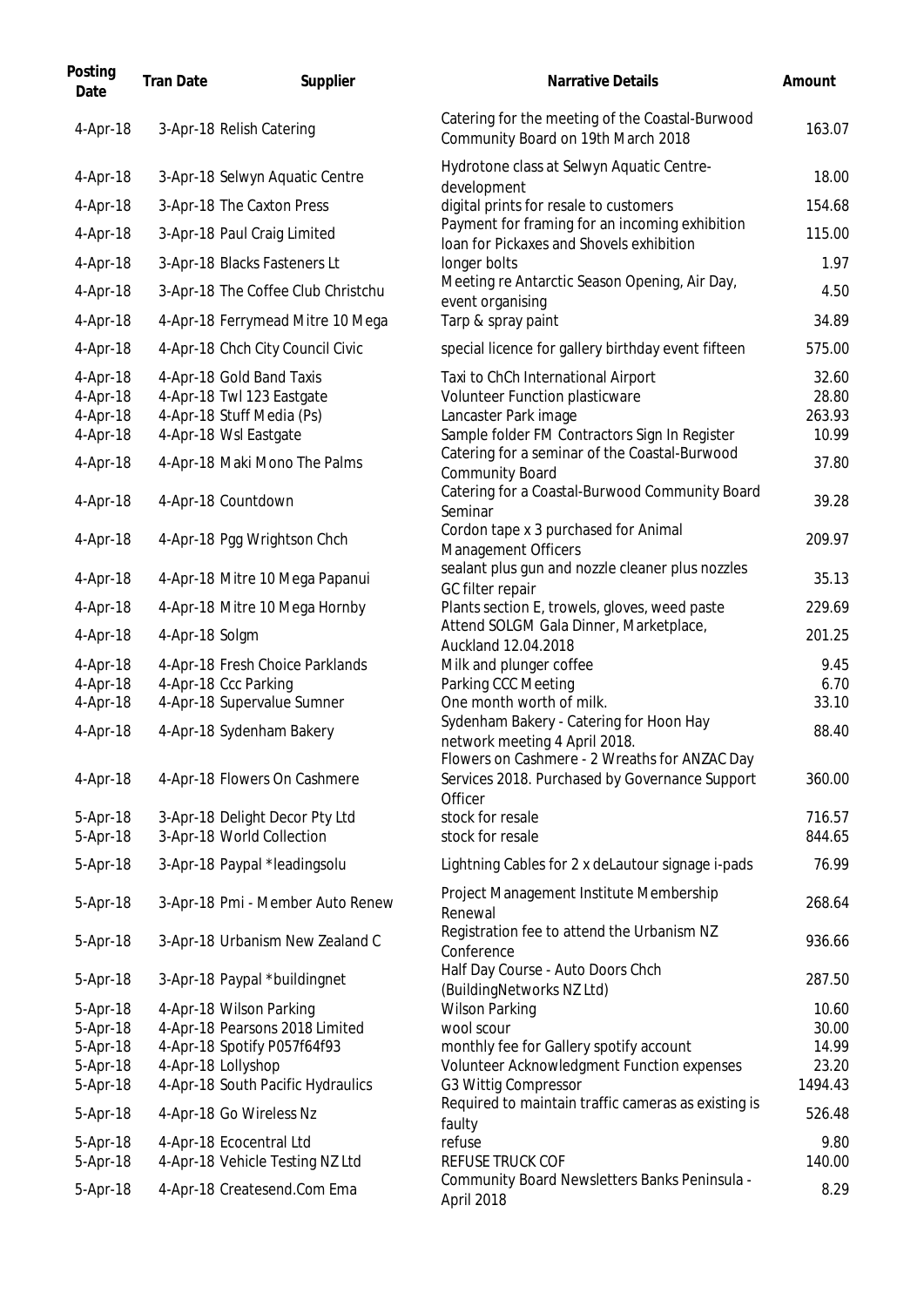| Posting<br>Date           | <b>Tran Date</b> | Supplier                                                  | Narrative Details                                                                              | Amount         |
|---------------------------|------------------|-----------------------------------------------------------|------------------------------------------------------------------------------------------------|----------------|
| 5-Apr-18                  |                  | 4-Apr-18 Stonebaked The Palms                             | catering for a coastal-burwood community board<br>seminar                                      | 7.50           |
| 5-Apr-18                  |                  | 4-Apr-18 Canterbury Landscape Supp                        | Soil x 20m3 Styx Dog Park                                                                      | 865.00         |
| 5-Apr-18                  |                  | 4-Apr-18 The Naked Baker Ltd                              | staff coffee bottle lake                                                                       | 30.00          |
| 5-Apr-18                  |                  | 4-Apr-18 Freshchoice City Mkt                             | Catering for Central City Transport Liaison Group<br>Meeting                                   | 150.00         |
| 5-Apr-18                  |                  | 4-Apr-18 Lincraft NZ Limited                              | Preschool programming resources                                                                | 91.80          |
| 5-Apr-18                  |                  | 4-Apr-18 Bunnings - 9476                                  | coat hooks, hex key sets for workshop                                                          | 45.66          |
| 5-Apr-18                  |                  | 4-Apr-18 George Henry & Co Ltd                            | Inspection Mirror with LED 55mm Kincrome                                                       | 30.75          |
| 5-Apr-18                  |                  | 4-Apr-18 Hynds Pipe Systems Limite                        | Lid Lifter Folding                                                                             | 329.50         |
| 5-Apr-18                  |                  | 4-Apr-18 Bunnings - 9476                                  | paint and oil for 19th signage upgrade                                                         | 48.47          |
| 5-Apr-18                  |                  | 4-Apr-18 Bunnings - 9476                                  | scissors, acetone, paper overall, brushes etc for<br>GC filter repair                          | 23.88          |
| 5-Apr-18                  |                  | 4-Apr-18 Burnsco Marine                                   | resin fast hardener, measuring syringe, chopped<br>strand mat roller etc for GC filter repair  | 75.44          |
| 5-Apr-18                  |                  | 4-Apr-18 Caltex Hornby                                    | Milk for tearoom                                                                               | 5.00           |
| 5-Apr-18                  |                  | 4-Apr-18 J A Russell                                      | Florescent Tubes for Teach Pool                                                                | 179.47         |
| 5-Apr-18                  |                  | 5-Apr-18 Gold Band Taxis                                  | Taxi whilst working at MBIE in Wellington.                                                     | 40.80          |
| 5-Apr-18                  |                  | 5-Apr-18 Wgtn Combined Taxis                              | Taxi whilst working at MBIE in Wellington.                                                     | 44.30          |
| 5-Apr-18                  |                  | 5-Apr-18 Books & Gifts Direct Av                          | Map of the world for display                                                                   | 15.00          |
| 5-Apr-18                  |                  | 5-Apr-18 Mrc Global (NZ) Ltd                              | Installation Polymer Pump                                                                      | 55.87          |
| 5-Apr-18                  |                  | 5-Apr-18 Wsl Eastgate                                     | Gear for April School Holidays 2018 - Pitch<br>Approved                                        | 8.00           |
| 5-Apr-18                  |                  | 5-Apr-18 Ccc Lichfield Carpark                            | Parking for catch up with CCL                                                                  | 2.80           |
| 5-Apr-18                  | 5-Apr-18 Solgm   |                                                           | SOLGM awards dinner                                                                            | 201.25         |
| 5-Apr-18                  |                  | 5-Apr-18 Wsl Online                                       | Storage and pens for condition reporting                                                       | 94.36          |
| 5-Apr-18                  |                  | 5-Apr-18 Rubber Stamps                                    | Stamps for the CCL network for Samoan Language<br>Week                                         | 70.60          |
| 5-Apr-18                  |                  | 5-Apr-18 Adgraphix Ltd                                    | Lyttelton Murals for Information/Feedback<br>Display at Lyttelton Farmers Market               | 132.25         |
| 5-Apr-18                  |                  | 5-Apr-18 Wsl Hornby                                       | Printing Paper x 2, Blue Tack, Rubbers x 2                                                     | 17.95          |
| 5-Apr-18                  |                  | 5-Apr-18 Twl 128 Hornby                                   | Curtains for Cabin 1, Face Cloths                                                              | 181.00         |
|                           |                  |                                                           | Steam Iron, Screws, Oven Protector, cloths, plant                                              |                |
| 5-Apr-18                  |                  | 5-Apr-18 Mitre 10 Mega Hornby                             | food, Mouse Bait                                                                               | 232.62         |
| 5-Apr-18                  |                  | 5-Apr-18 Shq Armstrong Chch91                             | Lock repairs                                                                                   | 323.00         |
| 5-Apr-18                  |                  | 5-Apr-18 Mitre 10 Mega Papanui                            | Sander, varnish, pipe & screws                                                                 | 154.65         |
| 5-Apr-18                  |                  | 5-Apr-18 Twl 175 South City                               | Picture frames for ABC certificates                                                            | 50.00          |
| 5-Apr-18                  |                  | 5-Apr-18 Veges Direct                                     | vegetable for rabbits and pigs                                                                 | 20.40          |
| 5-Apr-18                  |                  | 5-Apr-18 James Bull & Co                                  | repairs to locks and new shackle                                                               | 101.20         |
| 5-Apr-18                  |                  | 5-Apr-18 Ferrymead Mitre 10 Mega                          | Safe to store SD Card from Bus Lane footage                                                    | 39.98          |
| 5-Apr-18                  |                  | 5-Apr-18 New World Northwood                              | Grocerys for re sale in the shop                                                               | 14.10          |
| 5-Apr-18                  |                  | 5-Apr-18 Countdown                                        | Grocerys for re sale in the shop                                                               | 33.44          |
| 5-Apr-18                  |                  | 5-Apr-18 Ccc Parking                                      | parking for central city meeting to introduce<br>Botanic D'Lights team to Antarctica NZ 5.4.18 | 3.60           |
| 5-Apr-18                  |                  | 5-Apr-18 Fendalton Service Ctr                            | 6 x 60 min parking coupon books                                                                | 186.00         |
| $6$ -Apr-18               |                  | 3-Apr-18 B&h Photo 800-606-6969                           | Lee Filters colour correction set for LED lights                                               | 71.17          |
| $6-Apr-18$                |                  | 4-Apr-18 Mariluca Ristoro                                 | Dinner whilst working at MBIE in Wellington                                                    | 46.00          |
|                           |                  |                                                           | Credit (USD 86.06) Highcharts Cloud Refund                                                     |                |
| $6-Apr-18$                |                  | 4-Apr-18 Highcharts Cloud                                 | overpayment                                                                                    | $-115.03$      |
| $6-Apr-18$<br>$6$ -Apr-18 |                  | 4-Apr-18 Formassembly.Com<br>4-Apr-18 Amazon Web Services | ITDC Form Assembly 2018-04 monthly sub<br>Hosting services for CBD 3D model                    | 367.96<br>0.31 |
| $6-Apr-18$                |                  | 4-Apr-18 Skr*abebooks 49rwg4                              | Library book                                                                                   | 262.39         |
| $6 - Apr - 18$            |                  | 5-Apr-18 Wilson Parking                                   | <b>Wilson Parking</b>                                                                          | 10.60          |
| $6 - Apr - 18$            |                  | 5-Apr-18 Bunnings - 9476                                  | Gloves and rubbish bags for volunteer groups                                                   | 105.23         |
| $6-Apr-18$                |                  | 5-Apr-18 Bunnings - 9476                                  | High-vis vests and grabbers for school volunteers                                              | 119.04         |
| $6-Apr-18$                |                  | 5-Apr-18 George Henry & Co                                | drills, grinder, drill bits re willow control                                                  | 1046.98        |
|                           |                  |                                                           |                                                                                                |                |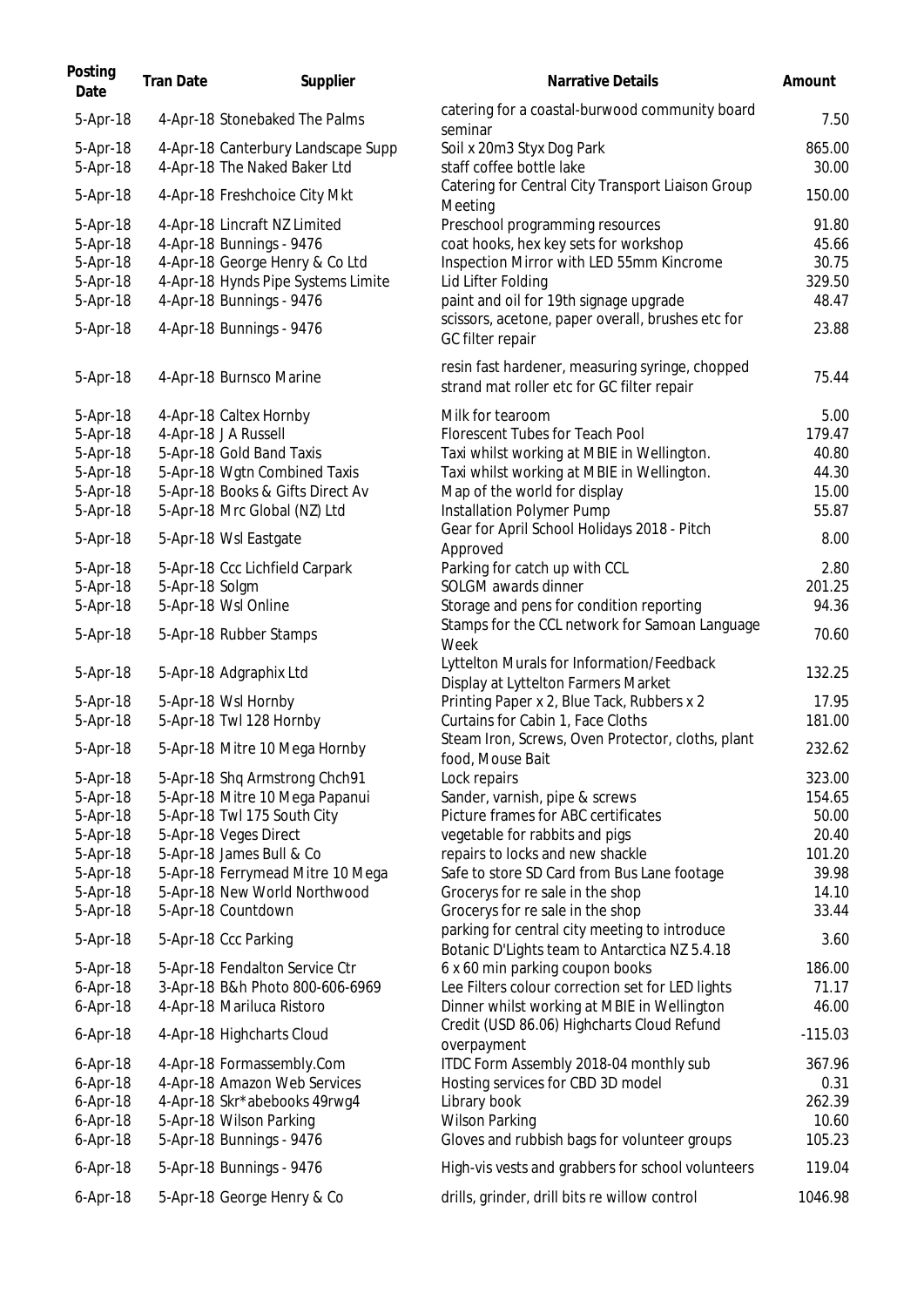| Posting<br>Date          | <b>Tran Date</b> | Supplier                                              | <b>Narrative Details</b>                                                                         | Amount          |
|--------------------------|------------------|-------------------------------------------------------|--------------------------------------------------------------------------------------------------|-----------------|
| 6-Apr-18                 |                  | 5-Apr-18 S & T Stainless                              | Overhaul Grit Pumps - WO (Refund of \$7160.36<br>to be credited to CCC A/c by bank deposit       | 7955.95         |
| $6-Apr-18$               |                  | 5-Apr-18 George Henry & Co Ltd                        | Propane Gas bottles for deLautour bracket making                                                 | 79.99           |
| $6-Apr-18$<br>$6-Apr-18$ |                  | 5-Apr-18 Wilson Parking                               | Parking for Lancaster Park PSG Meeting                                                           | 6.60<br>24.60   |
|                          |                  | 5-Apr-18 Wilson Parking                               | Council meetings car parking<br>Community Board Newsletters Fendalton-                           |                 |
| $6 - Apr - 18$           |                  | 5-Apr-18 Createsend.Com Ema                           | Waimairi-Harewood April 2018                                                                     | 9.37            |
| $6 - Apr - 18$           |                  | 5-Apr-18 Createsend.Com Ema                           | Feedback about the Linwood-Central-Heathcote<br><b>Community Board Updates</b>                   | 18.40           |
| $6-Apr-18$               |                  | 5-Apr-18 M J Shardlow & Colid                         | Tape for marking out courts                                                                      | 1002.80         |
| 6-Apr-18                 |                  | 5-Apr-18 Smiths Hire                                  | Styx 2 ton loader hire soil Dog Pk shift                                                         | 160.00          |
| $6-Apr-18$               |                  | 5-Apr-18 Bbs Timbers Christchurch                     | victorian ash timber for De Lautour exhibition<br>display cabinet                                | 53.76           |
| $6$ -Apr-18              |                  | 5-Apr-18 Zenith Interiors Nz                          | Replacement chair arms                                                                           | 220.42          |
| $6-Apr-18$               |                  | 5-Apr-18 Plumbing World #81                           | Various 25mm tank hose fitting for chlorine tank                                                 | 28.35           |
|                          |                  |                                                       | at Jellie Park                                                                                   |                 |
| $6-Apr-18$               |                  | 5-Apr-18 Bunnings - 9476                              | tools for new park maintenance officers                                                          | 33.96           |
| $6-Apr-18$               |                  | 5-Apr-18 Bunnings - 9476                              | tools for new park maintenance officers                                                          | 106.70          |
| 6-Apr-18                 |                  | 5-Apr-18 Evolution Cycles Limited                     | Replacement gear cassette - cycle safe bike                                                      | 61.99           |
| $6-Apr-18$               |                  | 5-Apr-18 Evolution Cycles Limited                     | Bike pumps & brake lever for Cycle Safe team                                                     | 130.98          |
| $6-Apr-18$<br>$6-Apr-18$ |                  | 5-Apr-18 Nz Safety Blackwoods<br>5-Apr-18 J A Russell | Micro Fiber Cloths - cleaning equipment<br>Metal Halide Bulbs for Teach Pool                     | 55.20<br>600.67 |
| $6-Apr-18$               |                  | 5-Apr-18 Kaiapo Cycles&mowers                         | Keys cut for linen garage and portacom                                                           | 32.00           |
| $6$ -Apr-18              |                  | 5-Apr-18 Vendella International                       | Tea coffee and milk for the Tourist Flats                                                        | 161.68          |
| $6$ -Apr-18              |                  | 5-Apr-18 The Coffee Club Christchu                    | Meeting                                                                                          | 5.40            |
| $6 - Apr - 18$           |                  | 6-Apr-18 Twl 123 Eastgate                             | <b>Skate Park Consultation</b>                                                                   | 30.00           |
|                          |                  |                                                       | milk, oil, orang drink, onions, apples, bannanas,                                                |                 |
| $6-Apr-18$               |                  | 6-Apr-18 Countdown                                    | sauce, biscuits, saveloys, patties, bread, buns,                                                 | 105.74          |
| $6-Apr-18$               |                  | 6-Apr-18 Ferrymead Mitre 10 Mega                      | G2 Service                                                                                       | 43.35           |
| $6 - Apr - 18$           |                  | 6-Apr-18 Green Cabs Limited                           | Taxi for meeting with NZ Rugby                                                                   | 42.20           |
| $6-Apr-18$               |                  | 6-Apr-18 Wgtn Combined Taxis                          | Taxi for Wellington meeting with NZ Rugby                                                        | 42.50           |
| $6$ -Apr-18              |                  | 6-Apr-18 City Putt And Cruise                         | Part cost for farewell function for 2 staff<br>(combined cost \$212 as per Employee Exit Policy) | 128.00          |
| $6 - Apr - 18$           |                  | 6-Apr-18 Global Survey Ltd                            | <b>Survey Equipment</b>                                                                          | 238.05          |
| $6-Apr-18$               |                  | 6-Apr-18 New World Ilam                               | Dishwasher powder                                                                                | 8.99            |
| $6-Apr-18$               |                  | 6-Apr-18 Ccc Art Gallery Car Prk                      | Carparking for an all day course                                                                 | 12.00           |
| 6-Apr-18                 |                  | 6-Apr-18 Twl 123 Eastgate                             | Containers for storage                                                                           | 333.00          |
| $6-Apr-18$               |                  | 6-Apr-18 Countdown                                    | Snacks for monthly YA event                                                                      | 9.00            |
| $6-Apr-18$               |                  | 6-Apr-18 New World South City                         | Retirement cake 23 years                                                                         | 29.99           |
| $6-Apr-18$               |                  | 6-Apr-18 Sydenham Bakery                              | Retirement function 23 years                                                                     | 342.60          |
| 6-Apr-18                 |                  | 6-Apr-18 Countdown                                    | BBQ food for volunteers working on MTB tracks in<br>Vic Park                                     | 83.07           |
| $6-Apr-18$               |                  | 6-Apr-18 Twl 175 South City                           | Credit Voucher Twl 175 South City- Refund for<br>change in frames for ABC certificates           | $-32.00$        |
| $6-Apr-18$               |                  | 6-Apr-18 Countdown                                    | Batteries for Cycle safety campaign (bike lights)                                                | 40.00           |
| $6-Apr-18$               |                  | 6-Apr-18 Ccc Lichfield Carpark                        | Parking Lichfield St carpark building for meeting<br>at ChristchurchNZ                           | 4.90            |
| $6-Apr-18$               |                  | 6-Apr-18 Freshchoice City Mkt                         | Personal Pcard Payment - Reapid to account<br>15105 at CCC                                       | 5.40            |
| 9-Apr-18                 |                  | 5-Apr-18 Ezi*illuminated Appare                       | stock for resale                                                                                 | 886.87          |
| 9-Apr-18                 |                  | 5-Apr-18 Officemax                                    | Craft Resources for Autumn Holiday Activities                                                    | 50.66           |
| 9-Apr-18                 |                  | 5-Apr-18 Fulcrumapp.Com                               | charge for three users of Fulcrum for month                                                      | 105.62          |
| 9-Apr-18                 |                  | 5-Apr-18 Abebooks.Com                                 | Library book                                                                                     | 19.78           |
| 9-Apr-18                 |                  | 6-Apr-18 Sp * Theseeke                                | Freight on goods for resale                                                                      | 96.26           |
| 9-Apr-18                 |                  | 6-Apr-18 Stihl Shop Northwood                         | safety chaps willow control in river                                                             | 179.00          |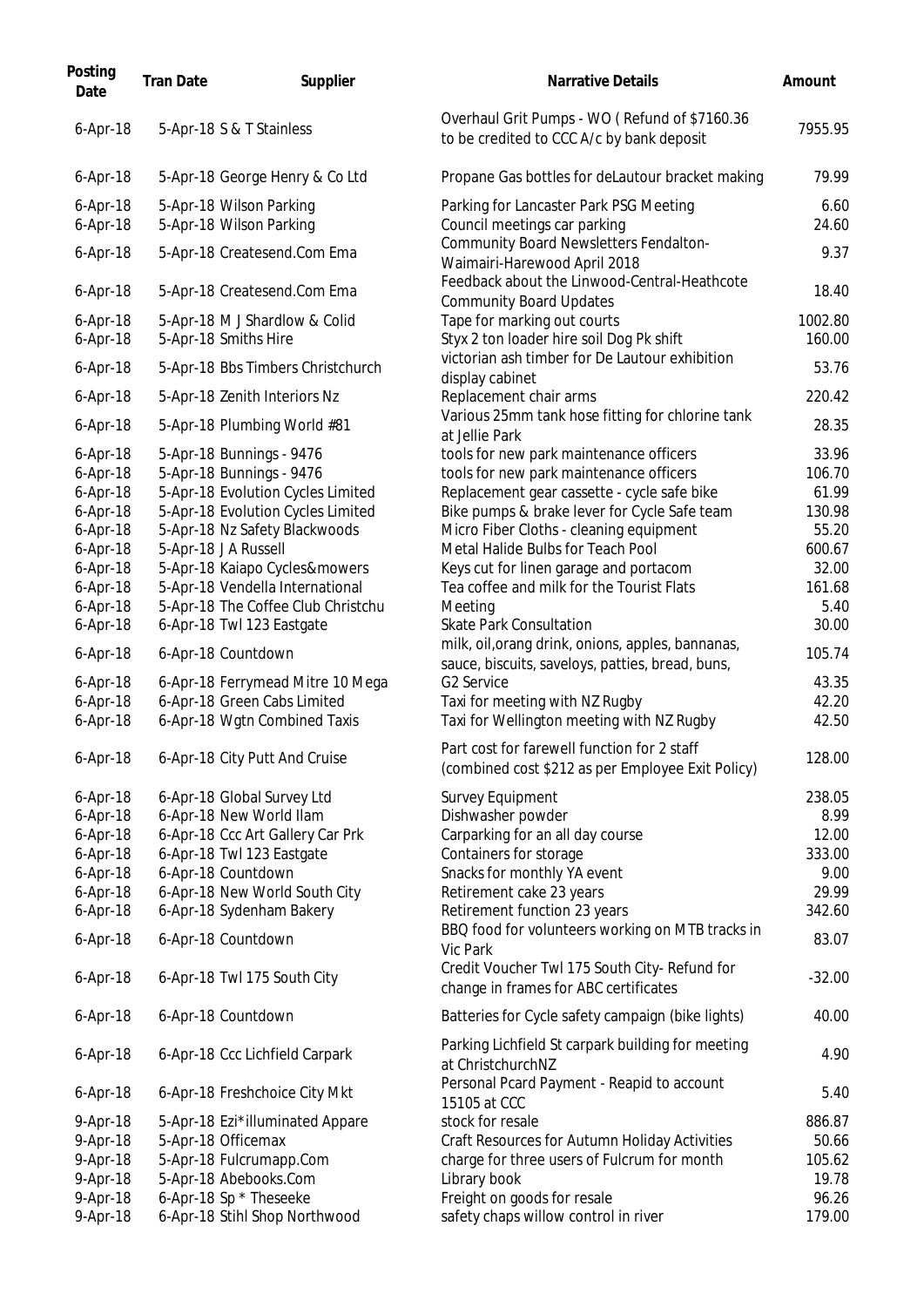| Posting<br>Date | <b>Tran Date</b> | Supplier                                         | <b>Narrative Details</b>                                                                         | Amount  |
|-----------------|------------------|--------------------------------------------------|--------------------------------------------------------------------------------------------------|---------|
| 9-Apr-18        |                  | 6-Apr-18 Wilson Parking                          | Wilson Parking - EHS Meeting                                                                     | 10.60   |
| 9-Apr-18        |                  | 6-Apr-18 Blacks Fasteners Lt                     | G2 Service                                                                                       | 9.89    |
| 9-Apr-18        |                  | 6-Apr-18 Saecowilson - Christch                  | Stepscreen 3 Gearbox                                                                             | 123.52  |
| 9-Apr-18        |                  | 6-Apr-18 Hornby Florist                          | Anzac Day Expenses                                                                               | 750.00  |
|                 |                  |                                                  | Airport parking for Wellington meeting with NZ                                                   |         |
| 9-Apr-18        |                  | 6-Apr-18 Christchurch Airport                    | Rugby                                                                                            | 36.00   |
| 9-Apr-18        |                  | 6-Apr-18 Pomeroys                                | Part cost of combined farewell function 2x pps<br>(total cost \$212 as per Employee Exit Policy) | 84.00   |
| 9-Apr-18        |                  | 6-Apr-18 Deans Auto Electric                     | Refuse truck electrical                                                                          | 69.05   |
| 9-Apr-18        |                  | 6-Apr-18 Kaiapoi Tyre Centre Limit               | Refuse Truck tyre                                                                                | 386.70  |
| 9-Apr-18        |                  | 6-Apr-18 Engineering New Zealand                 | Energy Efficiency Webinar by Ipenz                                                               | 50.00   |
| 9-Apr-18        |                  | 6-Apr-18 Australasian Registrar                  | ARC membership renewal                                                                           | 59.67   |
|                 |                  |                                                  | Community Board Newsletters Spreydon-                                                            |         |
| 9-Apr-18        |                  | 6-Apr-18 Createsend.Com Ema                      | Cashmere - April 2018                                                                            | 7.18    |
| $9-Apr-18$      |                  | 6-Apr-18 Createsend.Com Ema                      | Community Board Newsletters Halswell-Hornby-                                                     | 9.90    |
|                 |                  |                                                  | Riccarton - April 2018                                                                           |         |
| $9-Apr-18$      |                  | 6-Apr-18 Createsend.Com Ema                      | LTP - One week to go email                                                                       | 18.99   |
| $9-Apr-18$      |                  | 6-Apr-18 Createsend.Com Ema                      | Friends of the Art Gallery email                                                                 | 22.50   |
| 9-Apr-18        |                  | 6-Apr-18 Createsend.Com Ema                      | Newsline 06/04/2018                                                                              | 47.47   |
| 9-Apr-18        |                  | 6-Apr-18 Createsend.Com Ema                      | Art Gallery newsletter                                                                           | 140.40  |
| 9-Apr-18        |                  | 6-Apr-18 Lushingtons                             | Indoor Plant (new Variety)                                                                       | 19.99   |
| 9-Apr-18        |                  | 6-Apr-18 Wilson Parking                          | parking fee meeting at HSBC                                                                      | 8.60    |
| 9-Apr-18        |                  | 6-Apr-18 New Zealand Planning Inst               | Annual Membership - NZPI                                                                         | 450.00  |
| 9-Apr-18        |                  | 6-Apr-18 Baby On The Move                        | 5-0-01-4115 - Client gift                                                                        | 69.00   |
| 9-Apr-18        |                  | 6-Apr-18 Desktop Technology Srvcs                | Gel Pad activity centre                                                                          | 986.70  |
| 9-Apr-18        |                  | 6-Apr-18 Nz Safety Blackwoods                    | PPE gear for Chlorine production person.                                                         | 467.28  |
| 9-Apr-18        |                  | 6-Apr-18 Australasian Registrar                  | Australasian Registrars Committee membership                                                     | 70.30   |
|                 |                  |                                                  | fee.                                                                                             |         |
| 9-Apr-18        |                  | 6-Apr-18 Christchurch Airport                    | <b>CHCH International Airport Parking</b>                                                        | 54.00   |
| 9-Apr-18        |                  | 6-Apr-18 The Blind Care Co Ltd                   | Supply & Install cord tidies Matuku Tako Tako                                                    | 148.00  |
| 9-Apr-18        |                  | 7-Apr-18 Twl 178 Barrington                      | Replacement and stock mugs for staff room                                                        | 26.00   |
| 9-Apr-18        |                  | 7-Apr-18 Trumba Corporation                      | Monthly software licence - Libraries                                                             | 141.13  |
| 9-Apr-18        |                  | 7-Apr-18 New Zealand The Gift                    | Sympathy card for Board                                                                          | 7.95    |
| 9-Apr-18        |                  | 7-Apr-18 New World South City                    | Catering Contribution to Hagley Cricket Morning<br>Tea                                           | 21.65   |
| $9-Apr-18$      |                  | 7-Apr-18 Paknsave Moorhouse                      | Greater Linwood Forum catering 20 April 2018                                                     | 2.71    |
| $9-Apr-18$      |                  | 7-Apr-18 Gus*spot Messenger                      | Spot Tracker / Messenger                                                                         | 34.88   |
| 9-Apr-18        |                  | 7-Apr-18 Hell Pizza Hereford St                  | Weekend MEOP - for Full Street Closure.                                                          | 95.50   |
| 9-Apr-18        |                  | 8-Apr-18 Ecocentral Ltd                          | Dump fees                                                                                        | 14.72   |
| 9-Apr-18        |                  | 8-Apr-18 Parsley And Sage                        | Parsley & Sage - Catering for Spreydon-Cashmere<br>Community Board meeting 6 March 2018.         | 135.13  |
| $9-Apr-18$      |                  | 9-Apr-18 Nature Discoveries                      | Emergency bug net for preschool day in Halswell<br>Domain                                        | 17.99   |
| 9-Apr-18        |                  | 9-Apr-18 Twl 120 Northlands                      | Craft materials                                                                                  | 11.00   |
| 9-Apr-18        |                  | 9-Apr-18 New World Fendalton                     | Volunteer Recognition                                                                            | 59.85   |
| 9-Apr-18        |                  | 9-Apr-18 Ccc Lichfield Carpark                   | Parking for meeting at DCL                                                                       | 2.10    |
| 9-Apr-18        |                  | 9-Apr-18 Ferrymead Mitre 10 Mega                 | locks                                                                                            | 33.28   |
| 9-Apr-18        |                  | 9-Apr-18 New World Halswell                      | Paper for hamma beds in learning centre                                                          | 6.99    |
|                 |                  |                                                  | Linwood Central Heathcote Community Board                                                        |         |
| 9-Apr-18        |                  | 9-Apr-18 Parsley And Sage                        | meeting catering 3 April 2018                                                                    | 165.03  |
| 9-Apr-18        |                  | 9-Apr-18 Payment - Personal - Bnz<br>Colombo Sd1 | Box Deposit Refund - retirement function 23 years                                                | $-5.00$ |
| 9-Apr-18        | 9-Apr-18 Nziqs   |                                                  | Membership Fee NZIQS                                                                             | 530.00  |
| 9-Apr-18        |                  | 9-Apr-18 Pak N Save Wainoni                      | Reg 18 Graduation                                                                                | 11.97   |
|                 |                  |                                                  | Timber for temporary stand to hold spa Chlorine                                                  |         |
| 9-Apr-18        |                  | 9-Apr-18 Mitre 10 Mega Papanui                   | tanks at Jellie Park                                                                             | 215.59  |
| 9-Apr-18        |                  | 9-Apr-18 Irrigation Warehouse                    | Various pipe and tank fittings for temporary spa<br>chlorine tanks at Jellie Park                | 220.64  |
| 10-Apr-18       |                  | 5-Apr-18 Ali*aliexpress.Com                      | Pens for condition reporting                                                                     | 106.69  |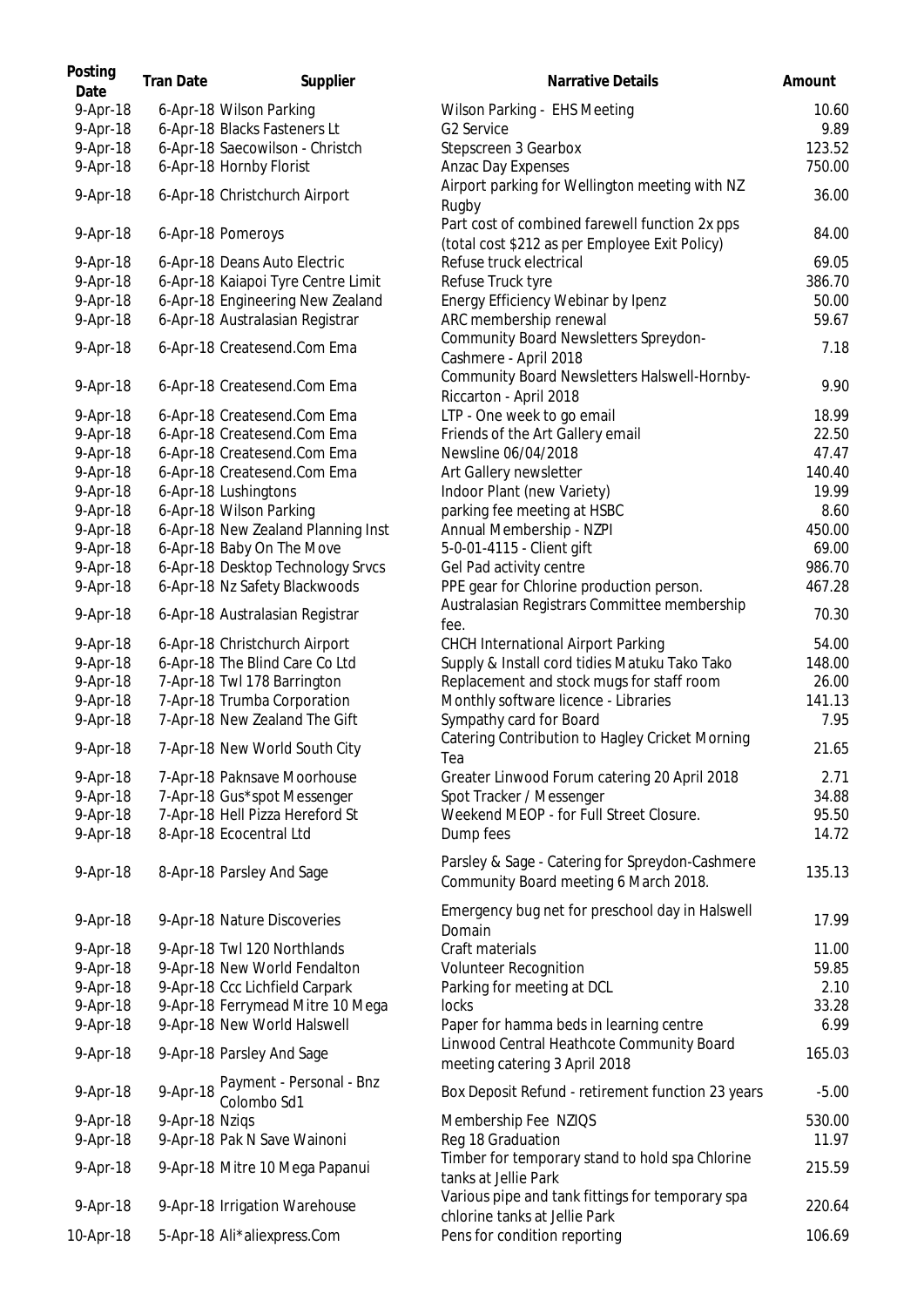| Posting<br>Date | <b>Tran Date</b> | Supplier                           | <b>Narrative Details</b>                                                                       | Amount |
|-----------------|------------------|------------------------------------|------------------------------------------------------------------------------------------------|--------|
| 10-Apr-18       |                  | 7-Apr-18 Inman Perk Coffee         | Breakfast - Atlanta                                                                            | 17.75  |
| 10-Apr-18       |                  | 7-Apr-18 The Vortex Bar & Grill    | Dinner Atlanta                                                                                 | 20.38  |
| 10-Apr-18       |                  | 7-Apr-18 Tasty China Jia           | Lunch - Atlanta                                                                                | 31.83  |
| 10-Apr-18       |                  | 7-Apr-18 Highcharts Cloud          | Electronic Monthly Subscription to Chart Building<br>Software for Greater Christchurch         | 12.71  |
| 10-Apr-18       |                  | 8-Apr-18 Kroger #682               | Lunch - Atlanta                                                                                | 18.51  |
| 10-Apr-18       |                  | 8-Apr-18 Bp#5959754peachtree City  | Breakfast - Peachtree City Hotel                                                               | 22.59  |
| 10-Apr-18       |                  | 8-Apr-18 Bp#5959754peachtree City  | Dinner - Peachtree City Hotel                                                                  | 33.97  |
| 10-Apr-18       |                  | 9-Apr-18 Wilson Parking            | <b>Wilson Parking</b>                                                                          | 4.60   |
| 10-Apr-18       |                  | 9-Apr-18 Omc Power Equipment       | weedeater trimmer line x1 reel                                                                 | 45.00  |
| 10-Apr-18       |                  | 9-Apr-18 Mr Rental Christchurch    | Short term furniture hire tenant                                                               | 370.00 |
| 10-Apr-18       |                  | 9-Apr-18 Nz Safety Blackwoods      | <b>Boots PPE</b>                                                                               | 213.38 |
| 10-Apr-18       |                  | 9-Apr-18 Createsend.Com Ema        | Community Board Newsletters Coastal-Burwood -<br>April 2018 (                                  | 10.48  |
| 10-Apr-18       |                  | 9-Apr-18 Fresh Choice Parklands    | staff room, coffee, sugar, tea, milk, detergent,<br>dish cloths                                | 82.49  |
| 10-Apr-18       | 9-Apr-18 les Ltd |                                    | Lights                                                                                         | 194.73 |
| 10-Apr-18       | 9-Apr-18 les Ltd |                                    | lights                                                                                         | 320.21 |
| 10-Apr-18       |                  | 9-Apr-18 Shipleys Audiovisual      | Repair of Projector in boardroom                                                               | 603.75 |
|                 |                  |                                    | sliding bolts and door latches for De Lautour                                                  |        |
| 10-Apr-18       |                  | 9-Apr-18 Musgrove Ltd              | exhibition display cabinet<br>4 lamson parts boxes, two klip it containers for                 | 32.00  |
| 10-Apr-18       |                  | 9-Apr-18 Storage Box-Tower Junctio | paint powder.                                                                                  | 91.92  |
| 10-Apr-18       |                  | 9-Apr-18 New World St Martins      | morning tea supplies for eastenders track<br>volunteers                                        | 19.92  |
| 10-Apr-18       |                  | 9-Apr-18 Plumbing World #81        | various size bungs for leaking pipes needed at<br>Jellie plus spares for other pools           | 161.46 |
| 10-Apr-18       |                  | 9-Apr-18 City Express Darlington   | mono handi bags                                                                                | 3.50   |
| 10-Apr-18       |                  | 9-Apr-18 Couplands Bakeries        | Reg 18 Graduation                                                                              | 83.51  |
| 10-Apr-18       |                  | 9-Apr-18 Nz Toner Office Supplies  | 3x wireless mice and keyboard sets                                                             | 178.48 |
| 10-Apr-18       |                  | 9-Apr-18 P B Tech Online 095269200 | Replacement Dash robot - PEL                                                                   | 319.97 |
| 10-Apr-18       |                  | 9-Apr-18 Spectrum Lighting & Sound | Repairs to Basketball score board controllers and<br>14/24 sec contollers                      | 404.80 |
| 10-Apr-18       |                  | 9-Apr-18 New World Prestons        | Grocerys for re sale in the shop                                                               | 23.45  |
| 10-Apr-18       |                  | 9-Apr-18 Abebooks.Com              | Library book                                                                                   | 105.29 |
| 10-Apr-18       |                  | 9-Apr-18 French Bakery Limited     | French Bakery - Catering for Spreydon-Cashmere<br>Community Board's LTP Workshop 20 March 2018 | 107.20 |
| 10-Apr-18       |                  | 10-Apr-18 Chch City Council Civic  | Parking Coupons                                                                                | 139.50 |
| 10-Apr-18       |                  | 10-Apr-18 Parsley And Sage         | Catering for 3 April Community Board meeting                                                   | 152.26 |
| 10-Apr-18       |                  | 10-Apr-18 Vendhq.Com               | Monthly software licence - Libraries                                                           | 709.00 |
| 10-Apr-18       |                  | 10-Apr-18 Spotlight Stores NZ Ltd  | Plate Stands for Tony delautour display use                                                    | 19.98  |
| 10-Apr-18       |                  | 10-Apr-18 Parsley And Sage         | Catering for Community Board meeting                                                           | 175.38 |
| 10-Apr-18       |                  | 10-Apr-18 Countdown                | Meeting and morning tea with Board at Te Whare                                                 | 55.99  |
| 10-Apr-18       |                  | 10-Apr-18 Noble-Adams Machinery    | Solo repair kit, clip & pivot                                                                  | 94.39  |
| 10-Apr-18       |                  | 10-Apr-18 Mitre 10 Beckenham       | rake                                                                                           | 29.98  |
| 10-Apr-18       |                  | 10-Apr-18 Muswums Aotearoa         | Museums Aotearoa conference, May, Chch                                                         | 590.00 |
| 10-Apr-18       |                  | 10-Apr-18 New World South City     | Lunch - for Strategic Priorities Mini Expo for the<br>councillors                              | 16.80  |
| 10-Apr-18       |                  | 10-Apr-18 Mitre 10 Mega Papanui    | socket bolts for De Lautour display cabinet                                                    | 24.94  |
| 10-Apr-18       |                  | 10-Apr-18 Irrigation Warehouse     | Drain tank fittings for temporary chlorine tanks at<br>Jellie Park                             | 18.79  |
| 10-Apr-18       |                  | 10-Apr-18 Irrigation Warehouse     | Pipe fittings for delivery tap on temporary<br>Chlorine tanks at Jellie Park                   | 61.70  |
| 10-Apr-18       |                  | 10-Apr-18 Caltex Redwood           | milk for Redwood staff room                                                                    | 7.80   |
| 10-Apr-18       |                  | 10-Apr-18 Countdown                | Dish washing liquid for tearoom                                                                | 32.36  |
| 10-Apr-18       |                  | 10-Apr-18 Mitre 10 Beckenham       | Ratchet tiedowns                                                                               | 138.41 |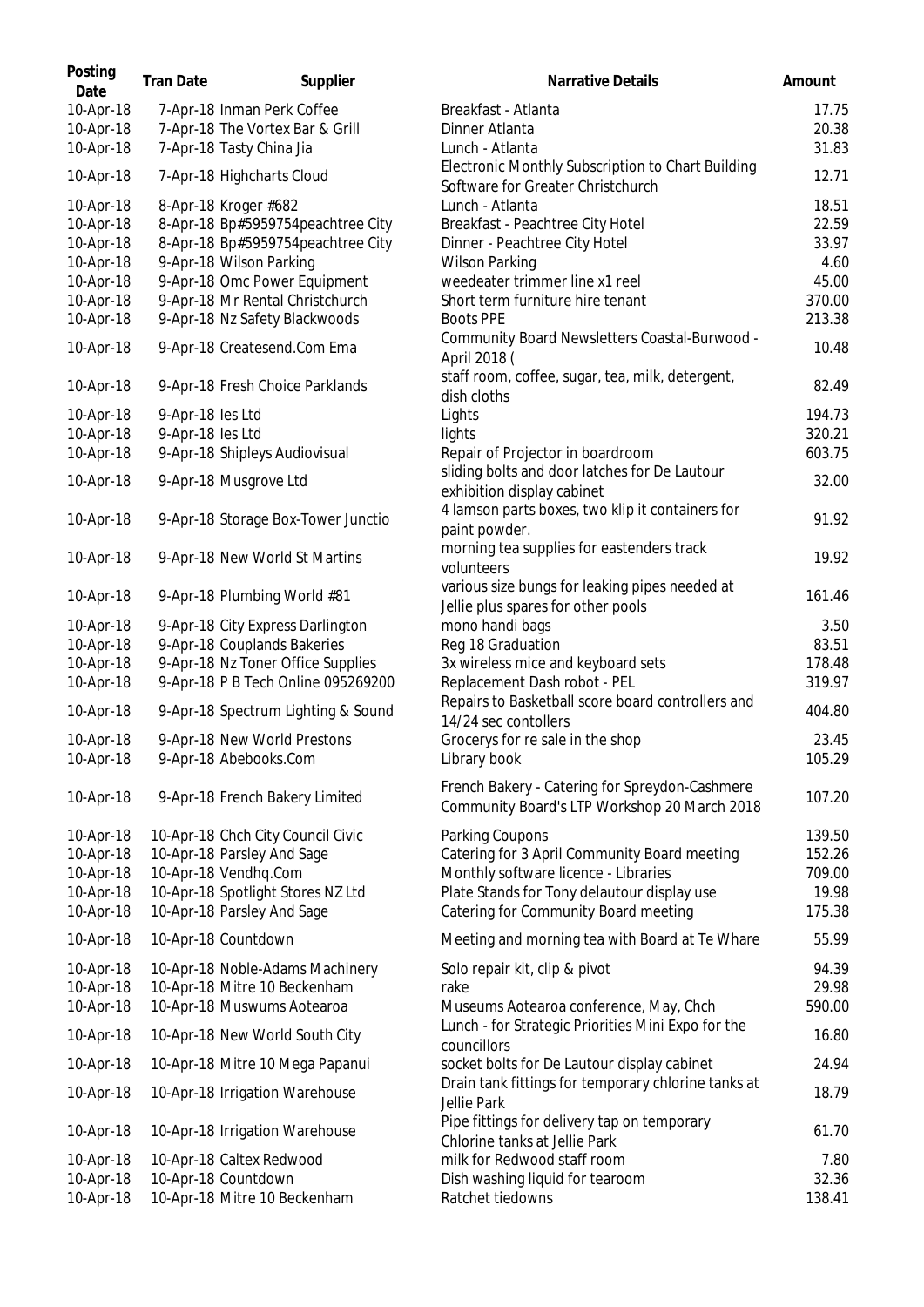| Posting<br>Date | <b>Tran Date</b> | Supplier                            | <b>Narrative Details</b>                                                                     | Amount   |
|-----------------|------------------|-------------------------------------|----------------------------------------------------------------------------------------------|----------|
| 10-Apr-18       |                  | 10-Apr-18 Air NZ Online             | Return airfare Napier - Chch Wednesday 11 April<br>2018                                      | 289.00   |
| 10-Apr-18       |                  | 10-Apr-18 Fresh Choice Parklands    | Milk                                                                                         | 3.45     |
| 10-Apr-18       |                  | 10-Apr-18 Freshchoice Barrington    | <b>Sticking Plasters</b>                                                                     | 14.37    |
| 10-Apr-18       |                  | 10-Apr-18 Cial Online Parking       | <b>Airport Parking</b>                                                                       | 51.25    |
| 10-Apr-18       |                  | 10-Apr-18 Cial Online Parking       | <b>Airport Parking</b>                                                                       | 51.25    |
| 11-Apr-18       |                  | 8-Apr-18 Paypal *light Cone         | Screening rights for film Rose Hobart                                                        | 364.29   |
| 11-Apr-18       |                  | 8-Apr-18 Peachtree City Hotel And   | Breakfast - Peachtree City Hotel                                                             | 24.12    |
| 11-Apr-18       |                  | 9-Apr-18 Sprout Social              | ITDC Sprout Social monthly sub 2018-04<br>Olsson nozzle (3D printer) + PLA filament. Invoice | 453.64   |
| 11-Apr-18       |                  | 9-Apr-18 Paypal *mindkitsltd        | also uploaded via email.                                                                     | 100.54   |
| 11-Apr-18       |                  | 9-Apr-18 Paypal *mindkitsltd        | Olsson nozzle (3D printer) + PLA filament - PEL.<br>Invoice also uploaded by email.          | 154.10   |
| 11-Apr-18       |                  | 10-Apr-18 The Little Metals Co      | Brass Rod for deLautour Bracket Making                                                       | 15.57    |
| 11-Apr-18       |                  | 10-Apr-18 Nz Safety Blackwoods      | safety boots and safety jackets for team                                                     | 633.47   |
| 11-Apr-18       |                  | 10-Apr-18 M J Shardlow & Colid      | 5/3 Film Twine                                                                               | 262.20   |
| 11-Apr-18       |                  | 10-Apr-18 Createsend.Com Ema        | Friends of the Art Gallery email                                                             | 17.36    |
| 11-Apr-18       |                  | 10-Apr-18 Officemax                 | 115 A4 Folders for Contractor Sign in Register                                               | 530.32   |
| 11-Apr-18       |                  | 10-Apr-18 New Zealand Planning Inst | NZPI Annual Membership Fee                                                                   | 450.00   |
| 11-Apr-18       |                  | 10-Apr-18 Akaroa Auto Centre Ltd    | Mower Blades & Gas refill for Camp BBq                                                       | 82.50    |
| 11-Apr-18       |                  | 10-Apr-18 Nightlife Music           | Pioneer nightlife fee.                                                                       | 339.19   |
| 11-Apr-18       |                  | 10-Apr-18 Nightlife Music           | Nightlife Jellie Park                                                                        | 339.19   |
| 11-Apr-18       |                  | 10-Apr-18 Hcd Flow - Chch           | Hose and Fitting for temporary spa chlorine tank                                             | 59.90    |
|                 |                  |                                     | at Jellie Park                                                                               |          |
| 11-Apr-18       |                  | 10-Apr-18 Caltex Hornby             | Milk for tearoom                                                                             | 8.00     |
| 11-Apr-18       |                  | 10-Apr-18 Evolution Cycles Limited  | replacement inner tubes for cycle safe bikes                                                 | 89.91    |
| 11-Apr-18       |                  | 10-Apr-18 Whitcoulls                | <b>Botanic Gardens library</b>                                                               | 419.95   |
| 11-Apr-18       |                  | 11-Apr-18 Hornby Vet Centre 2011    | Yellow-eyed Penguin vet and medication costs                                                 | 251.20   |
| 11-Apr-18       |                  | 11-Apr-18 Supervalue Lyttelton      | milk and other sundries for Lyttelton Library and<br><b>Customer Services</b>                | 19.36    |
| 11-Apr-18       |                  | 11-Apr-18 Gold Band Taxis           | Taxi whilst working at MBIE in Wellington.                                                   | 38.90    |
| 11-Apr-18       |                  | 11-Apr-18 Wgtn Combined Taxis       | Taxi whilst working at MBIE in Wellington.                                                   | 44.50    |
| 11-Apr-18       |                  | 11-Apr-18 Mitre 10 Beckenham        | Step stools for usage at kiosk for children                                                  | 39.98    |
| 11-Apr-18       |                  | 11-Apr-18 Mitre 10 Mega Hornby      | laser measuring devices, x3                                                                  | 237.00   |
| 11-Apr-18       |                  | 11-Apr-18 New World Northwood       | Groynes milk 4 x 1lt long life                                                               | 7.96     |
| 11-Apr-18       |                  | 11-Apr-18 Fresh Choice Parklands    | cleaning products for Travis ed centre<br>shovels and hearth brush sets for workshop         | 11.38    |
| 11-Apr-18       |                  | 11-Apr-18 Mitre 10 Beckenham        | cleaning                                                                                     | 45.88    |
| 11-Apr-18       |                  | 11-Apr-18 Ccc Art Gallery Car Prk   | Parking at civic                                                                             | 2.00     |
| 11-Apr-18       |                  | 11-Apr-18 Twl 175 South City        | warehouse voucher prize for Walk or wheel -<br>replacement for lost one - Hillview Christian | 20.00    |
| 11-Apr-18       |                  | 11-Apr-18 Mitre 10 Mega Hornby      | Screws and Masonry Bit to secure Nightlife panel                                             | 10.48    |
|                 |                  |                                     | to gym wall<br>Parking ChristchurchNZ Antarctic Season Opening                               |          |
| 11-Apr-18       |                  | 11-Apr-18 Ccc Parking               | Meeting 11 April                                                                             | 6.70     |
| 12-Apr-18       |                  | 9-Apr-18 Peachtree City Hotel And   | Breakfast - Peachtree City Hotel                                                             | 23.97    |
| 12-Apr-18       |                  | 9-Apr-18 Peachtree City Hotel And   | Dinner - Atlanta                                                                             | 28.39    |
| 12-Apr-18       |                  | 10-Apr-18 Paypal *mr Bf Davis       | Re-locate Repeator F207<br>Summertimes 2017-2018 - Vendors Registration                      | 395.32   |
| 12-Apr-18       |                  | 10-Apr-18 Smk*wufoo.Com Charge      | Form - Wufoo                                                                                 | 47.61    |
| 12-Apr-18       |                  | 10-Apr-18 Stk*shutterstock, Inc.    | Shutterstock charges                                                                         | 78.90    |
| 12-Apr-18       |                  | 11-Apr-18 Wilson Parking            | <b>Wilson Parking</b>                                                                        | 8.60     |
| 12-Apr-18       |                  | 11-Apr-18 Hallensteins              | Mens jackets for functions and event use only.                                               | 288.00   |
| 12-Apr-18       |                  | 11-Apr-18 Wellesley Boutique Hotel  | Dinner whilst working at MBIE in Wellington                                                  | 32.50    |
| 12-Apr-18       |                  | 11-Apr-18 Bunnings - 9476           | Credit Voucher Bunnings - 9476                                                               | $-36.00$ |
| 12-Apr-18       |                  | 11-Apr-18 Bunnings - 9476           | T hingers to fit hose reel                                                                   | 211.97   |
| 12-Apr-18       |                  | 11-Apr-18 Trade Tools Ltd           | <b>Workshop Consumables</b>                                                                  | 66.44    |
| 12-Apr-18       |                  | 11-Apr-18 Stihl Shop Northwood      | Water blaster Maint.                                                                         | 7.75     |
| 12-Apr-18       |                  | 11-Apr-18 Blacks Fasteners Lt       | <b>Building Maint - safety screws</b>                                                        | 26.73    |
| 12-Apr-18       |                  | 11-Apr-18 Ross Galt Lock & Key      | Keys cut                                                                                     | 27.00    |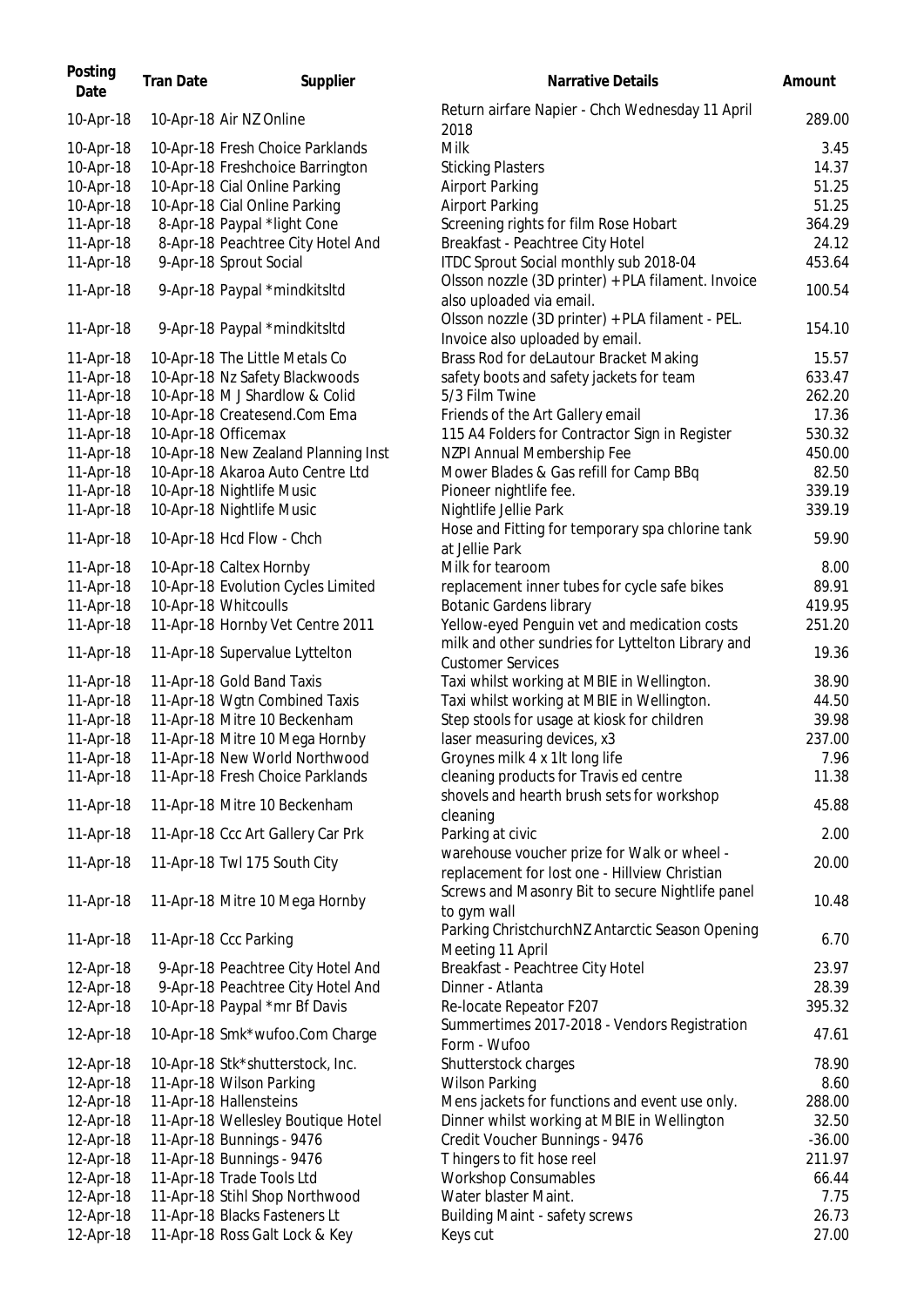| Posting<br>Date        | <b>Tran Date</b>   | Supplier                                                    | <b>Narrative Details</b>                                                                  | Amount         |
|------------------------|--------------------|-------------------------------------------------------------|-------------------------------------------------------------------------------------------|----------------|
| 12-Apr-18<br>12-Apr-18 |                    | 11-Apr-18 Stihl Shop Northwood<br>11-Apr-18 Bunnings - 9482 | <b>Mower Maintenance</b><br>Tools                                                         | 47.09<br>69.80 |
| 12-Apr-18              |                    | 11-Apr-18 Advance Landscape                                 | plants guards for shirley stream restoration<br>planting                                  | 708.40         |
| 12-Apr-18              |                    | 11-Apr-18 Createsend.Com Ema                                | Update on Central City Transport                                                          | 8.22           |
| 12-Apr-18              |                    | 11-Apr-18 Createsend.Com Ema                                | Water Supply Update 11 April 2018                                                         | 10.24          |
| 12-Apr-18              |                    | 11-Apr-18 Bunnings - 9476                                   | water timer, tee barbs, end plugs (irrigation)                                            | 38.09          |
| 12-Apr-18              |                    | 11-Apr-18 Thode Knife & Saw Ltd                             | Guillotine blade sharpen                                                                  | 55.44          |
| 12-Apr-18              |                    | 11-Apr-18 Rex Wheels & Castors                              | Wheel                                                                                     | 12.70          |
| 12-Apr-18              |                    | 11-Apr-18 New Zealand Planning Inst                         | NZPI Annual Membership Fee                                                                | 450.00         |
| 12-Apr-18              | 11-Apr-18 Ipwea Nz |                                                             | IPWEA - Delay, Disruptions & EOT course                                                   | 724.50         |
| 12-Apr-18              |                    | 11-Apr-18 The Caxton Press                                  | posters for sale in shop                                                                  | 212.75         |
| 12-Apr-18              |                    | 11-Apr-18 Nz Safety Blackwoods                              | Garden gloves for plant collections team invoice<br>misplaced                             | 103.05         |
| 12-Apr-18              |                    | 11-Apr-18 Nzia Website                                      | Architectural Practice Registration with NZIA                                             | 2674.64        |
| 12-Apr-18              |                    | 11-Apr-18 Pb Technologies Christchu                         | Network Cables for Nightlife system in Gym                                                | 25.96          |
| 12-Apr-18              |                    | 11-Apr-18 Shoof International                               | Muzzles for menacing/dangerous dogs<br>Baker Boys - Catering for 2018 Spreydon-           | 516.00         |
| 12-Apr-18              |                    | 11-Apr-18 Baker Boys Ltd Factory Sh                         | Cashmere Edible Garden Awards. Purchased by<br>GSO and CBA.                               | 63.98          |
| 12-Apr-18              |                    | 11-Apr-18 French Bakery Limited                             | French Bakery - Catering for Spreydon-Cashmere<br>Community Board's Pre-Draft Annual Plan | 82.80          |
| 12-Apr-18              |                    | 11-Apr-18 St Pierres                                        | St Pierre's Sushi - Catering for 2018 Spreydon-<br>Cashmere Edible Garden Awards          | 186.48         |
| 12-Apr-18              |                    | 12-Apr-18 Mitre 10 Mega Papanui                             | Various items, repairs and replacements.                                                  | 225.22         |
| 12-Apr-18              |                    | 12-Apr-18 Supervalue Lyttelton                              | Network Meeting - Catering                                                                | 26.87          |
| 12-Apr-18              |                    | 12-Apr-18 Parsley And Sage                                  | <b>Board Meeting - Catering</b>                                                           | 113.05         |
| 12-Apr-18              |                    | 12-Apr-18 Wgtn Combined Taxis                               | Taxi whilst working at MBIE in Wellington.                                                | 42.80          |
| 12-Apr-18              |                    | 12-Apr-18 Gold Band Taxis                                   | Taxi whilst working at MBIE in Wellington.                                                | 49.20          |
| 12-Apr-18              |                    | 12-Apr-18 Armstrong Locksmiths                              | Hirer key for Parkview Lounge                                                             | 18.00          |
| 12-Apr-18              |                    | 12-Apr-18 Mitre 10 Beckenham                                | Magnets for Tony de Lautour installation                                                  | 41.56          |
| 12-Apr-18              |                    | 12-Apr-18 Jaycar Pty Ltd                                    | USB Extension Cables for Tony de Lautour I-Pad<br>installations                           | 161.60         |
| 12-Apr-18              |                    | 12-Apr-18 Trowel Trades Chch                                | Painting materials for Tony deLautour installation                                        | 385.68         |
| 12-Apr-18              |                    | 12-Apr-18 Ccc Parking                                       | Step stools for usage at kiosk for children                                               | 6.70           |
| 12-Apr-18              |                    | 12-Apr-18 Countdown                                         | Zumba in the Park finale expenses                                                         | 16.80          |
| 12-Apr-18              | 12-Apr-18 Briscoes |                                                             | Supplies - microfiber cloths etc.                                                         | 74.89          |
| 12-Apr-18              |                    | 12-Apr-18 Chch City Council Civic                           | Parking coupons for staff travel                                                          | 77.50          |
| 12-Apr-18              | 12-Apr-18          | Payment - Personal - Payment -<br>Thank You                 | Repayment - Accidental Personal Use                                                       | $-45.94$       |
| 12-Apr-18              |                    | 12-Apr-18 Wsl Papanui                                       | Cellophane and contact for school holiday<br>programmes                                   | 20.98          |
| 12-Apr-18              |                    | 12-Apr-18 Four Square Akaroa                                | tea, coffee, cleaning products etc                                                        | 92.25          |
| 12-Apr-18              |                    | 12-Apr-18 Placemakers Riccarton                             | wooden stakes                                                                             | 28.57          |
| 12-Apr-18              |                    | 12-Apr-18 Freshchoice Barrington                            | Supplies for no 4 tearoom                                                                 | 10.80          |
| 12-Apr-18              |                    | 12-Apr-18 Noel Leeming 3f                                   | Apple hardware for tablet / phone                                                         | 159.98         |
| 12-Apr-18              |                    | 12-Apr-18 Auckland Co Op Taxis                              | Taxi while attending SOLGM awards in Auckland                                             | 88.50          |
| 12-Apr-18              |                    | 12-Apr-18 Supervalue Lyttelton                              | Milk For SP team at Team meeting in Lyttelton                                             | 2.89           |
| 12-Apr-18              |                    | 12-Apr-18 Countdown                                         | Milk $+$ 1 bulb for Carlyle                                                               | 11.86          |
| 12-Apr-18              |                    | 12-Apr-18 Jaycar Pty Ltd                                    | Network Cable and Power ext Cord and Cord<br>organizer for Nightlife                      | 31.70          |
| 12-Apr-18              |                    | 12-Apr-18 Wsl Belfast                                       | big pen to mark traps                                                                     | 30.98          |
| 12-Apr-18              |                    | 12-Apr-18 Ccc Lichfield Carpark                             | Parking for ChristchurchNZ Antarctic Strategy<br>workshop 12 April 2018                   | 10.00          |
| 12-Apr-18              |                    | 12-Apr-18 Wsl Eastgate                                      | Coloured duct tapes to make babytime shakers                                              | 25.98          |
| 12-Apr-18              |                    | 12-Apr-18 New World Prestons                                | milk for staff                                                                            | 6.90           |
| 13-Apr-18              |                    | 10-Apr-18 Om Shiv 204                                       | Dinner - Atlanta                                                                          | 41.78          |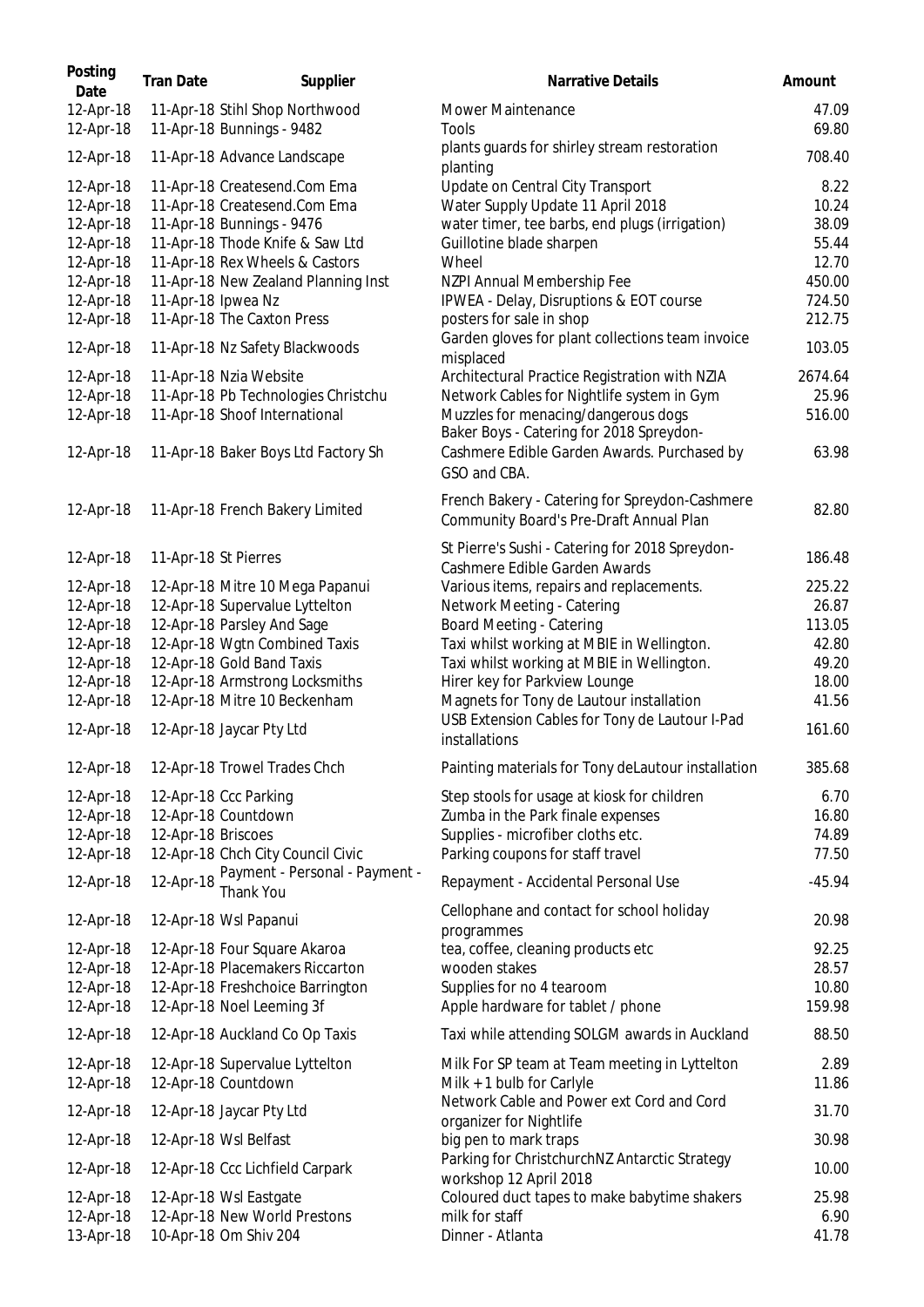| Posting<br>Date | <b>Tran Date</b> | Supplier                            | Narrative Details                                                                                  | Amount |
|-----------------|------------------|-------------------------------------|----------------------------------------------------------------------------------------------------|--------|
| 13-Apr-18       |                  | 11-Apr-18 Chopsticks China Bistro   | Dinner - Atlanta                                                                                   | 32.64  |
| 13-Apr-18       |                  | 11-Apr-18 Paypal *conservatio       | acid free tissue roll, rhoplex                                                                     | 233.55 |
| 13-Apr-18       |                  | 12-Apr-18 Wilson Parking            | <b>Wilson Parking</b>                                                                              | 8.60   |
| 13-Apr-18       |                  | 12-Apr-18 Wilson Parking            | <b>Wilson Parking</b>                                                                              | 10.60  |
| 13-Apr-18       |                  | 12-Apr-18 Nz Safety Blackwoods      | Eyewash                                                                                            | 51.84  |
|                 |                  |                                     | Flowers for performance art piece as part of ann                                                   |        |
| 13-Apr-18       |                  | 12-Apr-18 Hadstock And Miss Feaver  | shelton exhibition                                                                                 | 300.00 |
| 13-Apr-18       |                  | 12-Apr-18 Wellesley Boutique Hotel  | Breakfast whilst working at MBIE in Wellington<br>Paper selection for the School Holiday Programme | 19.50  |
| 13-Apr-18       |                  | 12-Apr-18 Hands Ashford New Zealand | April 2018                                                                                         | 106.20 |
| 13-Apr-18       |                  | 12-Apr-18 Couplands Bakeries        | <b>Event Catering</b>                                                                              | 50.50  |
| 13-Apr-18       |                  | 12-Apr-18 Mexico Hamilton           | Meals                                                                                              | 35.00  |
| 13-Apr-18       |                  | 12-Apr-18 Createsend.Com Ema        | Medway Street reconstruction                                                                       | 7.09   |
| 13-Apr-18       |                  | 12-Apr-18 Relish Catering           | Board Meeting Catering - Monday 3 April                                                            | 165.37 |
| 13-Apr-18       |                  | 12-Apr-18 Kulwinder Singh Taxi GI20 | <b>SOLGM CE Forum</b>                                                                              | 82.90  |
| 13-Apr-18       |                  | 12-Apr-18 George Henry & Co Ltd     | <b>Workshop Consumables</b>                                                                        | 394.17 |
| 13-Apr-18       |                  | 12-Apr-18 Workplace Safety Sup      | H & Safety Consumables workshop                                                                    | 413.54 |
| 13-Apr-18       |                  | 12-Apr-18 French Bakery Limited     | Linwood Central Heathcote Community Board                                                          | 116.20 |
|                 |                  |                                     | meeting catering 21 March 2018                                                                     |        |
| 13-Apr-18       |                  | 12-Apr-18 French Bakery Limited     | French Bakery - Community Pride Garden Awards<br>catering 16 March 2018                            | 290.90 |
| 13-Apr-18       |                  | 12-Apr-18 Advance Fitness           | Fitness equipment maintenance                                                                      | 293.34 |
| 13-Apr-18       |                  | 12-Apr-18 Reliable Cabs Ltd         | Taxi while attending SOLGM awards in Auckland                                                      | 13.79  |
| 13-Apr-18       |                  | 12-Apr-18 Crown Cabs Ltd            | Taxi while attending SOLGM awards in Auckland                                                      | 15.19  |
| 13-Apr-18       |                  | 12-Apr-18 New World Bishopdale      | Catering for Papanui-Innes Community Board<br>Meetings held on 13 and 27 April 2018                | 38.77  |
| 13-Apr-18       |                  | 12-Apr-18 Bunnings - 9476           | Hose Pipe, Curtain Hooks, thread seal, curtain<br>gliders                                          | 16.65  |
| 13-Apr-18       |                  | 13-Apr-18 The Little Import Co      | Goods for resale                                                                                   | 153.45 |
| 13-Apr-18       |                  | 13-Apr-18 Wet & Forget Limited      | 'wet and forget' for the treatment of floors and<br>agphane                                        | 180.00 |
| 13-Apr-18       |                  | 13-Apr-18 Ccc Parking               | Parking for tour of Town Hall and meeting at<br>Town Hall                                          | 5.15   |
| 13-Apr-18       |                  | 13-Apr-18 New World South City      | Catering                                                                                           | 29.12  |
|                 |                  |                                     |                                                                                                    |        |
| 13-Apr-18       |                  | 13-Apr-18 Wsl Eastgate              | Hooks to hang up headsets                                                                          | 53.94  |
| 13-Apr-18       |                  | 13-Apr-18 Ccc Parking               | Parking for compulsory training in Civic                                                           | 12.90  |
| 13-Apr-18       |                  | 13-Apr-18 Wsl Papanui               | Large sheet of cardboard for school holiday<br>programmes                                          | 5.00   |
| 13-Apr-18       |                  | 13-Apr-18 Victoria Florists         | Flowers on behalf of the Board re the baby's birth                                                 | 90.00  |
| 13-Apr-18       |                  | 13-Apr-18 Muswums Aotearoa          | Nathan Pohio registration fee to attend Museums                                                    | 205.00 |
| 13-Apr-18       |                  | 13-Apr-18 New World South City      | Aotearoa MA18<br>Lunch                                                                             | 19.93  |
| 13-Apr-18       |                  | 13-Apr-18 Placemakers Cranford      |                                                                                                    | 106.95 |
|                 |                  |                                     | timber for shop shelving                                                                           |        |
| 13-Apr-18       |                  | 13-Apr-18 Twl 178 Barrington        | PPE - wet weather jacket and overpants.                                                            | 40.00  |
| 13-Apr-18       |                  | 13-Apr-18 Placemakers Cranford      | asphalt to fix pot hole<br>Printing of recipients photos from the Papanui-                         | 34.50  |
| 13-Apr-18       |                  | 13-Apr-18 Wsl Papanui               | Innes Community Board Community Pride Garden<br>Awards                                             | 5.60   |
| 13-Apr-18       |                  | 13-Apr-18 Mitre 10 Beckenham        | Torch for Teach Pool Staff                                                                         | 29.99  |
| 13-Apr-18       |                  | 13-Apr-18 Twl 175 South City        | Tshirts for public programme 15                                                                    | 6.97   |
| 13-Apr-18       |                  | 13-Apr-18 Spotlight Stores NZ Ltd   | Fabric Spray Paint for Public Programme 15                                                         | 32.99  |
| 16-Apr-18       |                  | 11-Apr-18 Court Square Cafe         | Lunch enroute                                                                                      | 12.66  |
| 16-Apr-18       |                  | 11-Apr-18 Peachtree City Hotel And  | Breakfast - Peachtree City Hotel                                                                   | 23.82  |
|                 |                  |                                     |                                                                                                    |        |
| 16-Apr-18       |                  | 11-Apr-18 Christchurch Airport      | Airport parking while in Napier                                                                    | 135.00 |
| 16-Apr-18       |                  | 12-Apr-18 Bp#5959754peachtree City  | Petrol                                                                                             | 13.92  |
| 16-Apr-18       |                  | 12-Apr-18 Sq *little Tart Bak       | Lunch - Atlanta                                                                                    | 22.65  |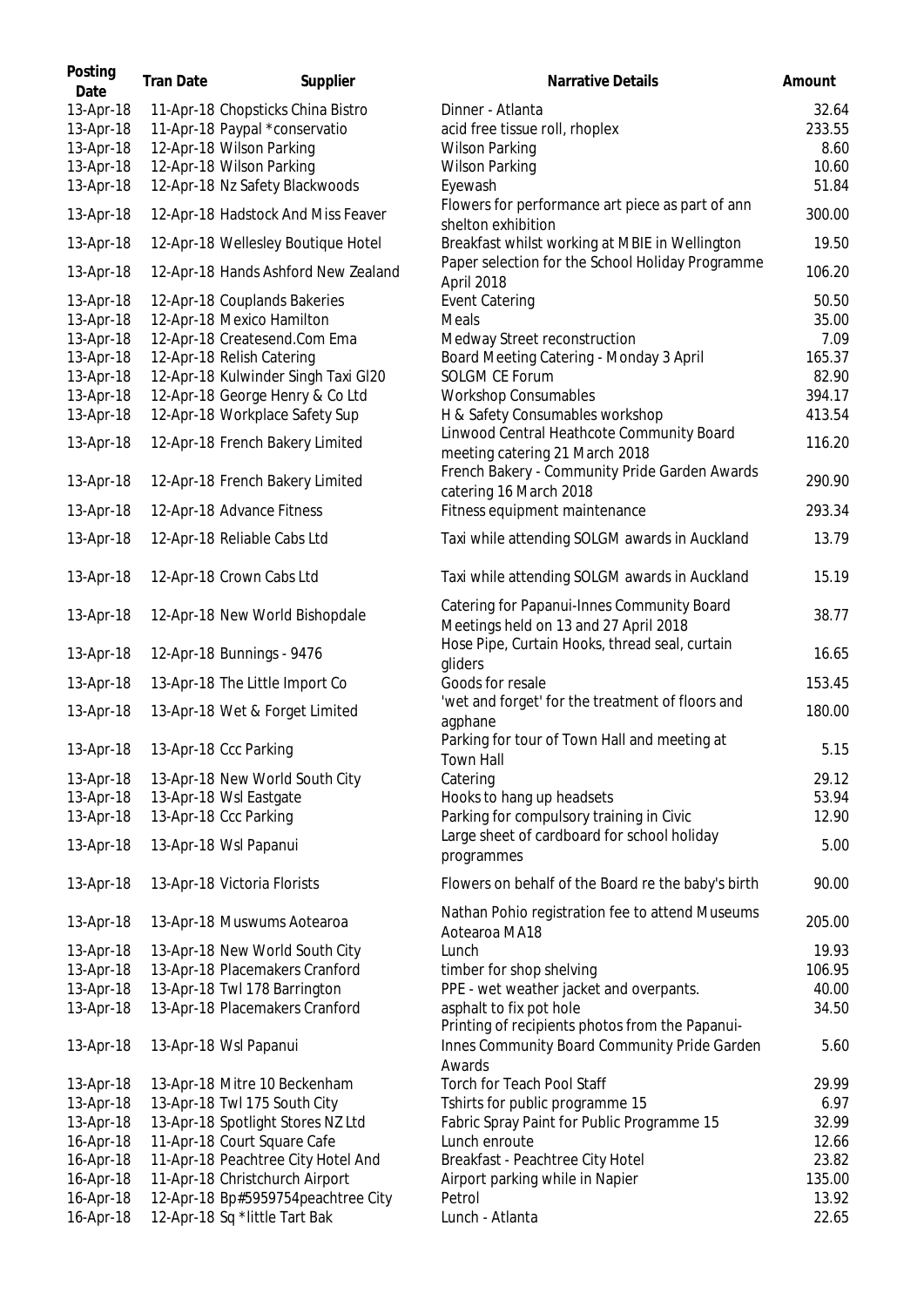| Posting<br>Date | <b>Tran Date</b> | Supplier                            | Narrative Details                                                                           | Amount  |
|-----------------|------------------|-------------------------------------|---------------------------------------------------------------------------------------------|---------|
| 16-Apr-18       |                  | 12-Apr-18 Sq *getinet Ayalew        | Lunch - Atlanta                                                                             | 35.60   |
| 16-Apr-18       |                  | 12-Apr-18 Christchurch Airport      | Airport parking                                                                             | 16.00   |
| 16-Apr-18       |                  | 12-Apr-18 Pmi - Membership          | PMI Membership                                                                              | 276.89  |
| 16-Apr-18       |                  | 12-Apr-18 Christchurch Airport      | <b>CHCH International Airport Parking</b>                                                   | 27.00   |
| 16-Apr-18       |                  | 12-Apr-18 Skr*abebooks 4axecf       | Library book                                                                                | 34.34   |
| 16-Apr-18       |                  | 13-Apr-18 Thomson Reuters           | <b>Books</b>                                                                                | 115.00  |
| 16-Apr-18       |                  | 13-Apr-18 Wilson Parking            | <b>Wilson Parking</b>                                                                       | 12.60   |
| 16-Apr-18       |                  | 13-Apr-18 Eb Trick Of The Light     | Personal Use in Error - Paid at cashier 26/04/18                                            | 43.94   |
| 16-Apr-18       | 13-Apr-18 Alga   |                                     | NZ's 5th Contaminated Land Conference -<br>Environmental Health Team                        | 1092.50 |
| 16-Apr-18       |                  | 13-Apr-18 Four Corner (NZ)          | Goods for resale                                                                            | 143.87  |
| 16-Apr-18       |                  | 13-Apr-18 Peachtree City Hotel And  | Additional & unknown cost associated with<br>breakfast/dinner but no reciept                | 1.32    |
| 16-Apr-18       |                  | 13-Apr-18 Smiths Hire               | hire drill, generator and drill bits for tables<br>Catering for April FWH Community Liaison | 75.00   |
| 16-Apr-18       |                  | 13-Apr-18 Relish Catering           | Meeting                                                                                     | 274.85  |
| 16-Apr-18       |                  | 13-Apr-18 New World Bishopdale      | Milk, cleaning supplies (receipt accidentally<br>thrown away in bag)                        | 22.11   |
| 16-Apr-18       |                  | 13-Apr-18 More Mobility             | 5-3-08-4160 For Lionel Richie guest                                                         | 35.00   |
| 16-Apr-18       |                  | 13-Apr-18 Bunnings - 9482           | <b>Building Maint.</b>                                                                      | 67.86   |
| 16-Apr-18       |                  | 13-Apr-18 Createsend.Com Ema        | Water Supply update 13 April 2018                                                           | 10.42   |
| 16-Apr-18       |                  | 13-Apr-18 Createsend.Com Ema        | Newsline 13/04/2018                                                                         | 47.53   |
| 16-Apr-18       |                  | 13-Apr-18 Createsend.Com Ema        | Art Gallery newsletter email                                                                | 139.36  |
| 16-Apr-18       |                  | 13-Apr-18 Christchurch Airport      | Airport parking for NZRT trip to Wellington                                                 | 27.00   |
| 16-Apr-18       |                  | 13-Apr-18 Pmi*project Mgmt Inst     | PMPBok book re PMP training/exam.                                                           | 105.05  |
| 16-Apr-18       |                  | 13-Apr-18 Paknsave Moorhouse        | lights                                                                                      | 1.98    |
| 16-Apr-18       | 13-Apr-18 Solgm  |                                     | 1 seat to Climate Change, Storm water and<br>Wastewater Systems Webinar in NZ 9/05/2018     | 287.50  |
| 16-Apr-18       |                  | 13-Apr-18 Christchurch Airport      | SOLGM CE Forum AKL - CHC parking                                                            | 72.00   |
| 16-Apr-18       |                  | 13-Apr-18 Wilson Parking            | Parking for recruitment centre                                                              | 12.60   |
| 16-Apr-18       |                  | 13-Apr-18 Oderings Nurseries        | Grounds Maintenance                                                                         | 40.47   |
| 16-Apr-18       |                  | 13-Apr-18 Nz Safety Blackwoods      | sunglasses                                                                                  | 23.41   |
| 16-Apr-18       |                  | 13-Apr-18 Christchurch Airport      | airport parking for turf forum                                                              | 81.00   |
|                 |                  |                                     | Airport parking while attending SOLGM Awards in                                             |         |
| 16-Apr-18       |                  | 13-Apr-18 Christchurch Airport      | Auckland                                                                                    | 27.00   |
| 16-Apr-18       |                  | 13-Apr-18 Corporate Cabs Limited    | Taxi while attending SOLGM awards in Auckland                                               | 97.00   |
| 16-Apr-18       |                  | 13-Apr-18 Amare Safety Christchurch | safety boots                                                                                | 177.91  |
| 16-Apr-18       |                  | 13-Apr-18 Nz Toner Office Supplies  | Headset wireless SfB                                                                        | 608.35  |
| 16-Apr-18       |                  | 13-Apr-18 Interwaste                | Recycling of Florescent Tubes                                                               | 70.04   |
| 16-Apr-18       |                  | 13-Apr-18 The Service Company Ltd C | Washing Machine Liquid Detergent                                                            | 275.98  |
| 16-Apr-18       |                  | 13-Apr-18 Bunnings - 9482           | 2x Tool bins; and 11x tool bags for officers to keep<br>books in                            | 180.00  |
| 16-Apr-18       |                  | 13-Apr-18 Hands Ashford New Zealand | Fabric Spray Paint for Public Programme 15                                                  | 13.70   |
| 16-Apr-18       |                  | 13-Apr-18 Bunnings - 9476           | Cleaning products for Visitor Centre                                                        | 96.32   |
| 16-Apr-18       |                  | 13-Apr-18 The International Fine    | Giftware for resale in the B G V C Giftshop                                                 | 1769.75 |
|                 |                  |                                     | K-Mart - Table cloths for 2018 Spreydon-                                                    |         |
| 16-Apr-18       |                  | 13-Apr-18 Kmart - Riccarton         | Cashmere Edible Garden Awards.<br>Westfield Gift Voucher as payment for                     | 90.00   |
| 16-Apr-18       |                  | 13-Apr-18 Westfield Gift Voucher    | photographer at 2018 Spreydon-Cashmere Edible<br>Garden Awards.                             | 200.00  |
| 16-Apr-18       |                  | 13-Apr-18 Relish Catering           | Relish - Catering for Board Chairs and Staff Forum<br>6 April 2018                          | 238.05  |
| 16-Apr-18       | 14-Apr-18 Jdv    |                                     | PCard Used for Personal Payment in Error - To be<br>reimbursed                              | 46.50   |
| 16-Apr-18       |                  | 14-Apr-18 Briscoes Chch Salisbury   | Network Building Kitchen Items -                                                            | 265.71  |
| 16-Apr-18       |                  | 14-Apr-18 Caltex Hornby             | Milk for tearoom                                                                            | 8.20    |
| 16-Apr-18       |                  | 15-Apr-18 Dropbox J8jnqzq9r75f      | For exchange of large GIS files with external<br>parties                                    | 158.52  |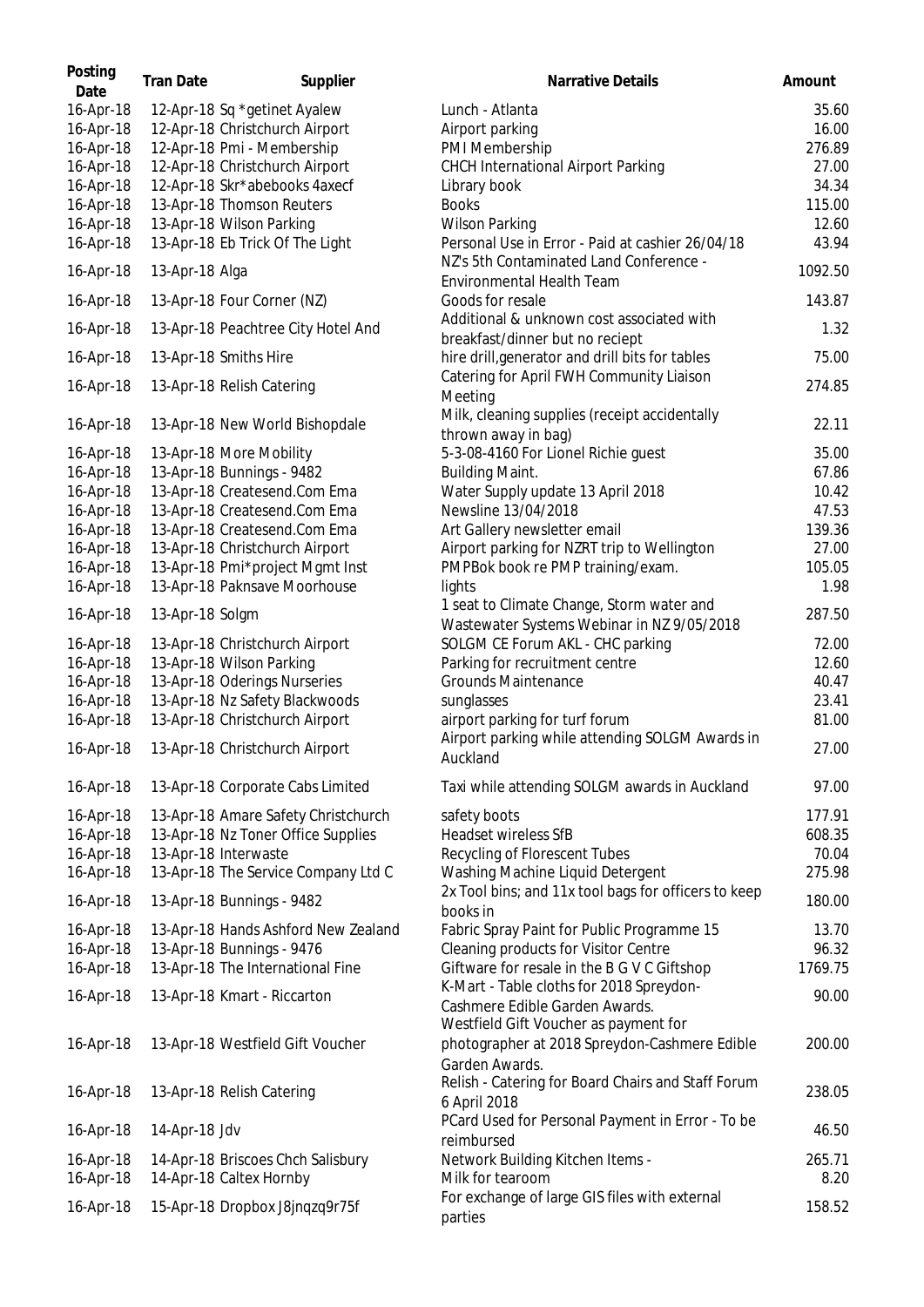| Posting<br>Date        | <b>Tran Date</b> | Supplier                                                         | <b>Narrative Details</b>                                                                          | Amount         |
|------------------------|------------------|------------------------------------------------------------------|---------------------------------------------------------------------------------------------------|----------------|
| 16-Apr-18<br>16-Apr-18 |                  | 15-Apr-18 Trademe Paynow<br>15-Apr-18 Ecocentral Ltd             | magazines for school holidays collage activity<br>Dump fees                                       | 12.39<br>14.72 |
| 16-Apr-18              |                  | 15-Apr-18 French Bakery Limited                                  | Food for volunteers at McCormacks Bay<br>restoration day                                          | 9.40           |
| 16-Apr-18<br>16-Apr-18 |                  | 15-Apr-18 Bunnings-9553 Rangiora<br>15-Apr-18 New World Halswell | bolt & nut for park maintenance<br>Cleaning products                                              | 17.67<br>9.47  |
| 16-Apr-18              |                  | 16-Apr-18 Placemakers Riccarton                                  | coldpatch pothole repair mix to repair<br>hardsurfaces                                            | 215.96         |
| 16-Apr-18              |                  | 16-Apr-18 Maki Mono The Palms                                    | Board meeting catering for the Coastal-Burwood<br><b>Community Board</b>                          | 47.30          |
| 16-Apr-18              |                  | 16-Apr-18 Countdown                                              | Board meeting Catering - Coastal-Burwood<br><b>Community Board</b>                                | 50.09          |
| 16-Apr-18              |                  | 16-Apr-18 Spotlight Stores NZ Ltd                                | Ribbon for binding                                                                                | 0.50           |
| 16-Apr-18              |                  | 16-Apr-18 Stuff Media (Ps)                                       | The Press                                                                                         | 153.00         |
| 16-Apr-18              |                  | 16-Apr-18 Ccc Parking                                            | Car Parking                                                                                       | 3.60           |
| 16-Apr-18              |                  | 16-Apr-18 Property Council Nz                                    | 1x ticket PCNZ Awards 2018                                                                        | 488.75         |
| 16-Apr-18              |                  | 16-Apr-18 Countdown                                              | Linwood Central Heathcote Community Board<br>meeting catering April 2018                          | 34.01          |
| 16-Apr-18              |                  | 16-Apr-18 Muswums Aotearoa                                       | entry fee Museum awards                                                                           | 50.00          |
| 16-Apr-18              |                  | 16-Apr-18 Flowers On Cashmere                                    | A wreath for the Mayor to lay at 2018 ANZAC Day<br>Dawn Service                                   | 180.00         |
| 16-Apr-18              |                  | 16-Apr-18 Mitre 10 Mega Papanui                                  | High viz Jacket for QEII                                                                          | 129.00         |
| 16-Apr-18              |                  | 16-Apr-18 Ccc Lichfield Carpark                                  | Parking for recruitment at Civic                                                                  | 10.00          |
|                        |                  |                                                                  | Printing of recipients photos from the Papanui-                                                   |                |
| 16-Apr-18              |                  | 16-Apr-18 Wsl Papanui                                            | Innes Community Board Community Pride Garden                                                      | 31.90          |
|                        |                  |                                                                  | Awards                                                                                            | 59.80          |
| 16-Apr-18              |                  | 16-Apr-18 Freshchoice Barrington                                 | Glad Ice Cube Bags<br>Giftware for resale in the B G V C Giftshop                                 | 533.60         |
| 16-Apr-18              |                  | 16-Apr-18 Seedling New Zealand                                   |                                                                                                   |                |
| 16-Apr-18              |                  | 16-Apr-18 Twl 220 Riccarton                                      | The Warehouse - Container for table cloths for<br>Community Board functions.                      | 8.00           |
| 17-Apr-18              |                  | 16-Apr-18 Createsend.Com Ema                                     | RSU Fitness Newsletter 16 April 2018                                                              | 63.78          |
| 17-Apr-18              |                  | 16-Apr-18 Nz Safety Blackwoods                                   | 2 pairs safety boots, Gumboots                                                                    | 401.57         |
| 17-Apr-18              |                  | 16-Apr-18 Happyhire                                              | <b>Community trailer Lock</b>                                                                     | 49.99          |
| 17-Apr-18              |                  | 16-Apr-18 Order Of St John                                       | First Aid services for Children's day                                                             | 764.75         |
| 17-Apr-18              |                  | 16-Apr-18 Stonebaked The Palms                                   | Board Meeting Catering for the Coastal-Burwood<br><b>Community Board</b>                          | 10.00          |
| 17-Apr-18              |                  | 16-Apr-18 Wilson Parking                                         | Parking expenses while in Civic Offices for<br>recruitment assessment centre                      | 16.60          |
| 17-Apr-18              |                  | 16-Apr-18 Wilson Parking                                         | Parking for recruitment centre                                                                    | 12.60          |
| 17-Apr-18              |                  | 16-Apr-18 George Henry & Co Ltd                                  | <b>Workshop Supplies</b>                                                                          | 233.57         |
| 17-Apr-18              |                  | 16-Apr-18 Akaroa Auto Centre Ltd                                 | Warrant of Fitness for Work Vehicle                                                               | 60.00          |
| 17-Apr-18              |                  | 16-Apr-18 Oborns Nautical Rcctn                                  | Rope for lanes - teach pool                                                                       | 58.00          |
| 17-Apr-18              |                  | 17-Apr-18 Pak N Save Northlands                                  | Confectionary for Assessment Centre GC                                                            | 16.79          |
| 17-Apr-18              |                  | 17-Apr-18 Subway Eastgate                                        | <b>Event Catering</b>                                                                             | 16.70          |
| 17-Apr-18              |                  | 17-Apr-18 Edgeware Supervalue                                    | <b>Event Refreshments</b>                                                                         | 23.32          |
| 17-Apr-18              |                  | 17-Apr-18 Ccc Lichfield Carpark                                  | Parking for meeting with CCL                                                                      | 1.40           |
| 17-Apr-18              |                  | 17-Apr-18 Mitre 10 Beckenham                                     | Screw, Nut and Spring Secateur                                                                    | 7.84           |
| 17-Apr-18              |                  | 17-Apr-18 Beckenham Service Ctr                                  | Parking coupons for Learning Centre team -                                                        | 93.00          |
|                        |                  |                                                                  | meetings in Central City                                                                          |                |
| 17-Apr-18              |                  | 17-Apr-18 Twl 123 Eastgate                                       | Preschool Programming resources                                                                   | 77.10          |
| 17-Apr-18              |                  | 17-Apr-18 Mitre 10 Beckenham                                     | <b>Batteries</b>                                                                                  | 38.28          |
| 17-Apr-18              |                  | 17-Apr-18 Mighty Ape Limited                                     | USB Hub - Smith St                                                                                | 36.99          |
| 17-Apr-18              |                  | 17-Apr-18 Countdown                                              | Milk for re sale in the shop                                                                      | 53.74          |
| 17-Apr-18              |                  | 17-Apr-18 Ccc Parking                                            | Parking Arts Centre & Time Travel exhibition<br>meetings 17.4.18                                  | 5.15           |
| 17-Apr-18              |                  | 17-Apr-18 Just Incredible Barring                                | Just Incredible - Table decorations (doilies) for<br>2018 Spreydon-Cashmere Edible Garden Awards. | 10.00          |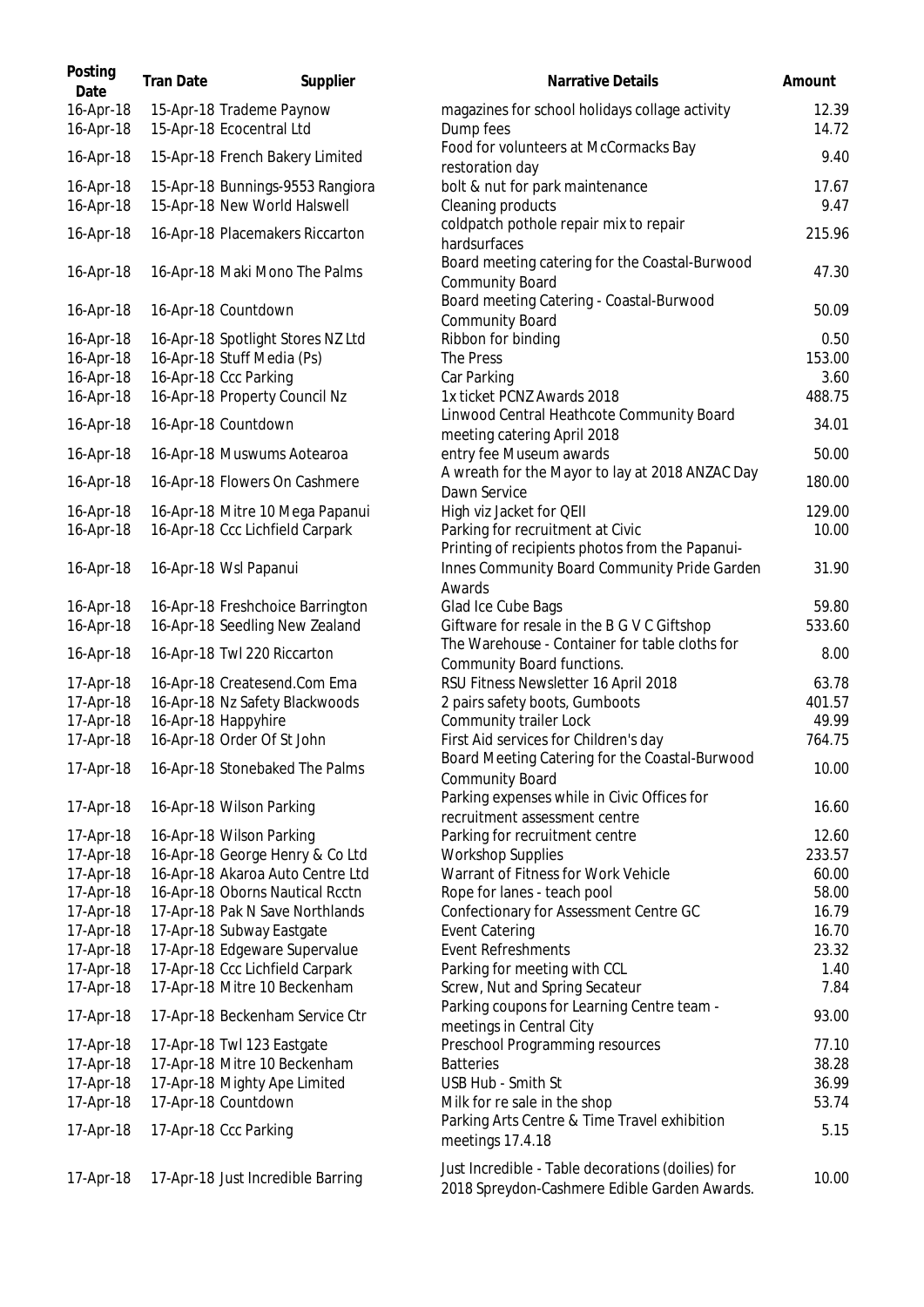| Posting<br>Date        | <b>Tran Date</b> | Supplier                            | <b>Narrative Details</b>                                                                                            | Amount         |
|------------------------|------------------|-------------------------------------|---------------------------------------------------------------------------------------------------------------------|----------------|
| 17-Apr-18              |                  | 17-Apr-18 Twl 178 Barrington        | The Warehouse Barrington - Table decorations<br>(candles) for 2018 Spreydon-Cashmere Edible<br><b>Garden Awards</b> | 10.50          |
| 17-Apr-18              |                  | 17-Apr-18 Freshchoice Barrington    | Fresh Choice Barrington - Drinks and cleaning<br>items for 2018 Spreydon-Cashmere Edible Garden                     | 35.13          |
| 17-Apr-18              |                  | 17-Apr-18 Four Square Akaroa        | Awards.<br>Milk for morning tea                                                                                     | 2.95           |
| 18-Apr-18              |                  | 16-Apr-18 Property Council Of New Z | Women In Property - Taking on the Property<br>Industry                                                              | 110.40         |
| 18-Apr-18              |                  | 16-Apr-18 Axure Software            | <b>ITDC Axure RP Pro monthly sub</b>                                                                                | 273.34         |
| 18-Apr-18              |                  | 17-Apr-18 Nz Safety Blackwoods      | Safety Equipment                                                                                                    | 249.34         |
| 18-Apr-18              |                  | 17-Apr-18 Rocket Freight            | freight on goods for resale                                                                                         | 115.00         |
| 18-Apr-18              |                  | 17-Apr-18 Oderings Nurseries        | plants for Curators house garden                                                                                    | 22.34          |
| 18-Apr-18              |                  | 17-Apr-18 Go Wireless Nz            | Credit Voucher Go Wireless NzRequired to<br>maintain traffic cameras as existing is faulty                          | $-526.48$      |
| 18-Apr-18              |                  | 17-Apr-18 Go Wireless Nz            | Credit Voucher Go Wireless NzRequired to                                                                            | $-700.00$      |
| 18-Apr-18              |                  | 17-Apr-18 Go Wireless Nz            | maintain traffic cameras as existing is faulty<br>Correct priced switches Required to maintain                      | 983.83         |
|                        |                  |                                     | traffic cameras as existing is faulty.                                                                              |                |
| 18-Apr-18              |                  | 17-Apr-18 Nz Safety Blackwoods      | safety glasses for team                                                                                             | 23.70          |
| 18-Apr-18              |                  | 17-Apr-18 The National Business     | National Business Review subscription                                                                               | 35.00          |
| 18-Apr-18              |                  | 17-Apr-18 Createsend.Com Ema        | North Avon Road reconstruction                                                                                      | 7.42           |
| 18-Apr-18              |                  | 17-Apr-18 Createsend.Com Ema        | Heritage Week 2018 - Event Registration                                                                             | 12.03          |
| 18-Apr-18              |                  | 17-Apr-18 Kmart - Shirley           | Stationary required for a community meeting                                                                         | 12.00          |
| 18-Apr-18<br>18-Apr-18 | 17-Apr-18 Steam  | 17-Apr-18 Bunnings - 9476           | Paint for planting stakes<br>Food and drink for while on outward and inward<br>loans return                         | 29.90<br>30.30 |
| 18-Apr-18              |                  | 17-Apr-18 Wilson Parking            | Parking meeting in civic                                                                                            | 12.60          |
| 18-Apr-18              |                  | 17-Apr-18 Wilson Parking            | Car parking for meeting at Civic                                                                                    | 14.60          |
| 18-Apr-18              |                  | 17-Apr-18 Kmart - Riccarton         | 6 x bum bags for mobile first aid & mobile phones -<br>cycle safe                                                   | 60.00          |
| 18-Apr-18              |                  | 17-Apr-18 Macpac Riccarton          | 5 x winter gloves for new CSP Instructors                                                                           | 104.95         |
| 18-Apr-18              |                  | 17-Apr-18 The Frontrunner Bushin    | <b>Shoes</b>                                                                                                        | 330.00         |
| 18-Apr-18              |                  | 17-Apr-18 Abebooks.Com              | Credit Voucher (USD 52.98) Abebooks.Com                                                                             | $-70.23$       |
| 18-Apr-18              |                  | 17-Apr-18 Abebooks.Com              | Library book<br>French Bakery - Catering for 2018 Spreydon-                                                         | 83.65          |
| 18-Apr-18              |                  | 17-Apr-18 French Bakery Limited     | Cashmere Edible Garden Awards. Purchased by<br>GSO and CBA.                                                         | 565.80         |
| 18-Apr-18              |                  | 18-Apr-18 Relish Catering           | <b>Board Meeting - Catering</b>                                                                                     | 224.95         |
| 18-Apr-18              |                  | 18-Apr-18 Wgtn Combined Taxis       | Taxi whilst working at MBIE in Wellington.                                                                          | 37.20          |
| 18-Apr-18              |                  | 18-Apr-18 Gold Band Taxis           | Taxi whilst working at MBIE in Wellington.                                                                          | 39.70          |
| 18-Apr-18              |                  | 18-Apr-18 Trowel Trades Chch        | Painting materials for Tony deLautour installation                                                                  | 301.50         |
| 18-Apr-18              |                  | 18-Apr-18 Twl 220 Riccarton         | Vitapet Litter                                                                                                      | 114.91         |
| 18-Apr-18              |                  | 18-Apr-18 Countdown                 | Board meeting catering for the Coastal-Burwood<br><b>Community Board</b>                                            | 11.50          |
| 18-Apr-18              |                  | 18-Apr-18 Twl 123 Eastgate          | craft supplies-holiday activity                                                                                     | 12.92          |
| 18-Apr-18              |                  | 18-Apr-18 Twl 175 South City        | Linwood Central Heathcote Community Board<br>bowls 18 April 2018                                                    | 30.00          |
| 18-Apr-18              |                  | 18-Apr-18 New World South City      | Linwood Central Heathcote breakfast meeting<br>with MPs catering 20 April 2018                                      | 36.92          |
| 18-Apr-18              |                  | 18-Apr-18 Placemakers Riccarton     | timber for new shop shelves<br>Truck parking at hotel costs for outward and                                         | 158.54         |
| 18-Apr-18              |                  | 18-Apr-18 Scenic Southern Cross     | inward loans return to Oamaru, Timaru and<br>Dunedin                                                                | 16.00          |
| 18-Apr-18              |                  | 18-Apr-18 Z Templeton               | Fuel costs for outward and inward loans return<br>trip to Oamaru, Timaru and Dunedin                                | 83.52          |
| 18-Apr-18              |                  | 18-Apr-18 Caltex City North         | Diesel costs for outward and inward loans return<br>trip to Oamaru, Timaru and Dunedin                              | 91.72          |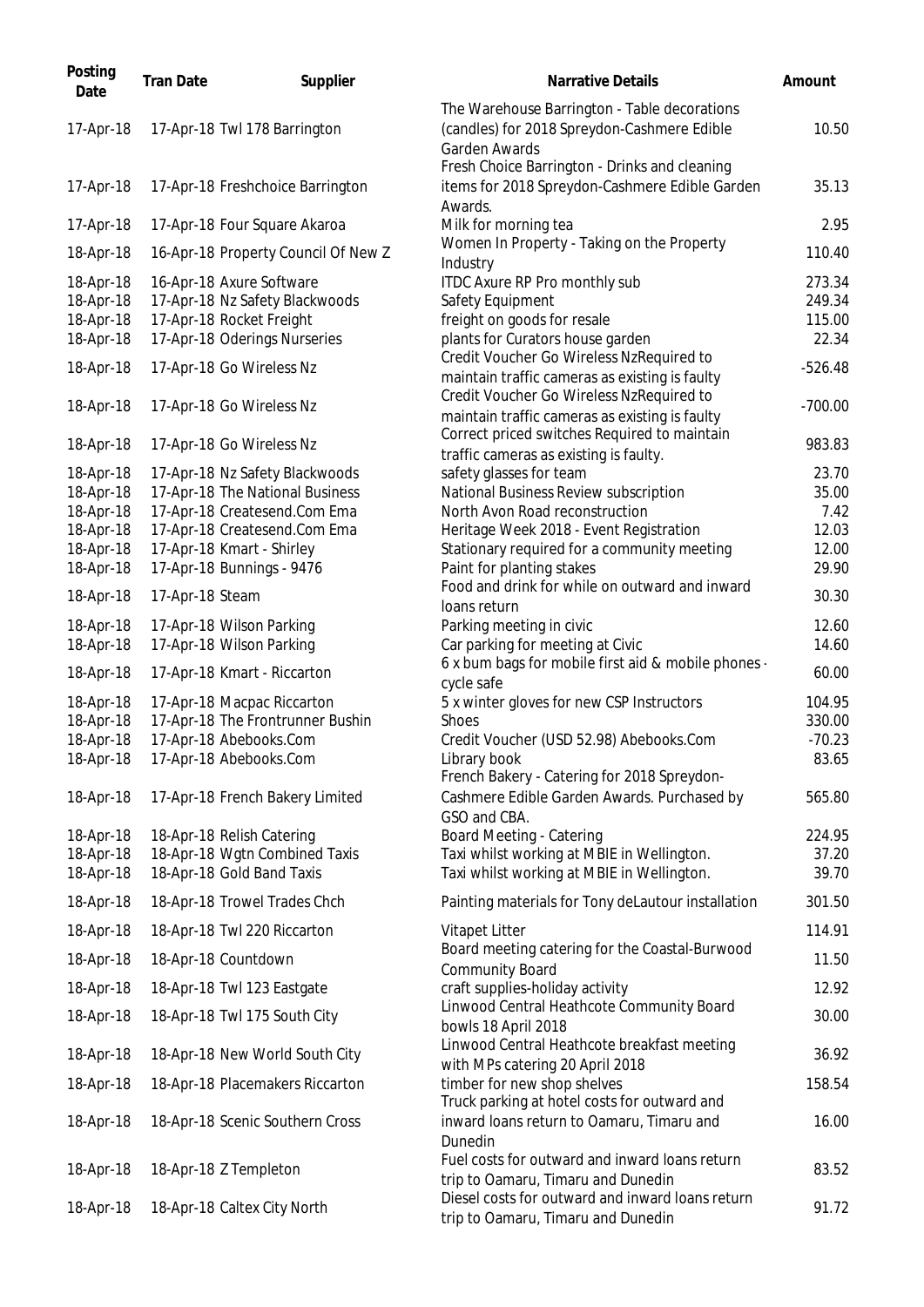| 18-Apr-18<br>18-Apr-18 Ccc Art Gallery Car Prk<br>mtg CCC 18.4.18<br>Staff training - resources<br>16-Apr-18 liba<br>19-Apr-18<br>19-Apr-18<br>16-Apr-18 Paypal *rackpowerli<br>IEC heat resistant power cables<br>19-Apr-18<br>17-Apr-18 Addington Raceway<br>5-0-08-4160<br>17-Apr-18 Lucid Software Inc.<br>19-Apr-18<br>Lucidchart Basic for flowcharting<br><b>Emergency Tracking device subscription</b><br>19-Apr-18<br>17-Apr-18 Gus*spot Messenger<br>Food and drink for while on outward and inward<br>19-Apr-18<br>17-Apr-18 Hutong<br>loans return<br>19-Apr-18<br>17-Apr-18 Bunsen<br>Meeting re Time Travel exhibition 17.4.18<br>5.00<br>19-Apr-18<br>18-Apr-18 Wilson Parking<br><b>Wilson Parking</b><br>18.60<br>18-Apr-18 Sp * Asili-Design<br>1122.30<br>19-Apr-18<br>Goods for resale<br>19-Apr-18<br>18-Apr-18 Bridon New Zealand - Chch<br>Chain Ponds Gate<br>213.44<br>19-Apr-18<br>18-Apr-18 Resene Paints<br>Paint for TDL installation<br>284.61<br>19-Apr-18<br>18-Apr-18 Blacks Fasteners Lt<br>Materials to fix survey equipment<br>1.00<br>19-Apr-18<br>18-Apr-18 Team Hutchinson Ford<br>120.75<br><b>Tractor Battery</b><br>323.80<br>19-Apr-18<br>18-Apr-18 Ecocentral Ltd<br>refuse<br>19-Apr-18<br>18-Apr-18 Cirtex Industries Ltd<br><b>Landscaping Supplies</b><br>28.29<br>18-Apr-18 M J Shardlow & Colid<br>5/3 Film Twine<br>19-Apr-18<br>568.10<br>QEII Park update - April 2018<br>19-Apr-18<br>18-Apr-18 Createsend.Com Ema<br>18.02<br>Taxi while travelling between facilities at Filex<br>19-Apr-18<br>17.41<br>18-Apr-18 Cabfare Payments<br>Convention<br>Taxi fare while at Filex Convention<br>19-Apr-18<br>18-Apr-18 Mpay.Com.Au One Taxi<br>18-Apr-18 Mpay.Com.Au One Taxi<br>Taxi fare while at Filex Convention<br>29.14<br>19-Apr-18<br>19-Apr-18<br>18-Apr-18 Taxi Combined 133300<br>Taxi fare while at Filex Convention<br>19-Apr-18<br>18-Apr-18 The Naked Baker Ltd<br>staff coffee bottle lake<br>19-Apr-18<br>18-Apr-18 George Henry & Co Ltd<br><b>Workshop Supplies</b><br>Wooden touch board, lacing fruit beads, wooden<br>19-Apr-18<br>18-Apr-18 Modern Teaching Aids<br>reels<br>19-Apr-18<br>18-Apr-18 Ipenz<br>Annual Licensing Fee<br>18-Apr-18 Ipenz<br>Annual Licensing Fee<br>19-Apr-18<br>Food and drink fwhile on outward and inward<br>19-Apr-18<br>18-Apr-18 The Standard Kitchen<br>loans return<br>Food and drink fwhile on outward and inward<br>18-Apr-18 The Standard Kitchen<br>19-Apr-18<br>loans return<br>Food and drink fwhile on outward and inward<br>19-Apr-18<br>18-Apr-18 Nosh<br>loans return<br>Distilled water for scrubber batteries<br>8.89<br>19-Apr-18<br>18-Apr-18 Super Cheap Auto<br>19-Apr-18<br>18-Apr-18 Bunnings - 9476<br>Door stop and clip<br>18.06<br>19-Apr-18<br>18-Apr-18 Caltex Hornby<br>Milk for Staff Room<br>4.10<br>2018 National Architecture Conference<br>19-Apr-18<br>18-Apr-18 Eb *conference Fringe<br>Residential Housing Tour<br>2018 National Architecture Conference<br>19-Apr-18<br>18-Apr-18 Eb *conference Fringe<br><b>Residential Housing Tour</b><br>1 x winter golves - CSP - size unavailable Riccarton<br>18-Apr-18 Macpac Northlands<br>19-Apr-18<br>branch)<br>19-Apr-18<br>18-Apr-18 Cotton On<br>speech bubbles signage for events<br>19-Apr-18<br>18-Apr-18 Ricoh New Zealand Ltd<br>3D Printer filament<br>Equipment for one of our officiers - hedge shears -<br>19-Apr-18<br>18-Apr-18 Bunnings - 9482<br>18-04-2018<br>Dust 2 Dust 2kg<br>19-Apr-18<br>19-Apr-18 Pgg Wrightson Chch<br>19-Apr-18<br>19-Apr-18 Spotlight Nz<br>Re stocking depleted supplies<br>19-Apr-18<br>19-Apr-18 Wgtn Combined Taxis<br>Taxi whilst working at MBIE in Wellington.<br>19-Apr-18<br>19-Apr-18 Gold Band Taxis<br>Taxi whilst working at MBIE in Wellington.<br>Parking for meeting with Manly Sea Eagles, Mayor<br>19-Apr-18<br>19-Apr-18 Ccc Lichfield Carpark<br>and ChchNZ<br>Screw driver nose pliers and hex key for fixing<br>19-Apr-18 Mitre 10 Beckenham<br>19-Apr-18<br>Gazebos<br>Gazebo Canopy nuts bolts and outer truss<br>19-Apr-18<br>19-Apr-18 Darbi Accessories | Posting<br>Date | <b>Tran Date</b> | Supplier | <b>Narrative Details</b>                            | Amount |
|----------------------------------------------------------------------------------------------------------------------------------------------------------------------------------------------------------------------------------------------------------------------------------------------------------------------------------------------------------------------------------------------------------------------------------------------------------------------------------------------------------------------------------------------------------------------------------------------------------------------------------------------------------------------------------------------------------------------------------------------------------------------------------------------------------------------------------------------------------------------------------------------------------------------------------------------------------------------------------------------------------------------------------------------------------------------------------------------------------------------------------------------------------------------------------------------------------------------------------------------------------------------------------------------------------------------------------------------------------------------------------------------------------------------------------------------------------------------------------------------------------------------------------------------------------------------------------------------------------------------------------------------------------------------------------------------------------------------------------------------------------------------------------------------------------------------------------------------------------------------------------------------------------------------------------------------------------------------------------------------------------------------------------------------------------------------------------------------------------------------------------------------------------------------------------------------------------------------------------------------------------------------------------------------------------------------------------------------------------------------------------------------------------------------------------------------------------------------------------------------------------------------------------------------------------------------------------------------------------------------------------------------------------------------------------------------------------------------------------------------------------------------------------------------------------------------------------------------------------------------------------------------------------------------------------------------------------------------------------------------------------------------------------------------------------------------------------------------------------------------------------------------------------------------------------------------------------------------------------------------------------------------------------------------------------------------------------------------------------------------------------------------------------------------------------------------------------------------------------------------------------------------------------------------------------------------------------------------------------------------------------------------------------------------------------------------------------------------------------------------------------------------------------------------------------------------------------------------------------------------------------------------------------------------------------------------------------------------------------------------------------------------------------------------------------------------------------------------------------------------------|-----------------|------------------|----------|-----------------------------------------------------|--------|
|                                                                                                                                                                                                                                                                                                                                                                                                                                                                                                                                                                                                                                                                                                                                                                                                                                                                                                                                                                                                                                                                                                                                                                                                                                                                                                                                                                                                                                                                                                                                                                                                                                                                                                                                                                                                                                                                                                                                                                                                                                                                                                                                                                                                                                                                                                                                                                                                                                                                                                                                                                                                                                                                                                                                                                                                                                                                                                                                                                                                                                                                                                                                                                                                                                                                                                                                                                                                                                                                                                                                                                                                                                                                                                                                                                                                                                                                                                                                                                                                                                                                                                                            |                 |                  |          | Parking at art gallery for Antarctic SEason Opening | 5.00   |
|                                                                                                                                                                                                                                                                                                                                                                                                                                                                                                                                                                                                                                                                                                                                                                                                                                                                                                                                                                                                                                                                                                                                                                                                                                                                                                                                                                                                                                                                                                                                                                                                                                                                                                                                                                                                                                                                                                                                                                                                                                                                                                                                                                                                                                                                                                                                                                                                                                                                                                                                                                                                                                                                                                                                                                                                                                                                                                                                                                                                                                                                                                                                                                                                                                                                                                                                                                                                                                                                                                                                                                                                                                                                                                                                                                                                                                                                                                                                                                                                                                                                                                                            |                 |                  |          |                                                     | 174.49 |
|                                                                                                                                                                                                                                                                                                                                                                                                                                                                                                                                                                                                                                                                                                                                                                                                                                                                                                                                                                                                                                                                                                                                                                                                                                                                                                                                                                                                                                                                                                                                                                                                                                                                                                                                                                                                                                                                                                                                                                                                                                                                                                                                                                                                                                                                                                                                                                                                                                                                                                                                                                                                                                                                                                                                                                                                                                                                                                                                                                                                                                                                                                                                                                                                                                                                                                                                                                                                                                                                                                                                                                                                                                                                                                                                                                                                                                                                                                                                                                                                                                                                                                                            |                 |                  |          |                                                     | 189.52 |
|                                                                                                                                                                                                                                                                                                                                                                                                                                                                                                                                                                                                                                                                                                                                                                                                                                                                                                                                                                                                                                                                                                                                                                                                                                                                                                                                                                                                                                                                                                                                                                                                                                                                                                                                                                                                                                                                                                                                                                                                                                                                                                                                                                                                                                                                                                                                                                                                                                                                                                                                                                                                                                                                                                                                                                                                                                                                                                                                                                                                                                                                                                                                                                                                                                                                                                                                                                                                                                                                                                                                                                                                                                                                                                                                                                                                                                                                                                                                                                                                                                                                                                                            |                 |                  |          |                                                     | 19.20  |
|                                                                                                                                                                                                                                                                                                                                                                                                                                                                                                                                                                                                                                                                                                                                                                                                                                                                                                                                                                                                                                                                                                                                                                                                                                                                                                                                                                                                                                                                                                                                                                                                                                                                                                                                                                                                                                                                                                                                                                                                                                                                                                                                                                                                                                                                                                                                                                                                                                                                                                                                                                                                                                                                                                                                                                                                                                                                                                                                                                                                                                                                                                                                                                                                                                                                                                                                                                                                                                                                                                                                                                                                                                                                                                                                                                                                                                                                                                                                                                                                                                                                                                                            |                 |                  |          |                                                     | 82.92  |
|                                                                                                                                                                                                                                                                                                                                                                                                                                                                                                                                                                                                                                                                                                                                                                                                                                                                                                                                                                                                                                                                                                                                                                                                                                                                                                                                                                                                                                                                                                                                                                                                                                                                                                                                                                                                                                                                                                                                                                                                                                                                                                                                                                                                                                                                                                                                                                                                                                                                                                                                                                                                                                                                                                                                                                                                                                                                                                                                                                                                                                                                                                                                                                                                                                                                                                                                                                                                                                                                                                                                                                                                                                                                                                                                                                                                                                                                                                                                                                                                                                                                                                                            |                 |                  |          |                                                     | 288.94 |
|                                                                                                                                                                                                                                                                                                                                                                                                                                                                                                                                                                                                                                                                                                                                                                                                                                                                                                                                                                                                                                                                                                                                                                                                                                                                                                                                                                                                                                                                                                                                                                                                                                                                                                                                                                                                                                                                                                                                                                                                                                                                                                                                                                                                                                                                                                                                                                                                                                                                                                                                                                                                                                                                                                                                                                                                                                                                                                                                                                                                                                                                                                                                                                                                                                                                                                                                                                                                                                                                                                                                                                                                                                                                                                                                                                                                                                                                                                                                                                                                                                                                                                                            |                 |                  |          |                                                     | 125.20 |
|                                                                                                                                                                                                                                                                                                                                                                                                                                                                                                                                                                                                                                                                                                                                                                                                                                                                                                                                                                                                                                                                                                                                                                                                                                                                                                                                                                                                                                                                                                                                                                                                                                                                                                                                                                                                                                                                                                                                                                                                                                                                                                                                                                                                                                                                                                                                                                                                                                                                                                                                                                                                                                                                                                                                                                                                                                                                                                                                                                                                                                                                                                                                                                                                                                                                                                                                                                                                                                                                                                                                                                                                                                                                                                                                                                                                                                                                                                                                                                                                                                                                                                                            |                 |                  |          |                                                     |        |
|                                                                                                                                                                                                                                                                                                                                                                                                                                                                                                                                                                                                                                                                                                                                                                                                                                                                                                                                                                                                                                                                                                                                                                                                                                                                                                                                                                                                                                                                                                                                                                                                                                                                                                                                                                                                                                                                                                                                                                                                                                                                                                                                                                                                                                                                                                                                                                                                                                                                                                                                                                                                                                                                                                                                                                                                                                                                                                                                                                                                                                                                                                                                                                                                                                                                                                                                                                                                                                                                                                                                                                                                                                                                                                                                                                                                                                                                                                                                                                                                                                                                                                                            |                 |                  |          |                                                     |        |
|                                                                                                                                                                                                                                                                                                                                                                                                                                                                                                                                                                                                                                                                                                                                                                                                                                                                                                                                                                                                                                                                                                                                                                                                                                                                                                                                                                                                                                                                                                                                                                                                                                                                                                                                                                                                                                                                                                                                                                                                                                                                                                                                                                                                                                                                                                                                                                                                                                                                                                                                                                                                                                                                                                                                                                                                                                                                                                                                                                                                                                                                                                                                                                                                                                                                                                                                                                                                                                                                                                                                                                                                                                                                                                                                                                                                                                                                                                                                                                                                                                                                                                                            |                 |                  |          |                                                     |        |
|                                                                                                                                                                                                                                                                                                                                                                                                                                                                                                                                                                                                                                                                                                                                                                                                                                                                                                                                                                                                                                                                                                                                                                                                                                                                                                                                                                                                                                                                                                                                                                                                                                                                                                                                                                                                                                                                                                                                                                                                                                                                                                                                                                                                                                                                                                                                                                                                                                                                                                                                                                                                                                                                                                                                                                                                                                                                                                                                                                                                                                                                                                                                                                                                                                                                                                                                                                                                                                                                                                                                                                                                                                                                                                                                                                                                                                                                                                                                                                                                                                                                                                                            |                 |                  |          |                                                     |        |
|                                                                                                                                                                                                                                                                                                                                                                                                                                                                                                                                                                                                                                                                                                                                                                                                                                                                                                                                                                                                                                                                                                                                                                                                                                                                                                                                                                                                                                                                                                                                                                                                                                                                                                                                                                                                                                                                                                                                                                                                                                                                                                                                                                                                                                                                                                                                                                                                                                                                                                                                                                                                                                                                                                                                                                                                                                                                                                                                                                                                                                                                                                                                                                                                                                                                                                                                                                                                                                                                                                                                                                                                                                                                                                                                                                                                                                                                                                                                                                                                                                                                                                                            |                 |                  |          |                                                     |        |
|                                                                                                                                                                                                                                                                                                                                                                                                                                                                                                                                                                                                                                                                                                                                                                                                                                                                                                                                                                                                                                                                                                                                                                                                                                                                                                                                                                                                                                                                                                                                                                                                                                                                                                                                                                                                                                                                                                                                                                                                                                                                                                                                                                                                                                                                                                                                                                                                                                                                                                                                                                                                                                                                                                                                                                                                                                                                                                                                                                                                                                                                                                                                                                                                                                                                                                                                                                                                                                                                                                                                                                                                                                                                                                                                                                                                                                                                                                                                                                                                                                                                                                                            |                 |                  |          |                                                     |        |
|                                                                                                                                                                                                                                                                                                                                                                                                                                                                                                                                                                                                                                                                                                                                                                                                                                                                                                                                                                                                                                                                                                                                                                                                                                                                                                                                                                                                                                                                                                                                                                                                                                                                                                                                                                                                                                                                                                                                                                                                                                                                                                                                                                                                                                                                                                                                                                                                                                                                                                                                                                                                                                                                                                                                                                                                                                                                                                                                                                                                                                                                                                                                                                                                                                                                                                                                                                                                                                                                                                                                                                                                                                                                                                                                                                                                                                                                                                                                                                                                                                                                                                                            |                 |                  |          |                                                     |        |
|                                                                                                                                                                                                                                                                                                                                                                                                                                                                                                                                                                                                                                                                                                                                                                                                                                                                                                                                                                                                                                                                                                                                                                                                                                                                                                                                                                                                                                                                                                                                                                                                                                                                                                                                                                                                                                                                                                                                                                                                                                                                                                                                                                                                                                                                                                                                                                                                                                                                                                                                                                                                                                                                                                                                                                                                                                                                                                                                                                                                                                                                                                                                                                                                                                                                                                                                                                                                                                                                                                                                                                                                                                                                                                                                                                                                                                                                                                                                                                                                                                                                                                                            |                 |                  |          |                                                     |        |
|                                                                                                                                                                                                                                                                                                                                                                                                                                                                                                                                                                                                                                                                                                                                                                                                                                                                                                                                                                                                                                                                                                                                                                                                                                                                                                                                                                                                                                                                                                                                                                                                                                                                                                                                                                                                                                                                                                                                                                                                                                                                                                                                                                                                                                                                                                                                                                                                                                                                                                                                                                                                                                                                                                                                                                                                                                                                                                                                                                                                                                                                                                                                                                                                                                                                                                                                                                                                                                                                                                                                                                                                                                                                                                                                                                                                                                                                                                                                                                                                                                                                                                                            |                 |                  |          |                                                     |        |
|                                                                                                                                                                                                                                                                                                                                                                                                                                                                                                                                                                                                                                                                                                                                                                                                                                                                                                                                                                                                                                                                                                                                                                                                                                                                                                                                                                                                                                                                                                                                                                                                                                                                                                                                                                                                                                                                                                                                                                                                                                                                                                                                                                                                                                                                                                                                                                                                                                                                                                                                                                                                                                                                                                                                                                                                                                                                                                                                                                                                                                                                                                                                                                                                                                                                                                                                                                                                                                                                                                                                                                                                                                                                                                                                                                                                                                                                                                                                                                                                                                                                                                                            |                 |                  |          |                                                     |        |
|                                                                                                                                                                                                                                                                                                                                                                                                                                                                                                                                                                                                                                                                                                                                                                                                                                                                                                                                                                                                                                                                                                                                                                                                                                                                                                                                                                                                                                                                                                                                                                                                                                                                                                                                                                                                                                                                                                                                                                                                                                                                                                                                                                                                                                                                                                                                                                                                                                                                                                                                                                                                                                                                                                                                                                                                                                                                                                                                                                                                                                                                                                                                                                                                                                                                                                                                                                                                                                                                                                                                                                                                                                                                                                                                                                                                                                                                                                                                                                                                                                                                                                                            |                 |                  |          |                                                     |        |
|                                                                                                                                                                                                                                                                                                                                                                                                                                                                                                                                                                                                                                                                                                                                                                                                                                                                                                                                                                                                                                                                                                                                                                                                                                                                                                                                                                                                                                                                                                                                                                                                                                                                                                                                                                                                                                                                                                                                                                                                                                                                                                                                                                                                                                                                                                                                                                                                                                                                                                                                                                                                                                                                                                                                                                                                                                                                                                                                                                                                                                                                                                                                                                                                                                                                                                                                                                                                                                                                                                                                                                                                                                                                                                                                                                                                                                                                                                                                                                                                                                                                                                                            |                 |                  |          |                                                     |        |
|                                                                                                                                                                                                                                                                                                                                                                                                                                                                                                                                                                                                                                                                                                                                                                                                                                                                                                                                                                                                                                                                                                                                                                                                                                                                                                                                                                                                                                                                                                                                                                                                                                                                                                                                                                                                                                                                                                                                                                                                                                                                                                                                                                                                                                                                                                                                                                                                                                                                                                                                                                                                                                                                                                                                                                                                                                                                                                                                                                                                                                                                                                                                                                                                                                                                                                                                                                                                                                                                                                                                                                                                                                                                                                                                                                                                                                                                                                                                                                                                                                                                                                                            |                 |                  |          |                                                     |        |
|                                                                                                                                                                                                                                                                                                                                                                                                                                                                                                                                                                                                                                                                                                                                                                                                                                                                                                                                                                                                                                                                                                                                                                                                                                                                                                                                                                                                                                                                                                                                                                                                                                                                                                                                                                                                                                                                                                                                                                                                                                                                                                                                                                                                                                                                                                                                                                                                                                                                                                                                                                                                                                                                                                                                                                                                                                                                                                                                                                                                                                                                                                                                                                                                                                                                                                                                                                                                                                                                                                                                                                                                                                                                                                                                                                                                                                                                                                                                                                                                                                                                                                                            |                 |                  |          |                                                     | 28.00  |
|                                                                                                                                                                                                                                                                                                                                                                                                                                                                                                                                                                                                                                                                                                                                                                                                                                                                                                                                                                                                                                                                                                                                                                                                                                                                                                                                                                                                                                                                                                                                                                                                                                                                                                                                                                                                                                                                                                                                                                                                                                                                                                                                                                                                                                                                                                                                                                                                                                                                                                                                                                                                                                                                                                                                                                                                                                                                                                                                                                                                                                                                                                                                                                                                                                                                                                                                                                                                                                                                                                                                                                                                                                                                                                                                                                                                                                                                                                                                                                                                                                                                                                                            |                 |                  |          |                                                     |        |
|                                                                                                                                                                                                                                                                                                                                                                                                                                                                                                                                                                                                                                                                                                                                                                                                                                                                                                                                                                                                                                                                                                                                                                                                                                                                                                                                                                                                                                                                                                                                                                                                                                                                                                                                                                                                                                                                                                                                                                                                                                                                                                                                                                                                                                                                                                                                                                                                                                                                                                                                                                                                                                                                                                                                                                                                                                                                                                                                                                                                                                                                                                                                                                                                                                                                                                                                                                                                                                                                                                                                                                                                                                                                                                                                                                                                                                                                                                                                                                                                                                                                                                                            |                 |                  |          |                                                     | 36.66  |
|                                                                                                                                                                                                                                                                                                                                                                                                                                                                                                                                                                                                                                                                                                                                                                                                                                                                                                                                                                                                                                                                                                                                                                                                                                                                                                                                                                                                                                                                                                                                                                                                                                                                                                                                                                                                                                                                                                                                                                                                                                                                                                                                                                                                                                                                                                                                                                                                                                                                                                                                                                                                                                                                                                                                                                                                                                                                                                                                                                                                                                                                                                                                                                                                                                                                                                                                                                                                                                                                                                                                                                                                                                                                                                                                                                                                                                                                                                                                                                                                                                                                                                                            |                 |                  |          |                                                     | 60.00  |
|                                                                                                                                                                                                                                                                                                                                                                                                                                                                                                                                                                                                                                                                                                                                                                                                                                                                                                                                                                                                                                                                                                                                                                                                                                                                                                                                                                                                                                                                                                                                                                                                                                                                                                                                                                                                                                                                                                                                                                                                                                                                                                                                                                                                                                                                                                                                                                                                                                                                                                                                                                                                                                                                                                                                                                                                                                                                                                                                                                                                                                                                                                                                                                                                                                                                                                                                                                                                                                                                                                                                                                                                                                                                                                                                                                                                                                                                                                                                                                                                                                                                                                                            |                 |                  |          |                                                     | 359.74 |
|                                                                                                                                                                                                                                                                                                                                                                                                                                                                                                                                                                                                                                                                                                                                                                                                                                                                                                                                                                                                                                                                                                                                                                                                                                                                                                                                                                                                                                                                                                                                                                                                                                                                                                                                                                                                                                                                                                                                                                                                                                                                                                                                                                                                                                                                                                                                                                                                                                                                                                                                                                                                                                                                                                                                                                                                                                                                                                                                                                                                                                                                                                                                                                                                                                                                                                                                                                                                                                                                                                                                                                                                                                                                                                                                                                                                                                                                                                                                                                                                                                                                                                                            |                 |                  |          |                                                     | 236.73 |
|                                                                                                                                                                                                                                                                                                                                                                                                                                                                                                                                                                                                                                                                                                                                                                                                                                                                                                                                                                                                                                                                                                                                                                                                                                                                                                                                                                                                                                                                                                                                                                                                                                                                                                                                                                                                                                                                                                                                                                                                                                                                                                                                                                                                                                                                                                                                                                                                                                                                                                                                                                                                                                                                                                                                                                                                                                                                                                                                                                                                                                                                                                                                                                                                                                                                                                                                                                                                                                                                                                                                                                                                                                                                                                                                                                                                                                                                                                                                                                                                                                                                                                                            |                 |                  |          |                                                     | 220.00 |
|                                                                                                                                                                                                                                                                                                                                                                                                                                                                                                                                                                                                                                                                                                                                                                                                                                                                                                                                                                                                                                                                                                                                                                                                                                                                                                                                                                                                                                                                                                                                                                                                                                                                                                                                                                                                                                                                                                                                                                                                                                                                                                                                                                                                                                                                                                                                                                                                                                                                                                                                                                                                                                                                                                                                                                                                                                                                                                                                                                                                                                                                                                                                                                                                                                                                                                                                                                                                                                                                                                                                                                                                                                                                                                                                                                                                                                                                                                                                                                                                                                                                                                                            |                 |                  |          |                                                     | 220.00 |
|                                                                                                                                                                                                                                                                                                                                                                                                                                                                                                                                                                                                                                                                                                                                                                                                                                                                                                                                                                                                                                                                                                                                                                                                                                                                                                                                                                                                                                                                                                                                                                                                                                                                                                                                                                                                                                                                                                                                                                                                                                                                                                                                                                                                                                                                                                                                                                                                                                                                                                                                                                                                                                                                                                                                                                                                                                                                                                                                                                                                                                                                                                                                                                                                                                                                                                                                                                                                                                                                                                                                                                                                                                                                                                                                                                                                                                                                                                                                                                                                                                                                                                                            |                 |                  |          |                                                     | 8.00   |
|                                                                                                                                                                                                                                                                                                                                                                                                                                                                                                                                                                                                                                                                                                                                                                                                                                                                                                                                                                                                                                                                                                                                                                                                                                                                                                                                                                                                                                                                                                                                                                                                                                                                                                                                                                                                                                                                                                                                                                                                                                                                                                                                                                                                                                                                                                                                                                                                                                                                                                                                                                                                                                                                                                                                                                                                                                                                                                                                                                                                                                                                                                                                                                                                                                                                                                                                                                                                                                                                                                                                                                                                                                                                                                                                                                                                                                                                                                                                                                                                                                                                                                                            |                 |                  |          |                                                     | 35.00  |
|                                                                                                                                                                                                                                                                                                                                                                                                                                                                                                                                                                                                                                                                                                                                                                                                                                                                                                                                                                                                                                                                                                                                                                                                                                                                                                                                                                                                                                                                                                                                                                                                                                                                                                                                                                                                                                                                                                                                                                                                                                                                                                                                                                                                                                                                                                                                                                                                                                                                                                                                                                                                                                                                                                                                                                                                                                                                                                                                                                                                                                                                                                                                                                                                                                                                                                                                                                                                                                                                                                                                                                                                                                                                                                                                                                                                                                                                                                                                                                                                                                                                                                                            |                 |                  |          |                                                     | 41.06  |
|                                                                                                                                                                                                                                                                                                                                                                                                                                                                                                                                                                                                                                                                                                                                                                                                                                                                                                                                                                                                                                                                                                                                                                                                                                                                                                                                                                                                                                                                                                                                                                                                                                                                                                                                                                                                                                                                                                                                                                                                                                                                                                                                                                                                                                                                                                                                                                                                                                                                                                                                                                                                                                                                                                                                                                                                                                                                                                                                                                                                                                                                                                                                                                                                                                                                                                                                                                                                                                                                                                                                                                                                                                                                                                                                                                                                                                                                                                                                                                                                                                                                                                                            |                 |                  |          |                                                     |        |
|                                                                                                                                                                                                                                                                                                                                                                                                                                                                                                                                                                                                                                                                                                                                                                                                                                                                                                                                                                                                                                                                                                                                                                                                                                                                                                                                                                                                                                                                                                                                                                                                                                                                                                                                                                                                                                                                                                                                                                                                                                                                                                                                                                                                                                                                                                                                                                                                                                                                                                                                                                                                                                                                                                                                                                                                                                                                                                                                                                                                                                                                                                                                                                                                                                                                                                                                                                                                                                                                                                                                                                                                                                                                                                                                                                                                                                                                                                                                                                                                                                                                                                                            |                 |                  |          |                                                     |        |
|                                                                                                                                                                                                                                                                                                                                                                                                                                                                                                                                                                                                                                                                                                                                                                                                                                                                                                                                                                                                                                                                                                                                                                                                                                                                                                                                                                                                                                                                                                                                                                                                                                                                                                                                                                                                                                                                                                                                                                                                                                                                                                                                                                                                                                                                                                                                                                                                                                                                                                                                                                                                                                                                                                                                                                                                                                                                                                                                                                                                                                                                                                                                                                                                                                                                                                                                                                                                                                                                                                                                                                                                                                                                                                                                                                                                                                                                                                                                                                                                                                                                                                                            |                 |                  |          |                                                     |        |
|                                                                                                                                                                                                                                                                                                                                                                                                                                                                                                                                                                                                                                                                                                                                                                                                                                                                                                                                                                                                                                                                                                                                                                                                                                                                                                                                                                                                                                                                                                                                                                                                                                                                                                                                                                                                                                                                                                                                                                                                                                                                                                                                                                                                                                                                                                                                                                                                                                                                                                                                                                                                                                                                                                                                                                                                                                                                                                                                                                                                                                                                                                                                                                                                                                                                                                                                                                                                                                                                                                                                                                                                                                                                                                                                                                                                                                                                                                                                                                                                                                                                                                                            |                 |                  |          |                                                     |        |
|                                                                                                                                                                                                                                                                                                                                                                                                                                                                                                                                                                                                                                                                                                                                                                                                                                                                                                                                                                                                                                                                                                                                                                                                                                                                                                                                                                                                                                                                                                                                                                                                                                                                                                                                                                                                                                                                                                                                                                                                                                                                                                                                                                                                                                                                                                                                                                                                                                                                                                                                                                                                                                                                                                                                                                                                                                                                                                                                                                                                                                                                                                                                                                                                                                                                                                                                                                                                                                                                                                                                                                                                                                                                                                                                                                                                                                                                                                                                                                                                                                                                                                                            |                 |                  |          |                                                     | 27.10  |
|                                                                                                                                                                                                                                                                                                                                                                                                                                                                                                                                                                                                                                                                                                                                                                                                                                                                                                                                                                                                                                                                                                                                                                                                                                                                                                                                                                                                                                                                                                                                                                                                                                                                                                                                                                                                                                                                                                                                                                                                                                                                                                                                                                                                                                                                                                                                                                                                                                                                                                                                                                                                                                                                                                                                                                                                                                                                                                                                                                                                                                                                                                                                                                                                                                                                                                                                                                                                                                                                                                                                                                                                                                                                                                                                                                                                                                                                                                                                                                                                                                                                                                                            |                 |                  |          |                                                     | 27.10  |
|                                                                                                                                                                                                                                                                                                                                                                                                                                                                                                                                                                                                                                                                                                                                                                                                                                                                                                                                                                                                                                                                                                                                                                                                                                                                                                                                                                                                                                                                                                                                                                                                                                                                                                                                                                                                                                                                                                                                                                                                                                                                                                                                                                                                                                                                                                                                                                                                                                                                                                                                                                                                                                                                                                                                                                                                                                                                                                                                                                                                                                                                                                                                                                                                                                                                                                                                                                                                                                                                                                                                                                                                                                                                                                                                                                                                                                                                                                                                                                                                                                                                                                                            |                 |                  |          |                                                     | 20.99  |
|                                                                                                                                                                                                                                                                                                                                                                                                                                                                                                                                                                                                                                                                                                                                                                                                                                                                                                                                                                                                                                                                                                                                                                                                                                                                                                                                                                                                                                                                                                                                                                                                                                                                                                                                                                                                                                                                                                                                                                                                                                                                                                                                                                                                                                                                                                                                                                                                                                                                                                                                                                                                                                                                                                                                                                                                                                                                                                                                                                                                                                                                                                                                                                                                                                                                                                                                                                                                                                                                                                                                                                                                                                                                                                                                                                                                                                                                                                                                                                                                                                                                                                                            |                 |                  |          |                                                     | 499.90 |
|                                                                                                                                                                                                                                                                                                                                                                                                                                                                                                                                                                                                                                                                                                                                                                                                                                                                                                                                                                                                                                                                                                                                                                                                                                                                                                                                                                                                                                                                                                                                                                                                                                                                                                                                                                                                                                                                                                                                                                                                                                                                                                                                                                                                                                                                                                                                                                                                                                                                                                                                                                                                                                                                                                                                                                                                                                                                                                                                                                                                                                                                                                                                                                                                                                                                                                                                                                                                                                                                                                                                                                                                                                                                                                                                                                                                                                                                                                                                                                                                                                                                                                                            |                 |                  |          |                                                     | 744.40 |
|                                                                                                                                                                                                                                                                                                                                                                                                                                                                                                                                                                                                                                                                                                                                                                                                                                                                                                                                                                                                                                                                                                                                                                                                                                                                                                                                                                                                                                                                                                                                                                                                                                                                                                                                                                                                                                                                                                                                                                                                                                                                                                                                                                                                                                                                                                                                                                                                                                                                                                                                                                                                                                                                                                                                                                                                                                                                                                                                                                                                                                                                                                                                                                                                                                                                                                                                                                                                                                                                                                                                                                                                                                                                                                                                                                                                                                                                                                                                                                                                                                                                                                                            |                 |                  |          |                                                     | 79.76  |
|                                                                                                                                                                                                                                                                                                                                                                                                                                                                                                                                                                                                                                                                                                                                                                                                                                                                                                                                                                                                                                                                                                                                                                                                                                                                                                                                                                                                                                                                                                                                                                                                                                                                                                                                                                                                                                                                                                                                                                                                                                                                                                                                                                                                                                                                                                                                                                                                                                                                                                                                                                                                                                                                                                                                                                                                                                                                                                                                                                                                                                                                                                                                                                                                                                                                                                                                                                                                                                                                                                                                                                                                                                                                                                                                                                                                                                                                                                                                                                                                                                                                                                                            |                 |                  |          |                                                     | 64.99  |
|                                                                                                                                                                                                                                                                                                                                                                                                                                                                                                                                                                                                                                                                                                                                                                                                                                                                                                                                                                                                                                                                                                                                                                                                                                                                                                                                                                                                                                                                                                                                                                                                                                                                                                                                                                                                                                                                                                                                                                                                                                                                                                                                                                                                                                                                                                                                                                                                                                                                                                                                                                                                                                                                                                                                                                                                                                                                                                                                                                                                                                                                                                                                                                                                                                                                                                                                                                                                                                                                                                                                                                                                                                                                                                                                                                                                                                                                                                                                                                                                                                                                                                                            |                 |                  |          |                                                     | 195.08 |
|                                                                                                                                                                                                                                                                                                                                                                                                                                                                                                                                                                                                                                                                                                                                                                                                                                                                                                                                                                                                                                                                                                                                                                                                                                                                                                                                                                                                                                                                                                                                                                                                                                                                                                                                                                                                                                                                                                                                                                                                                                                                                                                                                                                                                                                                                                                                                                                                                                                                                                                                                                                                                                                                                                                                                                                                                                                                                                                                                                                                                                                                                                                                                                                                                                                                                                                                                                                                                                                                                                                                                                                                                                                                                                                                                                                                                                                                                                                                                                                                                                                                                                                            |                 |                  |          |                                                     | 43.40  |
|                                                                                                                                                                                                                                                                                                                                                                                                                                                                                                                                                                                                                                                                                                                                                                                                                                                                                                                                                                                                                                                                                                                                                                                                                                                                                                                                                                                                                                                                                                                                                                                                                                                                                                                                                                                                                                                                                                                                                                                                                                                                                                                                                                                                                                                                                                                                                                                                                                                                                                                                                                                                                                                                                                                                                                                                                                                                                                                                                                                                                                                                                                                                                                                                                                                                                                                                                                                                                                                                                                                                                                                                                                                                                                                                                                                                                                                                                                                                                                                                                                                                                                                            |                 |                  |          |                                                     | 43.80  |
|                                                                                                                                                                                                                                                                                                                                                                                                                                                                                                                                                                                                                                                                                                                                                                                                                                                                                                                                                                                                                                                                                                                                                                                                                                                                                                                                                                                                                                                                                                                                                                                                                                                                                                                                                                                                                                                                                                                                                                                                                                                                                                                                                                                                                                                                                                                                                                                                                                                                                                                                                                                                                                                                                                                                                                                                                                                                                                                                                                                                                                                                                                                                                                                                                                                                                                                                                                                                                                                                                                                                                                                                                                                                                                                                                                                                                                                                                                                                                                                                                                                                                                                            |                 |                  |          |                                                     | 4.90   |
|                                                                                                                                                                                                                                                                                                                                                                                                                                                                                                                                                                                                                                                                                                                                                                                                                                                                                                                                                                                                                                                                                                                                                                                                                                                                                                                                                                                                                                                                                                                                                                                                                                                                                                                                                                                                                                                                                                                                                                                                                                                                                                                                                                                                                                                                                                                                                                                                                                                                                                                                                                                                                                                                                                                                                                                                                                                                                                                                                                                                                                                                                                                                                                                                                                                                                                                                                                                                                                                                                                                                                                                                                                                                                                                                                                                                                                                                                                                                                                                                                                                                                                                            |                 |                  |          |                                                     | 19.44  |
|                                                                                                                                                                                                                                                                                                                                                                                                                                                                                                                                                                                                                                                                                                                                                                                                                                                                                                                                                                                                                                                                                                                                                                                                                                                                                                                                                                                                                                                                                                                                                                                                                                                                                                                                                                                                                                                                                                                                                                                                                                                                                                                                                                                                                                                                                                                                                                                                                                                                                                                                                                                                                                                                                                                                                                                                                                                                                                                                                                                                                                                                                                                                                                                                                                                                                                                                                                                                                                                                                                                                                                                                                                                                                                                                                                                                                                                                                                                                                                                                                                                                                                                            |                 |                  |          |                                                     | 120.05 |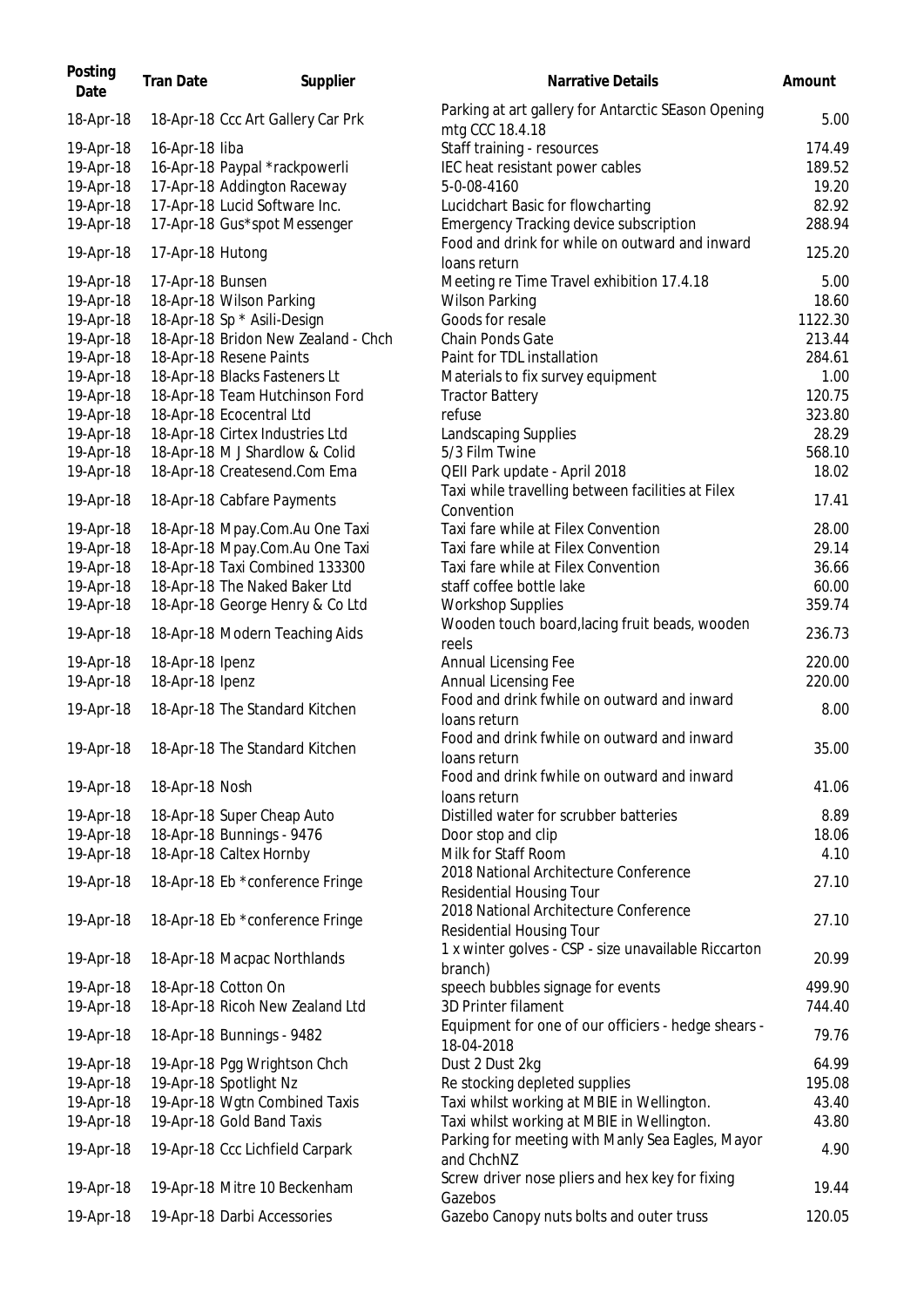| Posting<br>Date | <b>Tran Date</b> | Supplier                           | <b>Narrative Details</b>                                                                        | Amount   |
|-----------------|------------------|------------------------------------|-------------------------------------------------------------------------------------------------|----------|
| 19-Apr-18       |                  | 19-Apr-18 The Warehouse Online     | Burwood Park Fitness Trail event - Baloon sticks                                                | 19.00    |
| 19-Apr-18       |                  | 19-Apr-18 Countdown                | Burwood PArk Fitness Trail Opening - Friday 4th<br>May                                          | 100.12   |
| 19-Apr-18       |                  | 19-Apr-18 Trowel Trades Chch       | trowel trades sleeves                                                                           | 60.62    |
| 19-Apr-18       |                  | 19-Apr-18 Francescas Italian       | Council contribution Retirement farewell lunch                                                  | 400.00   |
| 19-Apr-18       |                  | 19-Apr-18 New World South City     | Minister/Mayor and staff Working lunch                                                          | 13.91    |
| 19-Apr-18       |                  | 19-Apr-18 Flowers On Cashmere      | A wreath for the Mayor and flower arrangements<br>to be displayed at the Transitional Cathedral | 267.00   |
| 19-Apr-18       |                  | 19-Apr-18 Countdown                | Coffee / milk                                                                                   | 14.99    |
| 19-Apr-18       |                  | 19-Apr-18 Repco Fitzgerald Ave     | new tow bull for spreader                                                                       | 15.99    |
| 19-Apr-18       |                  | 19-Apr-18 Ccc Parking              | Parking for H&S meeting                                                                         | 5.15     |
|                 |                  |                                    | 2 x keys for Community Hub Matuku Tako                                                          |          |
| 19-Apr-18       |                  | 19-Apr-18 James Bull & Co          | Tako: Sumner Centre                                                                             | 39.10    |
| 19-Apr-18       |                  | 19-Apr-18 New World Prestons       | milk for staff                                                                                  | 6.90     |
| 20-Apr-18       |                  | 17-Apr-18 Paypal *happyhireli      | Fridge hire for '15' public event 04052018                                                      | 214.92   |
| 20-Apr-18       |                  | 18-Apr-18 Universo Brasserie A     | Hosting for visiting Swiss/German artist and<br>speaker                                         | 81.80    |
| 20-Apr-18       |                  | 18-Apr-18 Chillilime Nsw Pty L     | Lunch while at Filex Convention                                                                 | 9.80     |
| 20-Apr-18       |                  | 18-Apr-18 Ozaccom Pty Ltd          | 2018 National Architecture Conference<br>Registration                                           | 1195.47  |
| 20-Apr-18       |                  | 18-Apr-18 Amazon Mktplace Pmts     | Extruder jet for 3D printer                                                                     | 43.93    |
| 20-Apr-18       |                  | 18-Apr-18 Abebooks.Com             | Library book                                                                                    | 21.81    |
| 20-Apr-18       |                  | 19-Apr-18 Wilson Parking           | <b>Wilson Parking</b>                                                                           | 10.60    |
| 20-Apr-18       |                  | 19-Apr-18 Wilson Parking           | Parking                                                                                         | 6.60     |
| 20-Apr-18       |                  | 19-Apr-18 Plumbing World #81       | Basin mixer tap for replacement.                                                                | 130.40   |
| 20-Apr-18       |                  | 19-Apr-18 Fosters Outdoor Power    | Supplies for chainsaws                                                                          | 507.07   |
| 20-Apr-18       |                  | 19-Apr-18 Kmart Online             | bumbags for staff working gallery birthday event<br>fifteen                                     | 36.00    |
| 20-Apr-18       |                  | 19-Apr-18 Sq *canvast Pty Ltd      | Credit Voucher (AUD 29.57) Sq *canvast Pty Ltd                                                  | $-30.56$ |
| 20-Apr-18       |                  | 19-Apr-18 Rahzoo Cafe              | Breakfast whilst working at MBIE in Wellington                                                  | 19.50    |
| 20-Apr-18       |                  | 19-Apr-18 Kevin Daly Mowers Ltd    | new head for weedeaters                                                                         | 85.00    |
| 20-Apr-18       |                  | 19-Apr-18 Si Component Centre      | <b>Trial Digester</b>                                                                           | 15.18    |
| 20-Apr-18       |                  | 19-Apr-18 Printstopplus            | Take 5 Safety Books - AlexOpex                                                                  | 499.00   |
| 20-Apr-18       |                  | 19-Apr-18 Spotify P05aad6934       | 5-3-08-4401 For Vbase Touch                                                                     | 14.99    |
| 20-Apr-18       |                  | 19-Apr-18 Paknsave Moorhouse       | Drinks and other provisions for Bruce Terrace Sod<br><b>Turning Ceremony</b>                    | 12.55    |
| 20-Apr-18       |                  | 19-Apr-18 French Bakery Limited    | Additional food for Bruce Terrace Sod Turning                                                   | 27.60    |
|                 |                  |                                    | Ceremony                                                                                        |          |
| 20-Apr-18       |                  | 19-Apr-18 Humes Pipeline Systems   | 25kg CX Concrete Handicrete                                                                     | 17.25    |
| 20-Apr-18       |                  | 19-Apr-18 Humes Pipeline Systems   | Pipe, couplers, caps, duct tape and filter cloth                                                | 143.53   |
| 20-Apr-18       |                  | 19-Apr-18 Kmart Online             | Marbles for Network Makerspace kits                                                             | 18.00    |
| 20-Apr-18       |                  | 19-Apr-18 Creative Classrooms      | Story cubes for Network Makerspace kits                                                         | 30.82    |
| 20-Apr-18       |                  | 19-Apr-18 Cial Online Parking      | Parking airport                                                                                 | 20.00    |
| 20-Apr-18       |                  | 19-Apr-18 M J Shardlow & Colid     | Bubble for storage                                                                              | 277.15   |
| 20-Apr-18       |                  | 19-Apr-18 Createsend.Com Ema       | Halswell Skate e-newsletter                                                                     | 11.16    |
| 20-Apr-18       |                  | 19-Apr-18 Home And Castle Hardware | wing nuts for window closers @ South New<br><b>Brighton CC</b>                                  | 11.96    |
| 20-Apr-18       |                  | 19-Apr-18 Q Store - Palms          | Burwood Park Fitness Trail event - Ribbon for the                                               | 6.55     |
| 20-Apr-18       |                  | 19-Apr-18 Supasport Wholesale Ltd  | ribbon cutting ceremony<br><b>Badminton nets</b>                                                | 80.00    |
| 20-Apr-18       |                  | 19-Apr-18 Canterbury Sports Wh/s   | Volleyball Antenna's                                                                            | 198.00   |
| 20-Apr-18       |                  | 19-Apr-18 M J Shardlow & Colid     | Tape for marking out courts                                                                     | 967.73   |
| 20-Apr-18       |                  | 19-Apr-18 Bernina Dress Sundries   | pearl head pins                                                                                 | 14.00    |
| 20-Apr-18       |                  | 19-Apr-18 Nz Safety Blackwoods     | Boots for rescue volunteers                                                                     | 443.64   |
| 20-Apr-18       |                  | 19-Apr-18 Hirepool Ltd Jr          | Credit Voucher Hirepool Ltd Jr                                                                  | $-43.09$ |
| 20-Apr-18       |                  | 19-Apr-18 Hirepool Ltd Jr          | Roto K loader push up fire pile                                                                 | 500.00   |
|                 |                  | 19-Apr-18 Perennial                |                                                                                                 | 421.10   |
| 20-Apr-18       |                  |                                    | Plifix Field Markers for Sports Fields                                                          |          |
| 20-Apr-18       |                  | 19-Apr-18 Resene Paints            | undercoat paint for workshop                                                                    | 122.91   |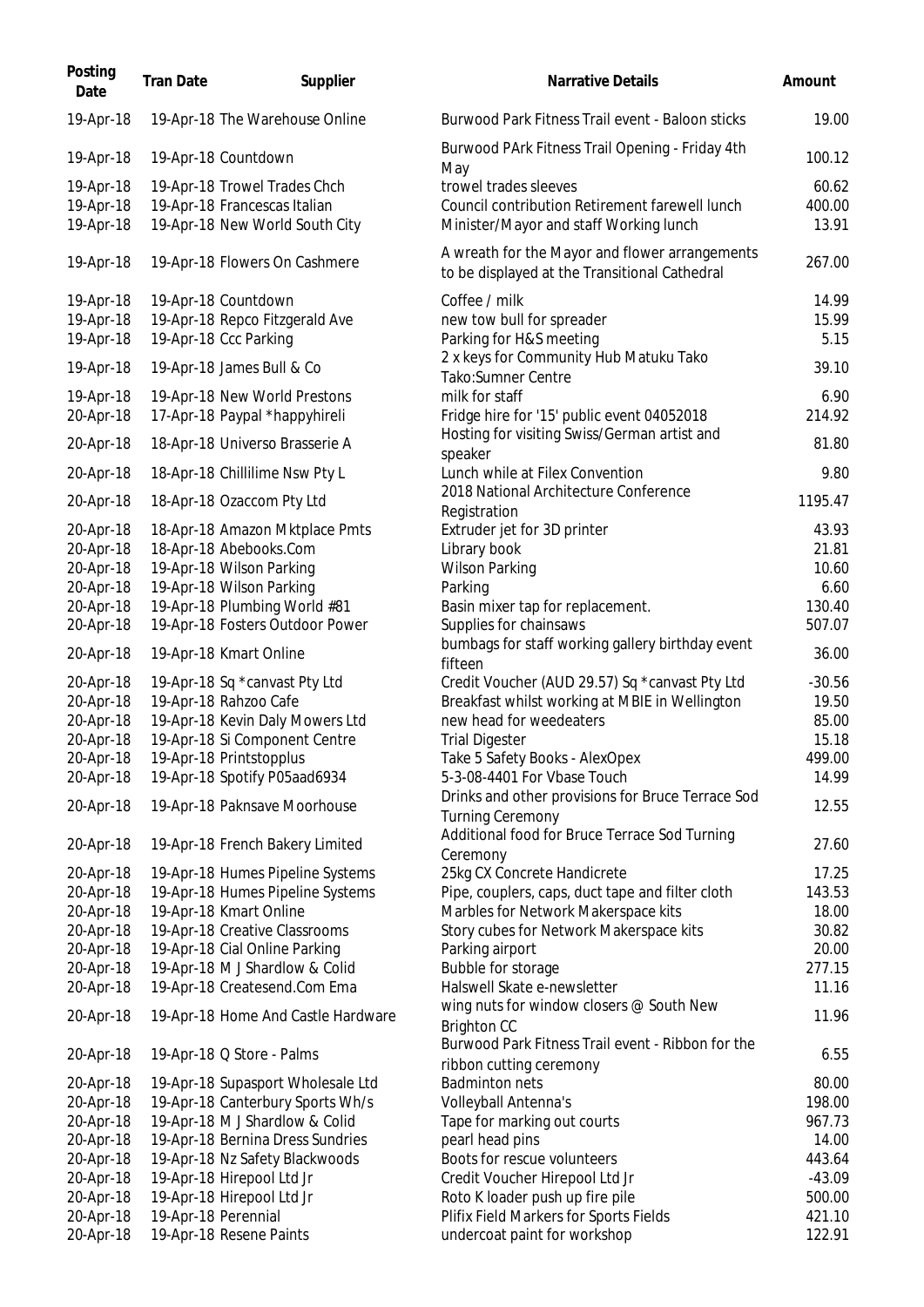| Posting<br>Date | <b>Tran Date</b>   | Supplier                           | Narrative Details                                                                  | Amount  |
|-----------------|--------------------|------------------------------------|------------------------------------------------------------------------------------|---------|
| 20-Apr-18       | 19-Apr-18 2 Cheap  |                                    | <b>Congratulations Card</b>                                                        | 3.50    |
| 20-Apr-18       |                    | 19-Apr-18 Gartner*cet18a           | Attendance at Gartner's 2018 Customer<br>Experience & Technologies Summit          | 3112.02 |
| 20-Apr-18       |                    | 19-Apr-18 Ricoh New Zealand Ltd    | RICOH filament for 3D Printers (MakerBot)                                          | 476.10  |
| 20-Apr-18       |                    | 19-Apr-18 Computer Dynamics        | Restocking patch leads                                                             | 627.80  |
| 20-Apr-18       |                    | 20-Apr-18 Freshchoice Barrington   | Eco Air Fresheners<br>replenishing supplies - dispatch split. Part of              | 15.96   |
| 20-Apr-18       |                    | 20-Apr-18 Spotlight Nz             | invoice attached.                                                                  | 15.00   |
| 20-Apr-18       |                    | 20-Apr-18 Spotlight Nz             | Replenishing wool stock - Part of Invoice attached.<br>Split dispatch              | 15.00   |
| 20-Apr-18       |                    | 20-Apr-18 Spotlight Nz             | Replenishing wool stock - part of invoice attached.<br>Order was split in dispatch | 15.96   |
| 20-Apr-18       |                    | 20-Apr-18 Parsley And Sage         | Sex Work Working Group                                                             | 130.18  |
| 20-Apr-18       |                    | 20-Apr-18 Twl 175 South City       | supplies for holiday craft activity Lyttelton library                              | 3.00    |
| 20-Apr-18       |                    | 20-Apr-18 Wsl South City           | supplies for holiday craft activity Lyttelton library                              | 11.99   |
|                 |                    |                                    | hacksaw, blades, crc, loppers, trowl, weeder,                                      |         |
| 20-Apr-18       |                    | 20-Apr-18 Mitre 10 Mega Hornby     | gloves, tie wire, screws, nylon rope for slaylom, d                                | 464.98  |
| 20-Apr-18       |                    | 20-Apr-18 2degrees Mobile          | shackles<br>Volunteer Phone Running costs                                          | 109.40  |
| 20-Apr-18       |                    | 20-Apr-18 Armstrong Locksmiths     | Service room key for Recreational Services                                         | 18.00   |
| 20-Apr-18       |                    | 20-Apr-18 Pak N Save Wainoni       | Sandwiches for Bruce Terrace Sod Turning                                           | 44.00   |
|                 |                    |                                    | Ceremony                                                                           |         |
| 20-Apr-18       |                    | 20-Apr-18 Pak N Save Northlands    | PaknSav GC spend for February 2018                                                 | 288.88  |
| 20-Apr-18       |                    | 20-Apr-18 Pak N Save Northlands    | PaknSav Monthly GC March 2018                                                      | 479.73  |
| 20-Apr-18       |                    | 20-Apr-18 Akld Transport Parking   | Parking Auckland                                                                   | 3.50    |
| 20-Apr-18       | 20-Apr-18 Z Skyway |                                    | Petrol rental car                                                                  | 13.03   |
| 20-Apr-18       |                    | 20-Apr-18 Stuff Recurring          | The Press Subscription                                                             | 45.07   |
| 20-Apr-18       |                    | 20-Apr-18 Stuff Recurring          | The Press Subscription                                                             | 46.80   |
| 20-Apr-18       |                    | 20-Apr-18 Stuff Recurring          | The Press Subscription                                                             | 47.23   |
| 20-Apr-18       |                    | 20-Apr-18 Stuff Recurring          | The Press Subscription                                                             | 58.27   |
| 20-Apr-18       |                    | 20-Apr-18 Modica Group Limited     | Pre-invoice texts                                                                  | 130.64  |
| 20-Apr-18       |                    | 20-Apr-18 Stuff Recurring          | The Press - subscription for CAG library                                           | 45.50   |
| 20-Apr-18       |                    | 20-Apr-18 New World South City     | Minister/Mayor and staff Working lunch                                             | 3.29    |
| 20-Apr-18       |                    | 20-Apr-18 Freshchoice City Mkt     | Minister/Mayor and staff Working lunch                                             | 59.25   |
| 20-Apr-18       |                    | 20-Apr-18 Mitre 10 Beckenham       | Towel rail for smoko room                                                          | 29.97   |
| 20-Apr-18       |                    | 20-Apr-18 Ccc Art Gallery Car Prk  | Parking at civic                                                                   | 5.00    |
| 20-Apr-18       |                    | 20-Apr-18 Swanndri Christchurch    | Uniform samples                                                                    | 429.90  |
| 20-Apr-18       |                    | 20-Apr-18 Ccc Lichfield Carpark    | Parking for recruitment at Civic                                                   | 10.00   |
| 20-Apr-18       |                    | 20-Apr-18 Ascent Technology Ltd    | Test iPad cover - TU B                                                             | 33.55   |
| 20-Apr-18       |                    | 20-Apr-18 Mitre 10 Beckenham       | <b>Bolts for Toilet Seat</b>                                                       | 16.63   |
| 23-Apr-18       |                    | 18-Apr-18 Braza Churrascaria       | Dinner for 5 CCC employees while at Filex                                          | 261.39  |
| 23-Apr-18       |                    | 19-Apr-18 Sitepoint Premium        | convention<br>Staff training - resources                                           | 136.64  |
| 23-Apr-18       | 19-Apr-18 Osmo     |                                    | Osmo Coding Family for Network Maker Space<br>kits                                 | 194.00  |
| 23-Apr-18       |                    | 19-Apr-18 Audioblocks 855-766-7764 | Audioblocks subscription                                                           | 211.64  |
| 23-Apr-18       |                    | 19-Apr-18 Paypal *happyhireli      | Burwood Park Fitness Trail Event - Delivery of<br>chairs and tables                | 80.00   |
| 23-Apr-18       |                    | 19-Apr-18 Paypal *happyhireli      | Burwood Park Fitness Trail - Chairs and table hire                                 | 137.16  |
| 23-Apr-18       |                    | 19-Apr-18 Jotform Inc.             | H&S system subscription                                                            | 26.98   |
| 23-Apr-18       | 19-Apr-18 Iso/cs   |                                    | International Standard purchased - Risk<br>Management Guidelines                   | 128.85  |
| 23-Apr-18       |                    | 19-Apr-18 Sam & Lee Pty Ltd        | Dinner while at Filex Sydney 4 CCC Staff                                           | 192.96  |
| 23-Apr-18       |                    | 19-Apr-18 Skr*abebooks 4a6pyf      | Library book                                                                       | 27.24   |
| 23-Apr-18       |                    | 20-Apr-18 Wilson Parking           | <b>Wilson Parking</b>                                                              | 6.60    |
| 23-Apr-18       |                    | 20-Apr-18 Nz Safety Blackwoods     | Emergency exit signs                                                               | 72.03   |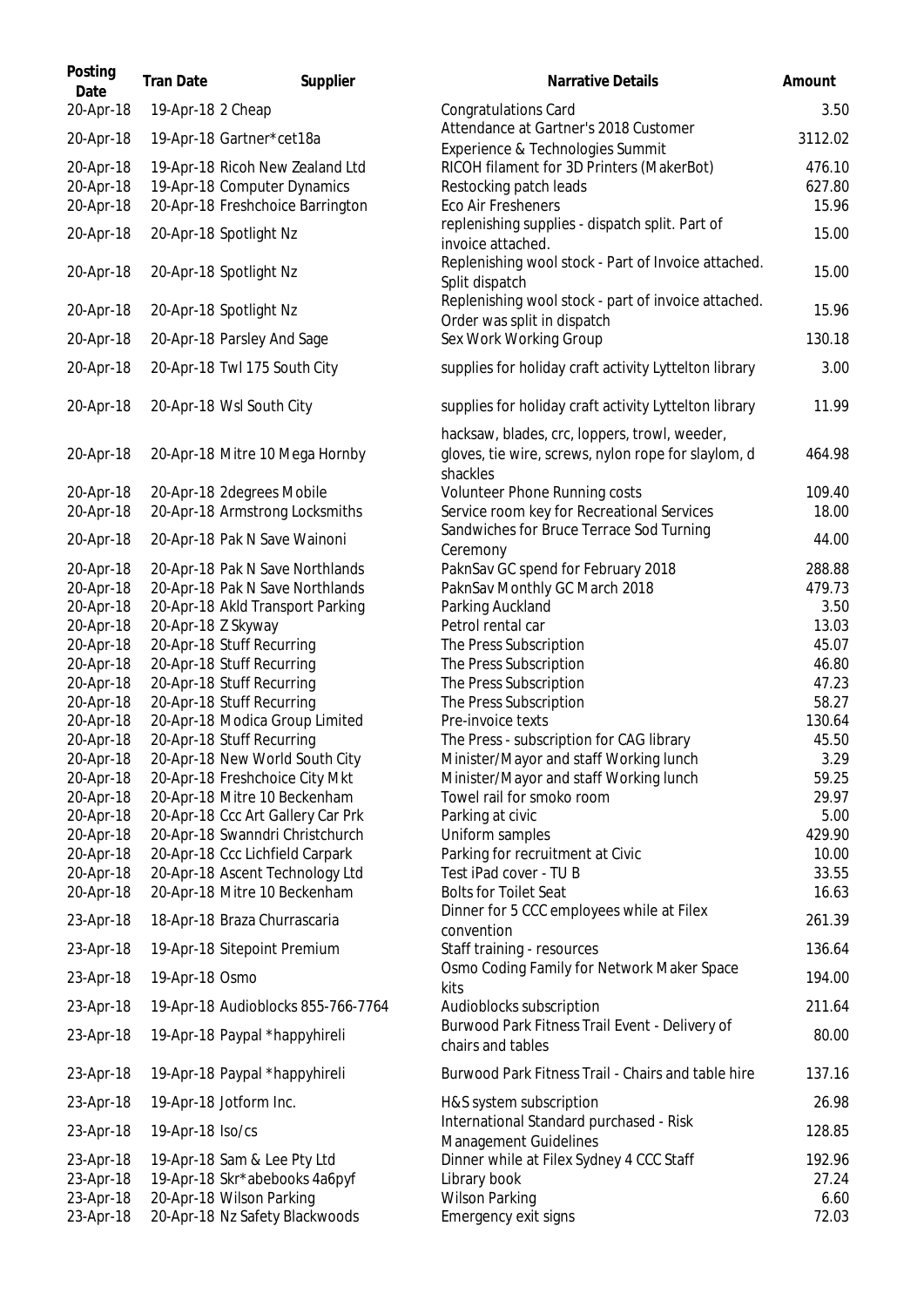| Posting<br>Date        | <b>Tran Date</b> | Supplier                                                        | <b>Narrative Details</b>                                               | Amount          |
|------------------------|------------------|-----------------------------------------------------------------|------------------------------------------------------------------------|-----------------|
| 23-Apr-18<br>23-Apr-18 |                  | 20-Apr-18 Paypal *solproducts<br>20-Apr-18 Voyager Internet Ltd | Goods for resale<br>SBHP Webhosting                                    | 495.85<br>34.44 |
| 23-Apr-18              |                  | 20-Apr-18 Addington Raceway                                     | Morning tea in recognition of International Cricket<br>success         | 54.40           |
| 23-Apr-18              |                  | 20-Apr-18 3b Cafe 2018                                          | Per diem                                                               | 7.00            |
| 23-Apr-18              |                  | 20-Apr-18 Sushi Bar Hayama (Domesti                             | Per diem                                                               | 12.50           |
| 23-Apr-18              |                  | 20-Apr-18 Little Bird Organics                                  | Per diem                                                               | 31.50           |
| 23-Apr-18              |                  | 20-Apr-18 Wilson Parking                                        | Parking AAG                                                            | 52.60           |
| 23-Apr-18              |                  | 20-Apr-18 Createsend.Com Ema                                    | Water Supply update 20 April 2018                                      | 11.01           |
| 23-Apr-18              |                  | 20-Apr-18 Createsend.Com Ema                                    | Newsline 20 April                                                      | 46.99           |
| 23-Apr-18              |                  | 20-Apr-18 Bunnings - 9482                                       | Trestle tables                                                         | 96.00           |
| 23-Apr-18              |                  | 20-Apr-18 The French Art Shop                                   | Pins                                                                   | 11.99           |
| 23-Apr-18              |                  | 20-Apr-18 Voyager Internet Ltd                                  | <b>Bulletin messaging</b>                                              | 11.50           |
| 23-Apr-18              |                  | 20-Apr-18 Bunnings - 9482                                       | rope 30m                                                               | 8.45            |
|                        |                  |                                                                 | Parking expenses while in Civic Offices for                            |                 |
| 23-Apr-18              |                  | 20-Apr-18 Wilson Parking                                        | recruitment assessment centre                                          | 16.60           |
| 23-Apr-18              |                  | 20-Apr-18 Fresh Choice Parklands                                | Travis Wetland trust volunteer support                                 | 46.17           |
| 23-Apr-18              |                  | 20-Apr-18 Nz Safety Blackwoods                                  | PPE gum boots for travis staff                                         | 244.65          |
| 23-Apr-18              |                  | 20-Apr-18 Wilson Parking                                        | Parking for recruitment centre                                         | 12.60           |
| 23-Apr-18              |                  | 20-Apr-18 Wilson Parking                                        | <b>Wilson Parking</b>                                                  | 10.60           |
|                        |                  |                                                                 | French Bakery catering Linwood Central                                 |                 |
|                        |                  |                                                                 | Heathcote Community Board meetings 16 and 18                           | 76.50           |
| 23-Apr-18              |                  | 20-Apr-18 French Bakery Limited                                 |                                                                        |                 |
|                        |                  |                                                                 | April 2018                                                             |                 |
| 23-Apr-18              |                  | 20-Apr-18 Sushi Time Southcity                                  | Minister/Mayor and staff Working lunch                                 | 26.60           |
| 23-Apr-18              |                  | 20-Apr-18 Parisi Harbourside                                    | Lunch for 1 CCC staff members                                          | 13.09           |
| 23-Apr-18              |                  | 20-Apr-18 Sam & Lee Pty Ltd                                     | Dinner for 5 CCC staff members.                                        | 245.92          |
| 23-Apr-18              |                  | 20-Apr-18 Bunnings - 9476                                       | Screws                                                                 | 22.85           |
| 23-Apr-18              |                  | 20-Apr-18 Wilson Parking                                        | parking for interviewing for Turanga in Civic in                       | 12.60           |
| 23-Apr-18              |                  | 20-Apr-18 Protector Safety Supply                               | town all day<br>replacing Children safety vests & first aid supplies - | 499.32          |
|                        |                  |                                                                 | Cycle Safe                                                             |                 |
| 23-Apr-18              |                  | 20-Apr-18 Ascent Technology Ltd                                 | micro SD cards - BrightSign units                                      | 94.72           |
| 23-Apr-18              |                  | 20-Apr-18 Apple NZ 2                                            | Trial iPad cover A - Turanga                                           | 119.95          |
| 23-Apr-18              |                  | 20-Apr-18 Oborns Nautical Rcctn                                 | Carabiner for boxing bag                                               | 19.50           |
| 23-Apr-18              |                  | 20-Apr-18 Nz Safety Blackwoods                                  | 2 x cargo pants & 4 x protective glasses for stock                     | 119.43          |
| 23-Apr-18              |                  | 20-Apr-18 City Gallery                                          | Library books                                                          | 85.00           |
| 23-Apr-18              |                  | 21-Apr-18 Spotlight Nz                                          | Replenish supplies. Part of attached invoice.<br>Dispatch split        | 20.00           |
| 23-Apr-18              |                  | 21-Apr-18 Spotlight Nz                                          | Replenish Stock. Part of attached invoice.<br>Dispatch split           | 27.00           |
| 23-Apr-18              |                  | 21-Apr-18 New World Carterton                                   | Personal Use in Error - Paid at cashier 08/05/18                       | 13.14           |
| 23-Apr-18              |                  | 21-Apr-18 Countdown                                             | Biscuits for sister city meetings                                      | 8.00            |
| 23-Apr-18              |                  | 21-Apr-18 Freshchoice Barrington                                | Batteries for microphones                                              | 21.98           |
| 23-Apr-18              |                  | 22-Apr-18 Cial Online Parking                                   | Parking airport                                                        | 51.25           |
| 23-Apr-18              |                  | 22-Apr-18 Ecocentral Ltd                                        | Dump fees                                                              | 24.53           |
| 23-Apr-18              |                  | 22-Apr-18 Ferrymead Mitre 10 Mega                               | Hose, gloves and floor cleaner purchased for<br>Shelter Ops            | 239.72          |
| 23-Apr-18              |                  | 22-Apr-18 New World St Martins                                  | Morning teas supplies                                                  | 24.52           |
| 23-Apr-18              | 22-Apr-18 Relay  |                                                                 | Library book                                                           | 9.99            |
| 23-Apr-18              |                  | 23-Apr-18 Mighty Ape Limited                                    | dvd of wallace and gromit - school holiday film<br>screened at gallery | 13.89           |
| 23-Apr-18              |                  | 23-Apr-18 Pest Control Research                                 | lure bait for mustelid and cat traping                                 | 887.50          |
| 23-Apr-18              |                  | 23-Apr-18 The Chain Man Ltd                                     | Anchors for crate                                                      | 20.18           |
| 23-Apr-18              |                  | 23-Apr-18 Mitre 10 Beckenham                                    | Magnets for Tony de Lautour installation                               | 97.40           |
| 23-Apr-18              |                  | 23-Apr-18 Z Broadway                                            | Petrol - rental car                                                    | 7.66            |
| 23-Apr-18              |                  | 23-Apr-18 Twl 170 Lyall Bay                                     | Tubs & pillows for storage                                             | 60.00           |
| 23-Apr-18              |                  | 23-Apr-18 Mitre 10 Rangiora                                     | 2 x 1.8L Handcleaner                                                   | 49.96           |
|                        |                  |                                                                 |                                                                        |                 |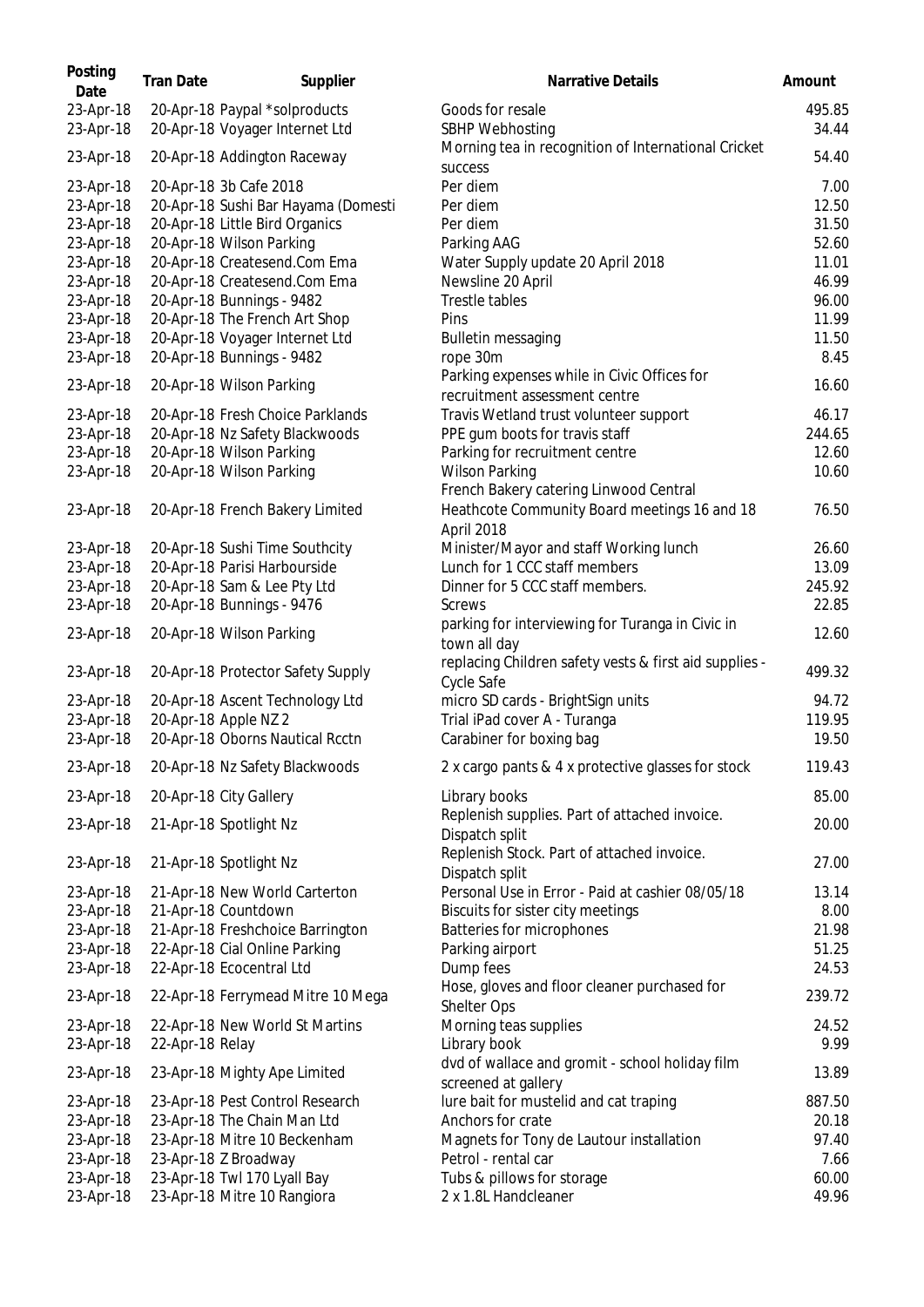| Posting<br>Date | <b>Tran Date</b>  | Supplier                           | <b>Narrative Details</b>                                                                                   | Amount    |
|-----------------|-------------------|------------------------------------|------------------------------------------------------------------------------------------------------------|-----------|
| 23-Apr-18       |                   | 23-Apr-18 Twl 175 South City       | Items purchased for on-going use in CAG events<br>and public programmes (ice buckets, water<br>dispensers) | 56.94     |
| 23-Apr-18       |                   | 23-Apr-18 Trademe Paynow           | Purchase of 2 x till drawers for use at public pay<br>events                                               | 154.98    |
| 23-Apr-18       |                   | 23-Apr-18 Muswums Aotearoa         | Museums Aotearoa 2018 registration fee                                                                     | 495.00    |
| 23-Apr-18       |                   | 23-Apr-18 Twl 120 Northlands       | <b>Community Event Supplies</b>                                                                            | 58.50     |
| 23-Apr-18       |                   | 23-Apr-18 Mitre 10 Mega Papanui    | <b>Community Event Supplies</b>                                                                            | 269.48    |
| 23-Apr-18       |                   | 23-Apr-18 Edgeware Supervalue      | Linwood Central Heathcote - biscuits for                                                                   | 18.95     |
| 23-Apr-18       |                   | 23-Apr-18 Blue Star Taxis          | community dropin re sex work 24 April 2018<br>Taxi home after arriving back from Filex                     | 79.30     |
| 23-Apr-18       |                   | 23-Apr-18 Wsl South City           | Materials for young hort of the year comp                                                                  | 153.82    |
| 23-Apr-18       |                   | 23-Apr-18 New World Prestons       | Cleaning & toilet items for QEII                                                                           | 30.44     |
| 23-Apr-18       |                   | 23-Apr-18 Countdown                | water anzac day                                                                                            | 10.00     |
| 23-Apr-18       |                   | 23-Apr-18 Countdown                | Milk for carlyle                                                                                           | 6.86      |
| 23-Apr-18       |                   | 23-Apr-18 Urban Threads            | shorten sleeves                                                                                            | 20.00     |
| 23-Apr-18       |                   | 23-Apr-18 Adgraphix Ltd            | graffiti Programme promotional material                                                                    | 908.50    |
|                 |                   |                                    | Parsley & Sage - Catering for Spreydon-Cashmere                                                            |           |
| 23-Apr-18       |                   | 23-Apr-18 Parsley And Sage         | Community Board meeting 20 April 2018.                                                                     | 91.43     |
| 24-Apr-18       |                   | 20-Apr-18 Australia.Powermusic.Com | Group Fitness CD's                                                                                         | 136.29    |
| 24-Apr-18       |                   | 21-Apr-18 S-Data Investments S     | Staff dinner for 4 CCC staff                                                                               | 193.53    |
| 24-Apr-18       |                   | 21-Apr-18 Hero Sushi Harboursi     | Lunch for 1 CCC staff member.                                                                              | 13.09     |
| 24-Apr-18       |                   | 21-Apr-18 Christchurch Airport     | Parking for NDF training day                                                                               | 72.00     |
| 24-Apr-18       |                   | 22-Apr-18 Www.Aliexpress.Com       | Portable Microphone for Outreach and Events                                                                | 54.77     |
| 24-Apr-18       |                   | 22-Apr-18 Amazon Mktplace Pmts     | Logic Games (ThinkFun mazes) for Network Maker<br>Space kits                                               | 162.30    |
| 24-Apr-18       |                   | 22-Apr-18 Soul Origin              | Lunch while at Filex Convention                                                                            | 12.98     |
| 24-Apr-18       |                   | 22-Apr-18 Wellington               | Annual Membership Fee for AAPNZ                                                                            | 155.00    |
| 24-Apr-18       |                   | 22-Apr-18 Parisi Harbourside       | Lunch for 1 CCC staff member.                                                                              | 13.09     |
| 24-Apr-18       |                   | 22-Apr-18 Healthbox                | Skin Check                                                                                                 | 88.00     |
| 24-Apr-18       |                   | 23-Apr-18 Filecorp NZ Limited      | A4 Folder for Legal Documents                                                                              | 760.20    |
| 24-Apr-18       | 23-Apr-18 Leilah  |                                    | Credit Voucher (AUD 132.20) Leilah                                                                         | $-137.21$ |
| 24-Apr-18       |                   | 23-Apr-18 S & T Stainless          | Biosolids Air Line - WO                                                                                    | 50.80     |
| 24-Apr-18       |                   | 23-Apr-18 Kmart - Riccarton        | 5-3-08-4401                                                                                                | 452.00    |
| 24-Apr-18       |                   | 23-Apr-18 Humes Pipeline Systems   | Hex Screw Cap                                                                                              | 12.19     |
| 24-Apr-18       |                   | 23-Apr-18 Wcc Parking Services     | Parking                                                                                                    | 4.50      |
| 24-Apr-18       |                   | 23-Apr-18 Wcc Parking Services     | Parking                                                                                                    | 8.50      |
| 24-Apr-18       |                   | 23-Apr-18 Wcc Parking Services     | Parking                                                                                                    | 8.50      |
| 24-Apr-18       | 23-Apr-18 Earnest |                                    | Per diem                                                                                                   | 8.50      |
| 24-Apr-18       |                   | 23-Apr-18 Best Ugly Bagels         | Per diem                                                                                                   | 15.00     |
| 24-Apr-18       |                   | 23-Apr-18 Maranui Surf Club Cafe   | Per diem                                                                                                   | 19.00     |
| 24-Apr-18       |                   | 23-Apr-18 Taxi Combined 133300     | Taxi back to Sydney airport Filex Convention                                                               | 69.09     |
| 24-Apr-18       |                   | 23-Apr-18 Wilson Parking           | Parking expenses while in Civic Offices for                                                                | 16.60     |
| 24-Apr-18       |                   | 23-Apr-18 Paknsave Moorhouse       | recruitment assessment centre<br>Milk for staff room                                                       | 5.30      |
| 24-Apr-18       |                   | 23-Apr-18 Southern H/pitality Lt   | Items purchased for ongoing use in CAG events                                                              | 143.03    |
|                 |                   |                                    | and public programmes (bottle openers, trays etc)                                                          |           |
| 24-Apr-18       |                   | 23-Apr-18 Q Store - Palms          | Supplies for after-school club activity                                                                    | 2.50      |
| 24-Apr-18       |                   | 23-Apr-18 Country Lane Gardens     | Mayor's Welfare Fund Meeting - morning<br>tea/lunch for members and minister                               | 235.20    |
| 24-Apr-18       |                   | 23-Apr-18 Nz Safety Blackwoods     | Safety masks                                                                                               | 77.51     |
| 24-Apr-18       |                   | 23-Apr-18 Bunnings - 9476          | Tressel and terracotta pots for alpine yard                                                                | 107.80    |
| 24-Apr-18       |                   | 23-Apr-18 Wilson Parking           | Parking to attend Recruitment and Selection<br>Training at Civic                                           | 18.60     |
| 24-Apr-18       |                   | 23-Apr-18 Dyers Road Itm           | replace tap for horse area                                                                                 | 17.80     |
| 24-Apr-18       |                   | 23-Apr-18 Criterion Conferences    | Local Government Regulation and Compliance<br>Conference 24th - 25th July 2018                             | 2756.10   |
| 24-Apr-18       |                   | 24-Apr-18 Nzls Cle - Zeald         | Webinar for Legal Team                                                                                     | 179.00    |